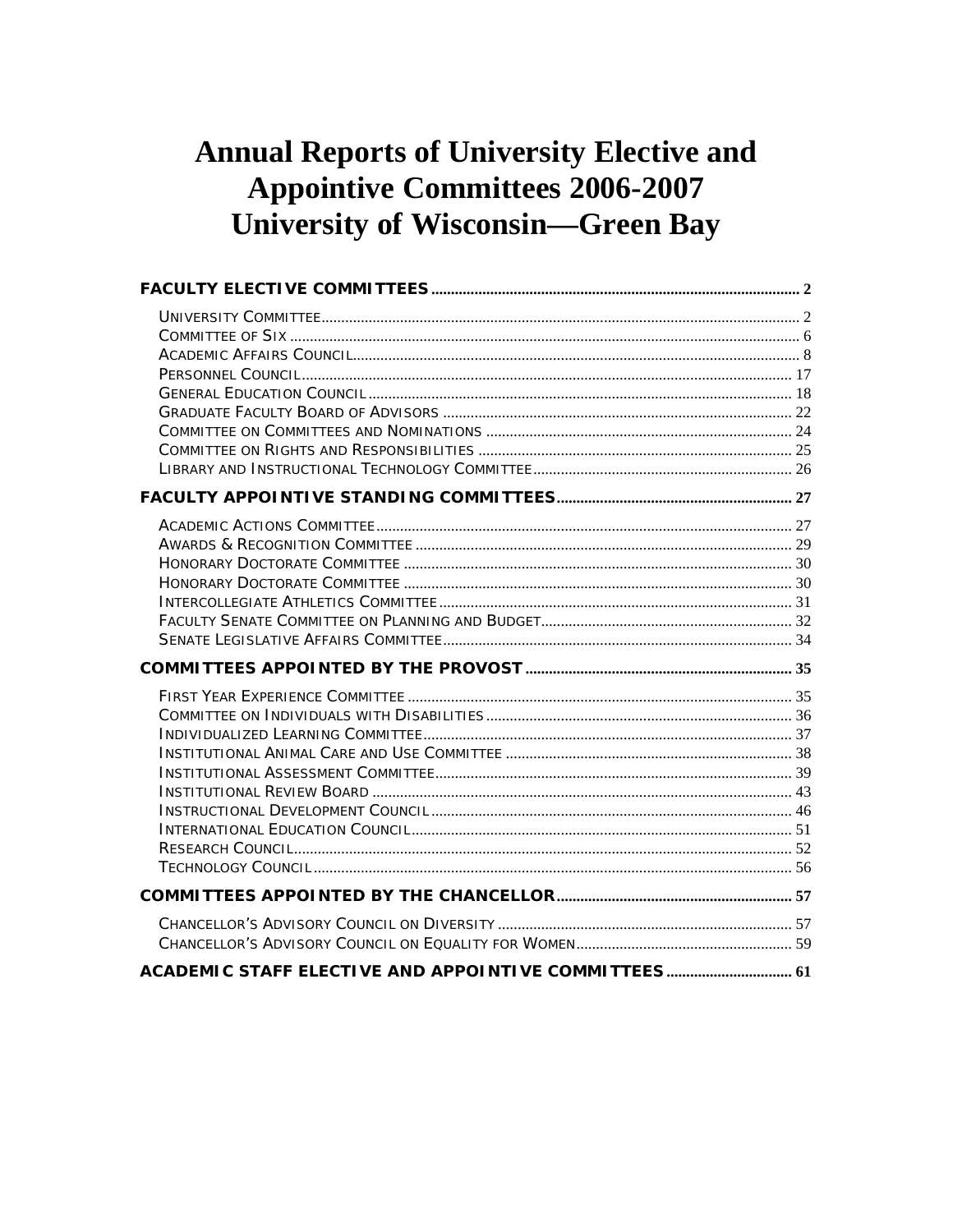### **FACULTY ELECTIVE COMMITTEES**

## <span id="page-1-0"></span>*University Committee*

The University Committee (UC) members, Scott Furlong (chair), Terry O'Grady, Donna Ritch, Kevin Roeder, Chris Style, and Dean Von Dras met weekly. Paula Ganyard was the Academic Staff Committee representative. During most meetings, Provost Hammersmith met with the committee in an information exchange. Professor Cliff Abbott, in his position as Secretary of the Faculty and Academic Staff, regularly met with the committee. During the year, various guests attended to discuss specific issues including representatives from the General Education Council (GEC) and the Academic Affairs Council (AAC).

The UC spent the year discussing a number of issues related to UW-System initiative dealing with personnel concerns (e.g., UWS Chapter 7, Criminal Background Checks) and also had a number of discussions regarding faculty governance and responsibility for the curriculum particularly as it relates to the role of the GEC and AAC. As always, there were a number of code changes suggested and adopted. The other major issue areas were curricular as the University Committee discussed and brought forward a new Bachelors of Applied Studies degree program, the First Nations Studies major, the Global Studies minor, and changes to general education requirements.

The issues below of the activities of the Senate and the University Committee are categorized by categories and topics.

### **Senate Passed:**

Curricular Issues:

- Curriculum Handbook
- An interdisciplinary minor in Global Studies
- Changes in the General Education Humanities requirement
- First Nations Studies Major
- Bachelor of Applied Studies degree

### Resolutions:

- Faculty Resolution on UWS Chapter 7
- Faculty Resolution in support of Domestic Partner benefits
- Faculty Resolution on Wisconsin Technical College System transfers and including faculty governance in the review of such programs
- Faculty Resolutions for the Granting of Degrees (December and May graduates)
- Memorial Resolution for Werner Prange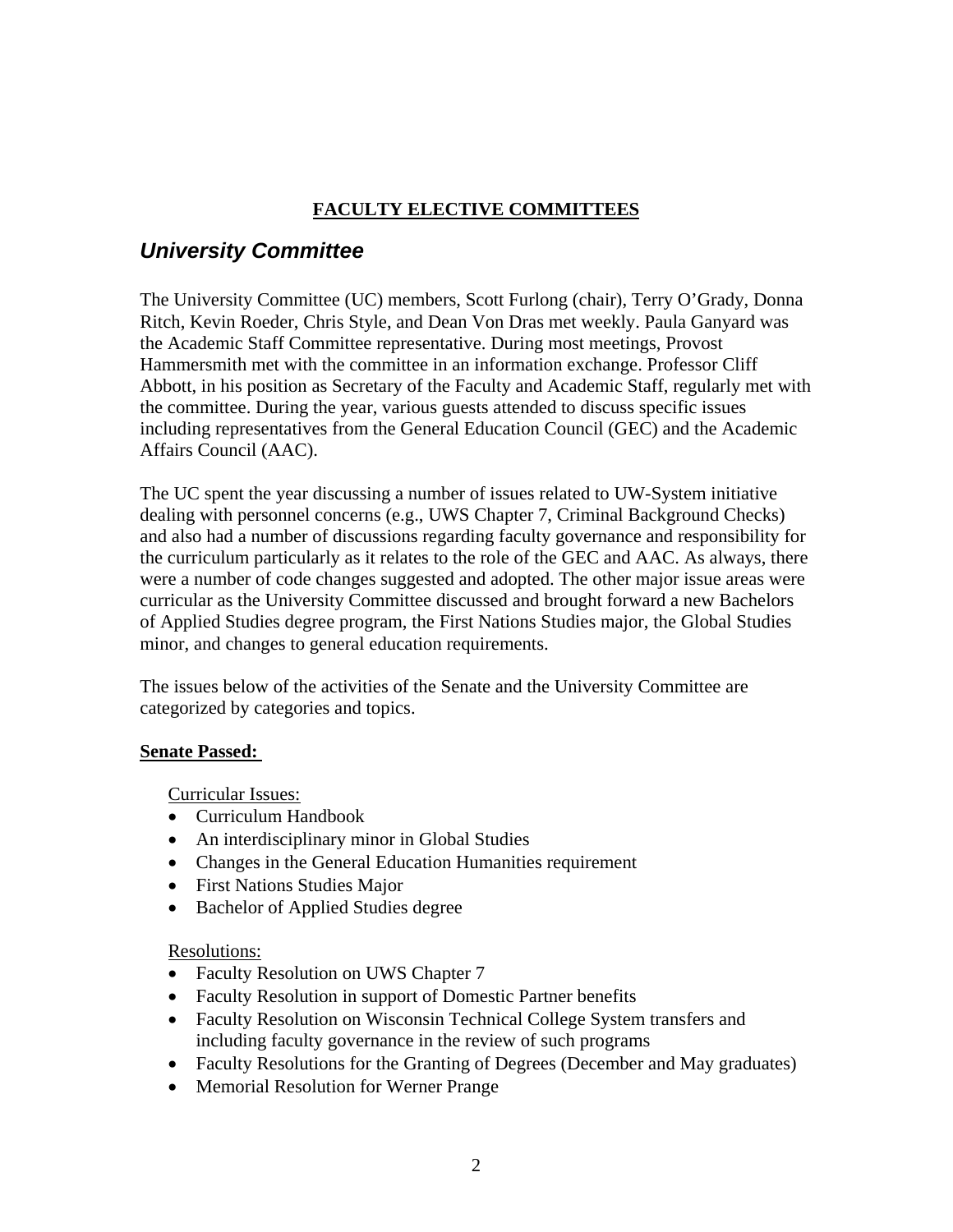Code Changes:

- Elimination of the Student Affairs Committee
- Code change to stagger the terms for the Committee on Awards and Recognition
- Code change in regards to the ex officio member of the General Education Council being from the Provost office and not the Dean of LAS.
- Minor change to the Search and Screen Procedures for Administrative Appointments

### Other:

- Background checks for new faculty/staff
- A new UW-Green Bay Mission Statement
- In closed session to discuss the awarding of honorary degree
- Approved slate of nominees for faculty elective committees

### **Presented to Senate, action to be taken in 2007-2008**

- Additional policy issues regarding sick leave reporting and colleague coverage.
- Revising code so that the AAC and GEC become committees of the Faculty Senate
- New administrator evaluation process
- Change in code regarding recusals from the Personnel Council and the Committee of Six

### **Senate Discussion Items – action not required**

- Completed faculty administrator evaluations and met with the administrators to discuss results
- Student Government Textbook Resolution
- Comprehensive Academic Program Review
- Movement to a fourteen week academic calendar
- Addressed the LAB audit on sick leave reporting and suggested changes provided by UW System on sick leave reporting and collegial coverage.
- Faculty forum on the percent of lecturers used on campus and the issues related to this
- General Education domain committees

### **University Committee Discussion and Actions**

Committee and Personnel Issues

- Provided names for the LAS Dean Search and Screen Committee
- Provided faculty names to the Assistant Chancellor for Advancement for an internal capital campaign committee
- Provided names based on recommendations from the Committee on Nominations for the Community Building Task Force.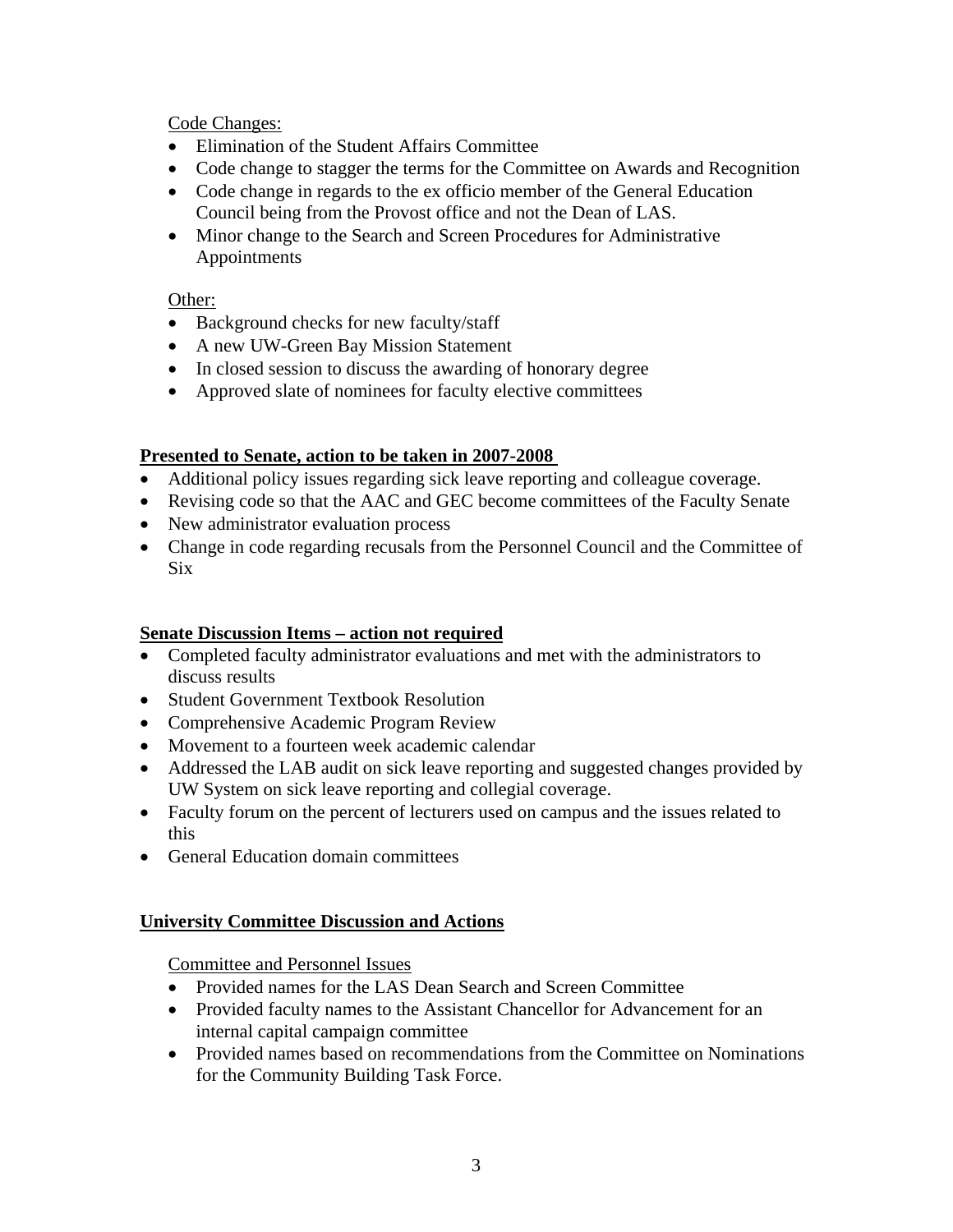- Replacement names were provided to the Personnel Council and the Committee of Six
- Provided nominations for the Committee on Rights and Responsibilities and the Senate Appointed committees
- Most UC members participated in the LAS Dean interview process
- Asked the deans to ensure that all units had written merit/tenure guidelines and that these be provided to the deans and SOFAS
- Discussed and provided recommendations on the creation of a centralized personnel file
- Discussions on the revising code so that the AAC and GEC become committees of the Faculty Senate

Salary, Workload, Campus Climate Issues

- Had numerous discussions with the Provost and others regarding the issue of faculty salaries and the process in which pay adjustments occur.
- Provided a recommendation to the Chancellor regarding the distribution of the Chancellor's 10% discretionary portion of the pay plan.
- Discussed the issue of faculty teaching loads at UW-Green Bay and other UW campuses.
- Discussed the issue of the privileges of Emeriti Faculty and began to develop information regarding the potential resources available and how emeriti may access these resources
- Discussed the legislative bill that would provide UW faculty the right to vote for collective bargaining

### Governance and Curricular Issues

- Discussed the number of credits in residence requirement in order to be eligible for degree honors (brought forth by an academic program) and agreed with the current requirements and replied to the academic program on this issue.
- At the request of a Senate member, the UC discussed the issue of conducting roll call votes. After consultation with SOFAS, it was determined that any governance group can call for a roll call vote with a simple majority vote.

### Campus Wide Issues

- Discussed the university's NSSE results and issues of Student Engagement.
- Discussed and commented on campus budget issues and implications including the costs of the Weidner Center
- Discussed CIT issues with Associate Provost of Information Services Kathy Pletcher. The UC thought it would be a good idea for CIT to put all classes onto faculty electronic calendars.

I would like to thank the UC members for the mostly enjoyable meetings that we had throughout the year. Their commitment to issues of concern to the University is significant. While we did not always agree with one another, there was mutual respect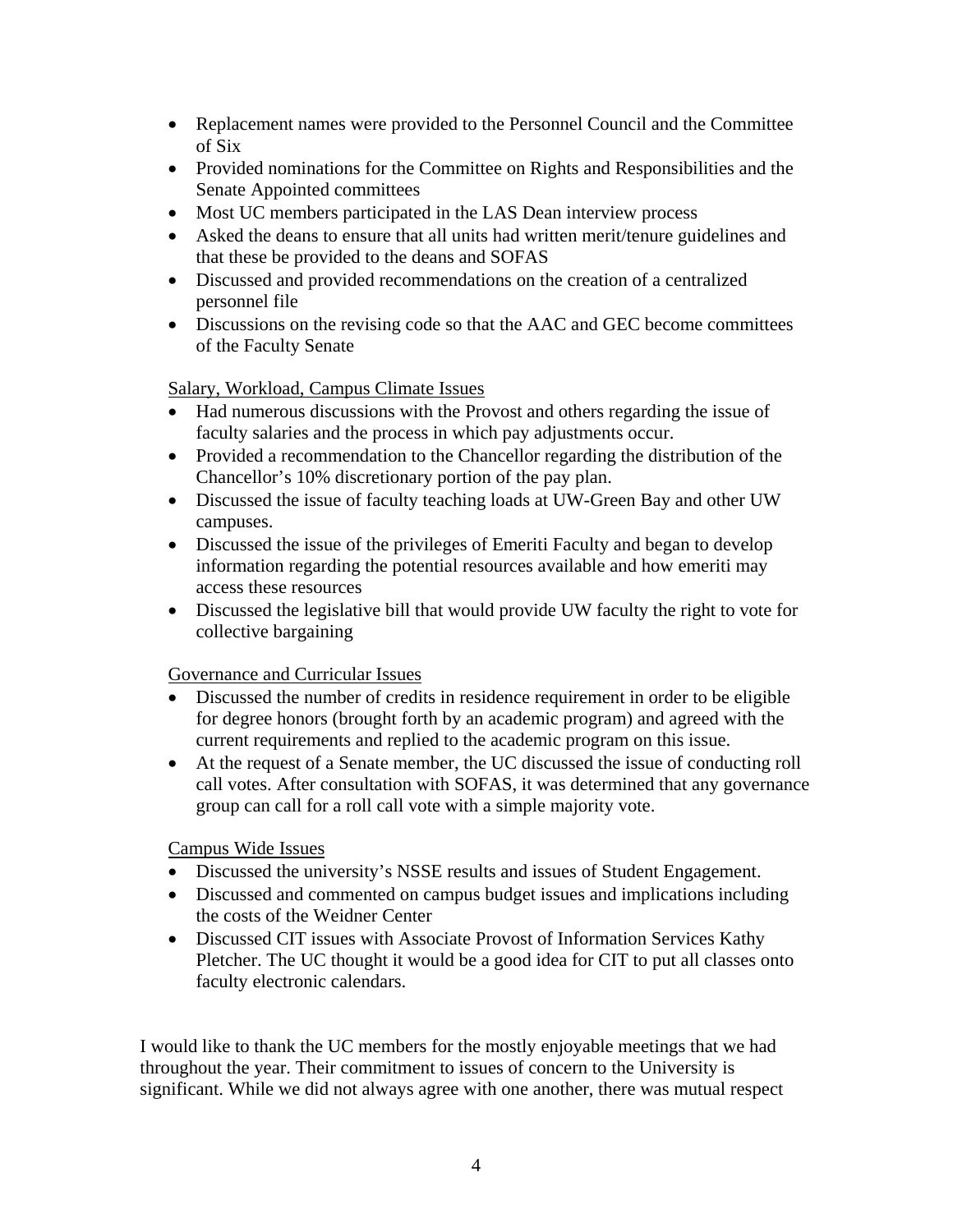around the table and a desire to do the right thing for the campus. I would also like to thank Cliff Abbott for a seamless transition into his role as SOFAS as well as Pat Przybelski in the SOFAS office. Their support was extremely important for us as a committee. Finally, thanks goes to the Faculty Senate and the faculty who continue to keep us informed on issues that arise.

Respectfully submitted by Scott R. Furlong, Chair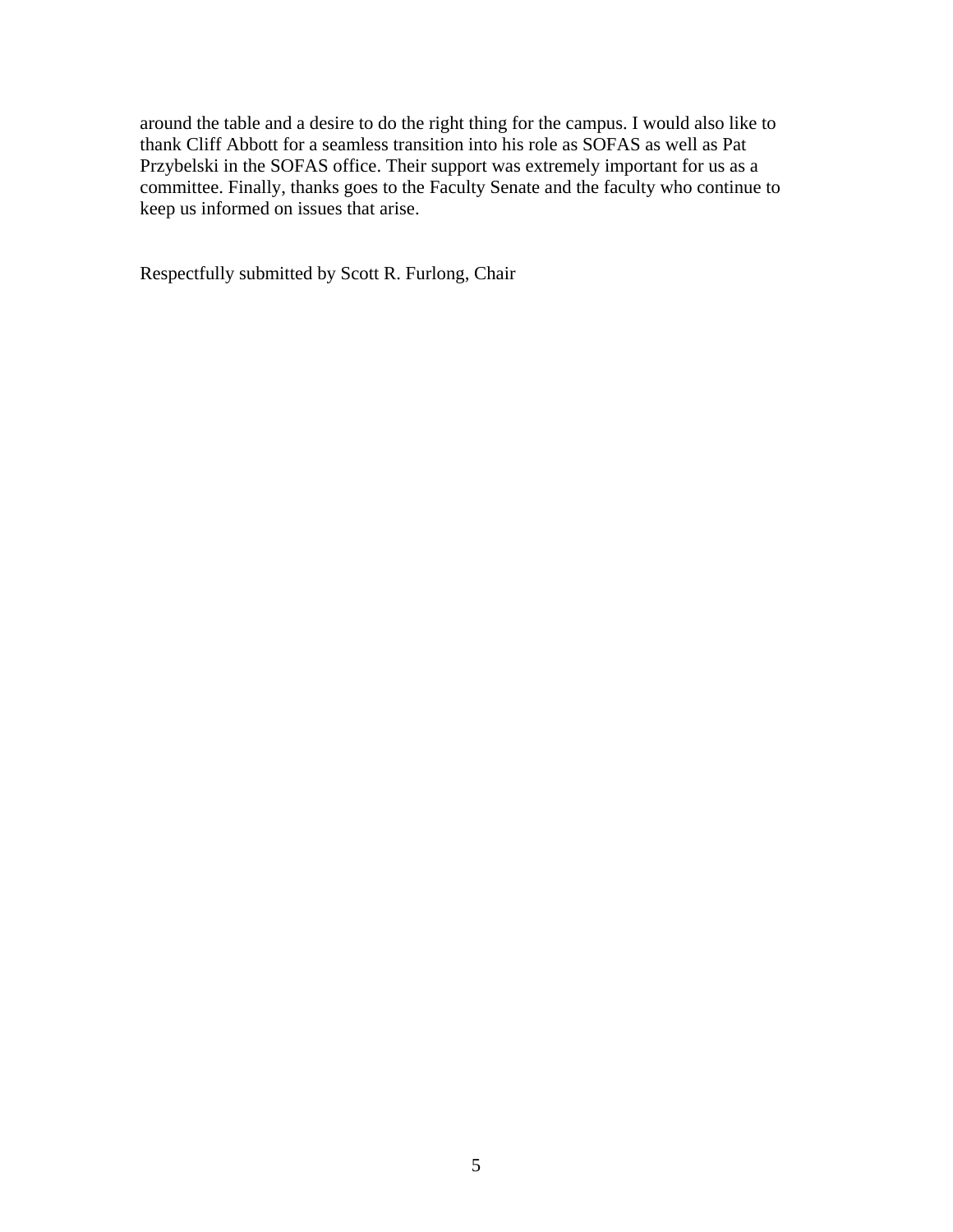## <span id="page-5-0"></span>*Committee of Six*

From: Illene Noppe, Chair Date: May 24, 2007 Re: Requested Annual Report

The members of the Committee of Six for the 2006-2007 academic year were Greg Davis, Cheryl Grosso, Judy Martin, Illene Noppe (Chair), Laura Riddle and Larry Smith.

During the year we considered three candidates for promotion to the rank of full professor, and we forwarded our evaluations of the candidates to the Interim Dean for Liberal Arts and Sciences. Two of the three candidates for promotion were members of units and/or a minor to which committee members also belonged. In one of these cases, three committee members were required to recuse themselves, and in the other case two were required to recuse themselves from the promotion hearings. The University Council selected substitute members from a list of available full professors to participate in the promotion hearings.

An organizational meeting was held in November during which the Committee examined the criteria for promotion and reviewed the promotion process. In addition, the committee discussed the issue of evaluation of administrative hires, and sent a memo to the chair of the Search and Screen Committee for Dean of Liberal Arts and Sciences offering the committee's willingness to advise this search committee should the issue of promotion to full professor arise during the hiring process.

In addition to consideration of the three candidates for promotion, the Committee of Six also grappled with the question of recusal (see above) and how to help candidates prepare their files. Two initiatives emerged from these discussions. The first was a memo sent to the University Committee wherein a code change was requested for the criteria in which a Committee of Six member must recuse him or herself. The University Committee has brought a request for a code change to the Faculty Senate, and a first reading of the proposed code change took place during the May 11, 2007 Senate meeting. Further discussion and a vote on the issue will occur during the fall, 2007 semester.

The second initiative, of a more informal nature, was a proposal for the creation of a group of "Promotion Tutors." (PTs) who would help faculty coming up for promotion to associate or full professor in the preparation of their files. This would not be a mandatory requirement of the promotion process, but rather an informal collegial opportunity for faculty who have served either on the Personnel Council or the Committee of Six to offer specific mentoring to a candidate who would like to receive additional help in file preparation from someone outside his or her unit. The Secretary of the Faculty, the Instructional Developmental Council, and the University Committee have endorsed the idea, and a list of potential PTs will be created in time for the fall 2007 semester.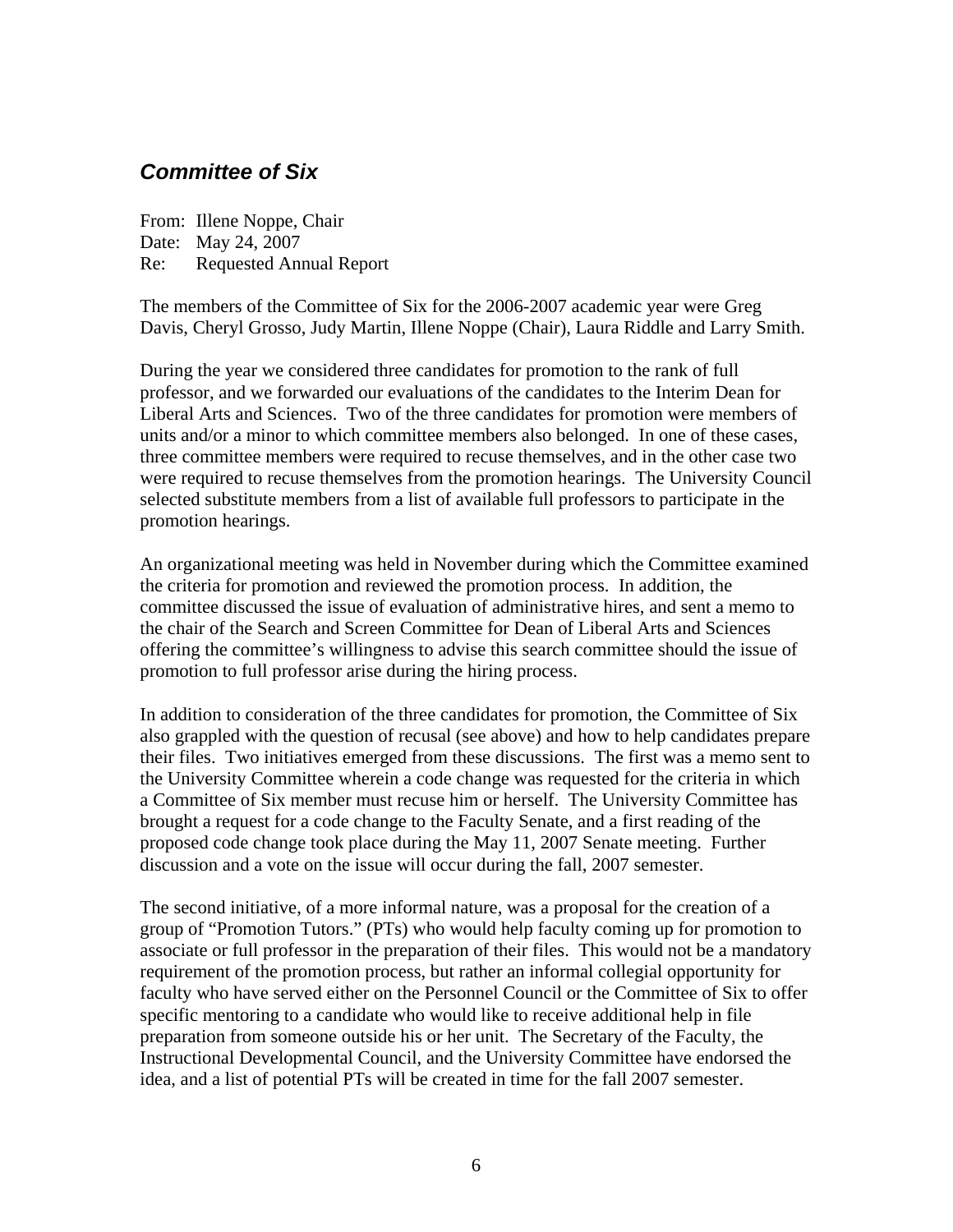The Committee of Six is a significant and important committee on our campus. Although its decisions are termed "advisory," committee members take their duties very seriously, give careful scrutiny to the files of candidates for promotion, and operate under the assumption that their decisions will be upheld by administration.

We also are optimistic that the two initiatives of this year will be furthered during the fall semester, and will help to make the promotion process a smoother and fairer one for all involved.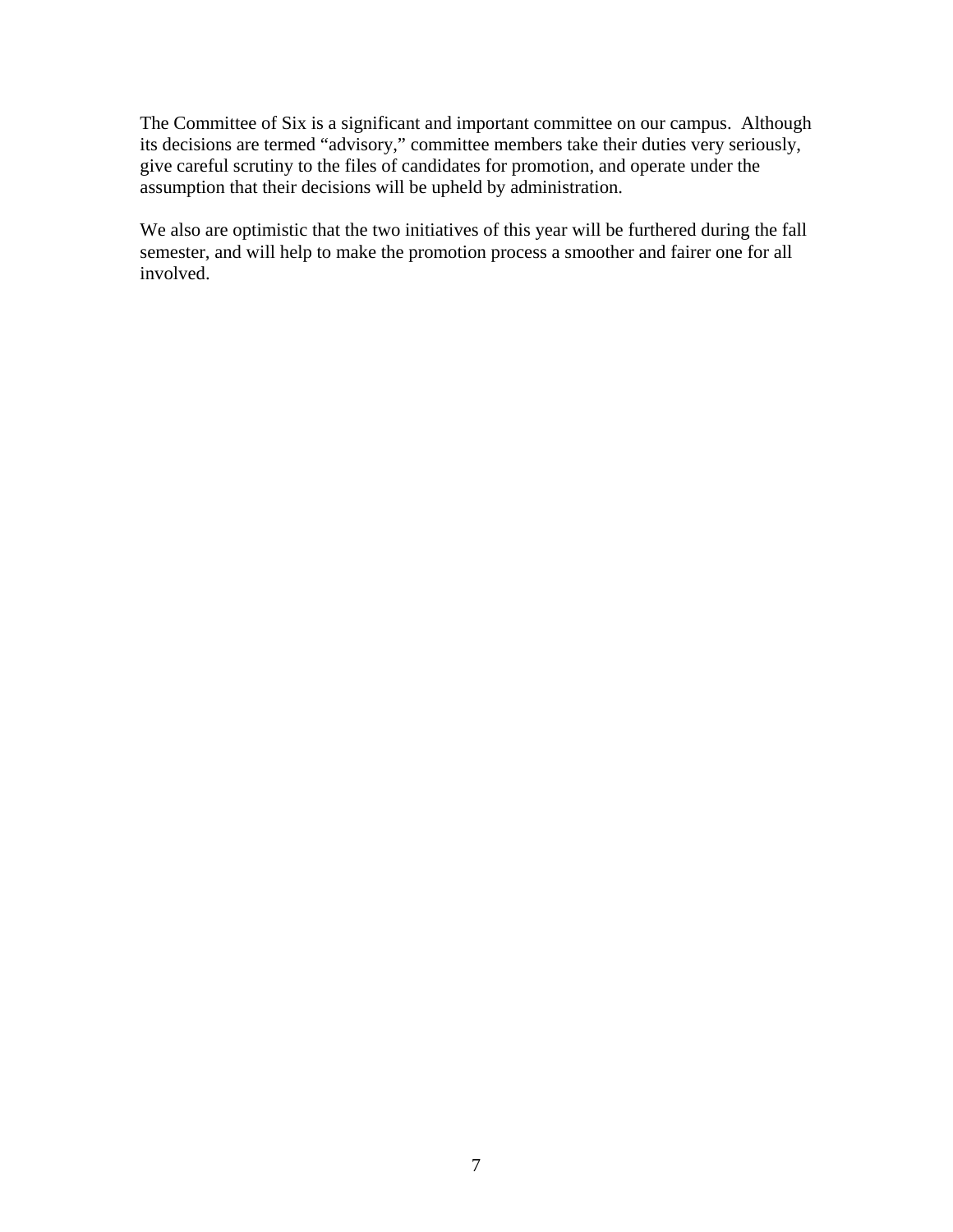## <span id="page-7-0"></span>*Academic Affairs Council*

To: Cliff Abbott, Secretary of the Faculty and Academic Staff

From: Mark Everingham, Academic Affairs Council chair

Re: **2006-2007 Academic Affairs Council Annual Report**

The Academic Affairs Council members in 2006-07, Jennifer Ham, Eileen Kolb, Forrest Baulieu, Patricia Ragan, Angela Bauer-Dantoin, and Mark Everingham, worked together collegially and productively during an extremely busy year. The AAC inherited a substantial backlog of proposals from 2005-06. The AAC carried out its charge in a highly professional and effective way. The AAC is a cornerstone of faculty governance.

### **Positive recommendations on new course proposals**-

Interdisciplinary Freshmen Seminar Human Biology 198 Advanced Physics Laboratory NAS 420 Hmong 101 (Modern Language/HUS) Arabic 102 (Modern Language/HUS) Communication and Arts 480 Arts Management Seminar Interdisciplinary Senior Seminar Human Development 440 Philosophy 103 Critical Thinking Political and Policy Dimensions of Emergency Management PUENAF 339/559 Social Work 490 International Social Work in Guatemala Accounting 303 Seminar in Accounting Professionalism

Interdisciplinary Freshman Seminar 198: The General Education Council will receive new proposals for seminars and review them as part of the business of the GEC's charge. The GEC will then generate a summary report of those seminars it approves and send the report *and* the proposals to the Academic Affairs Council for review and recommendation as would be the case for any new Form A course proposal.

#### **Negative recommendations on new course proposals-**

Human Development 427 Developmental Research Methods PEA 477 Seminar in Economic Literature and Issues URS 300 Research Methods Urban and Regional Studies Special Topics 350 Studies in Comparative History HIST 470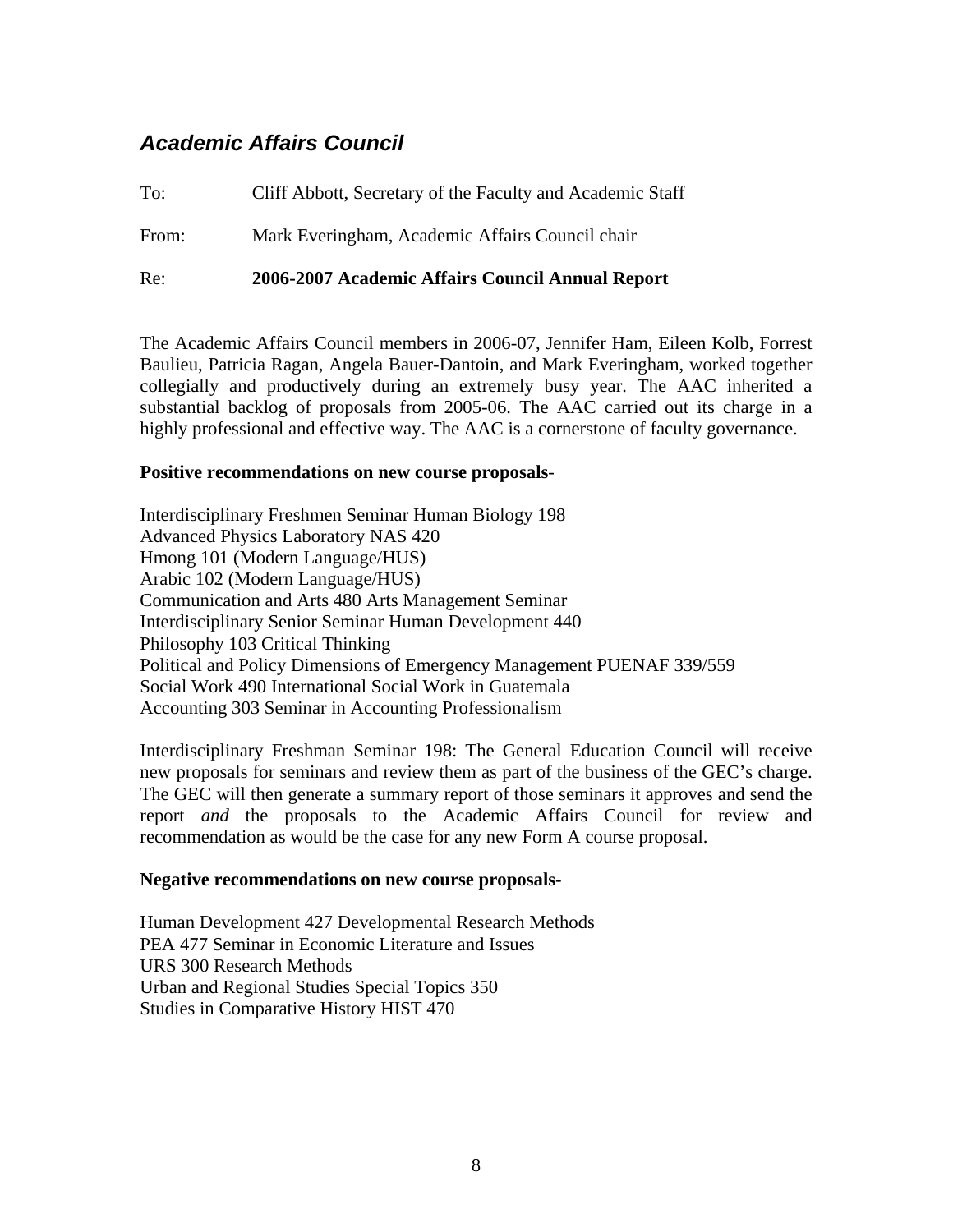### **Neither positive nor negative recommendation**-

HISTORY 312: The Early American Republic: two votes in favor, two votes against, and one abstention; LAS Dean approval.

### **No formal action; proposals withdrawn by initiators**- Music 349, Human Biology 405

**Course proposals pending more information-** URS 290 & 490; Env Sci 491

### **Other curricular changes-**

Proposal to rename Communication and the Arts: positive recommendation to rename *Communication and the Arts* as *Arts and Visual Design*. *Communication and the Arts* major will be renamed as *Design Arts*. The AAC suggested the unit make this change simultaneously with the unit name change to facilitate clarity.

Masters of Science in Management: approved the proposed reduction of credits from 36 to 30 as requested by the Masters of Science in Management program.

Positive recommendation to change of the prerequisite grade of "C" to "B" for Accounting 301 in order to enroll in Accounting 313 and 314.

Social Work curricular change and Child Welfare emphasis: positive recommendation request to add SOCWORK 305 as a prerequisite for SOCWORK 351 and supported for the creation of Child Welfare Emphasis.

### **Program reviews completed-**

**Theatre** Human Development Human Biology Social Work

### **NEW ERA Bachelor of Applied Studies Degree-**

On 23 January 2007, AAC members expressed concern about the *Governance Report* issued by the Secretary of the Faculty and Academic Staff on January 23, 2007. The *Report* includes the following statement: "Academic Affairs Committee (AAC) has deferred to the Faculty Senate in reviewing a new degree, Bachelor of Applied Studies, and the Senate is currently doing that review." The AAC members agreed this statement is an inaccurate characterization of the outcome of the AAC's interaction with the initiators of the BAS proposal on December 11, 2006 and contradicts the AAC's current negative position toward and lack of approval of the BAS proposal as stated in an AAC memo of May 10, 2006.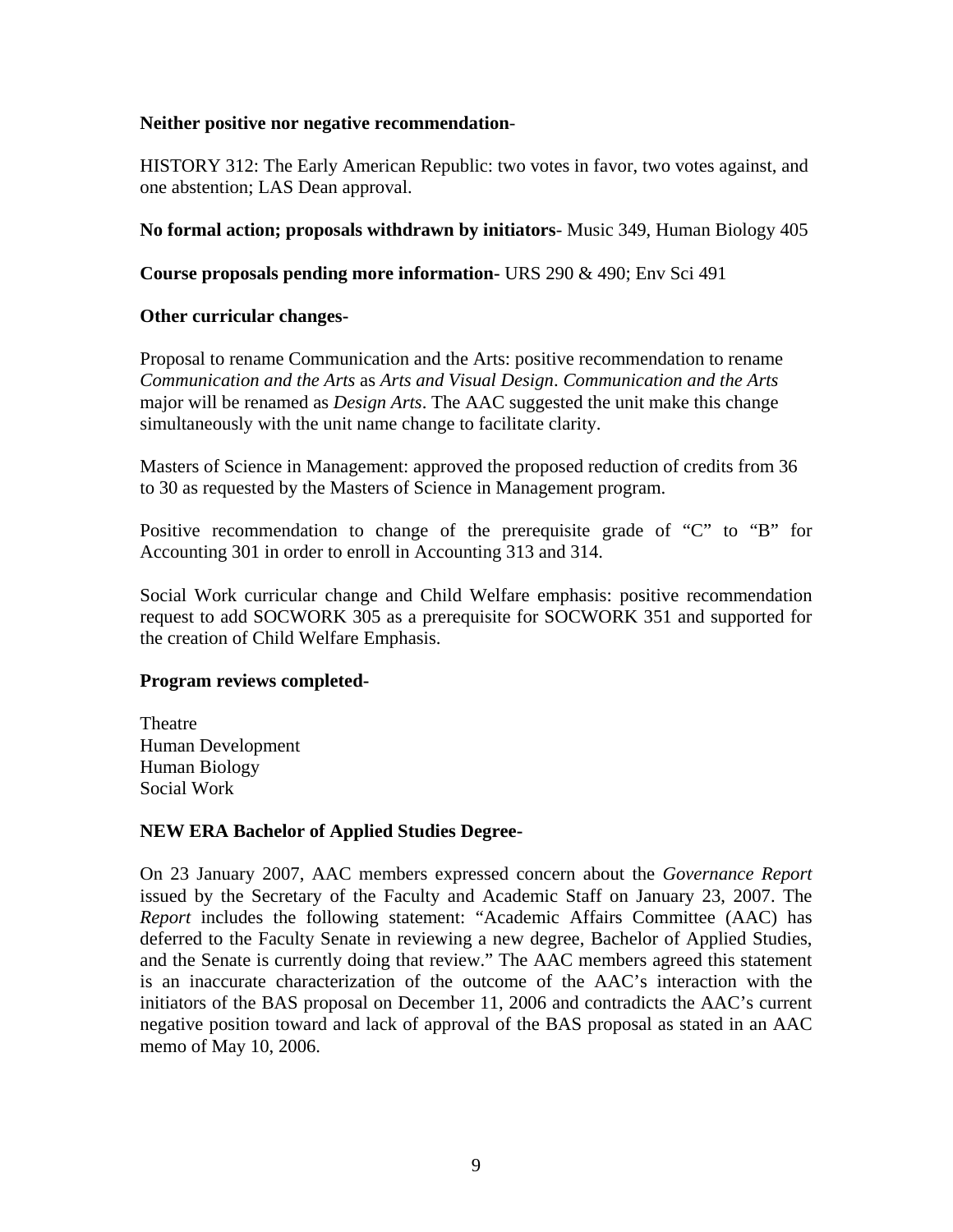On 6 February 2007, AAC members remained concerned about the misperception that it has deferred to the faculty senate in reviewing the revised BAS proposal. The AAC has not, in fact, deferred to the senate in the review of the revised proposal. While the AAC was made aware of a revised proposal at the December  $11<sup>th</sup>$  AAC meeting, it has not yet had the opportunity to review and take action on the proposal. If the senate takes action on the revised proposal, it will be doing so without the endorsement of the AAC.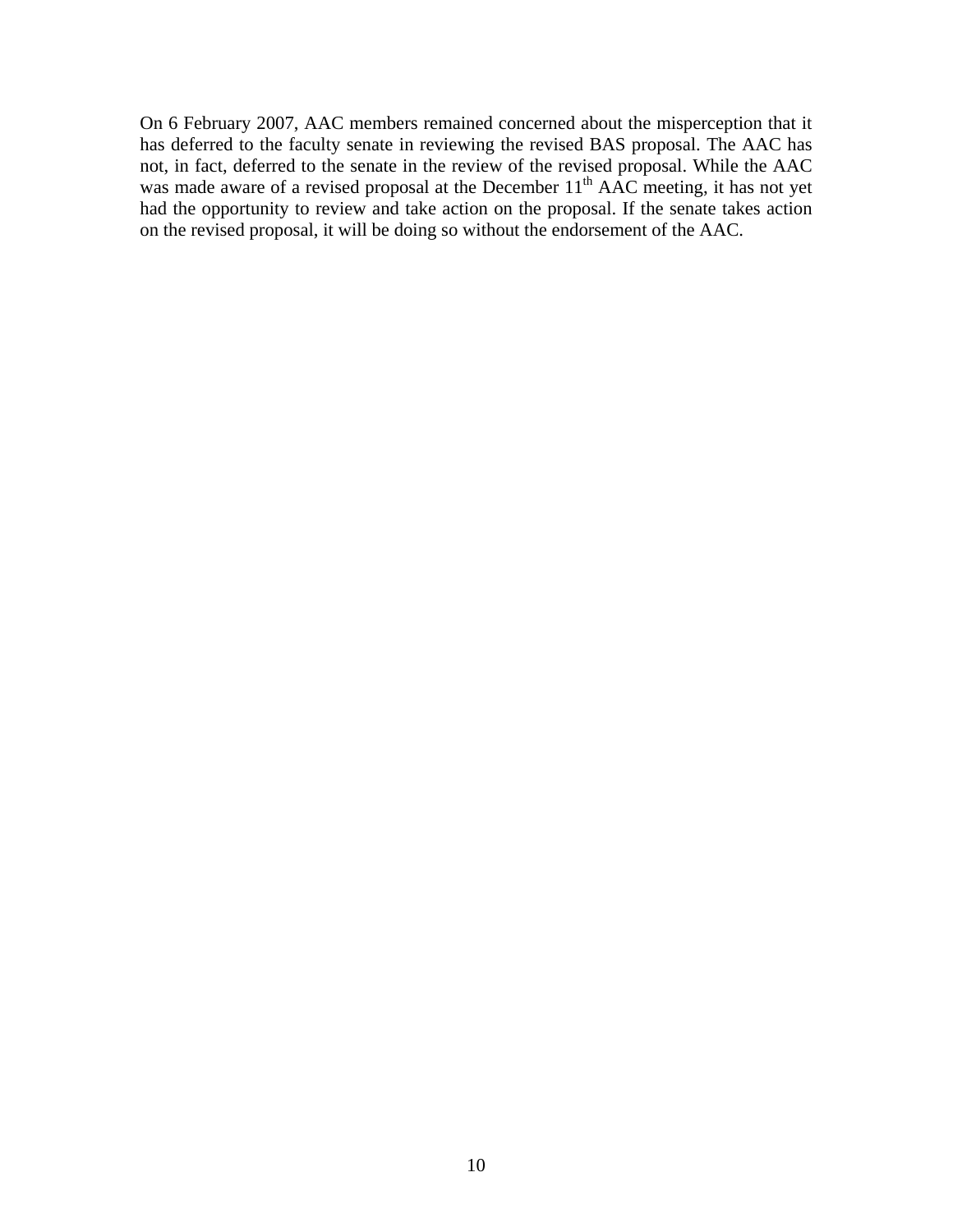MEMO February 28, 2007

To: Scott Furlong, University Committee chair From: Mark Everingham, Academic Affairs Council chair Re: NEW ERA Bachelor of Applied Studies Degree

On February 16, 2007, according to UWGB 54.03 A.4, you as University Committee chair made a formal request of the AAC to conduct a review of a revised draft of the Bachelor of Applied Studies proposal dated January 10, 2007. Upon that request, the AAC agreed to advise the Faculty Senate about its recommendations on the implementation of the Bachelor of Applied Studies proposal prior to the Faculty Senate meeting of March 21, 2007.

The AAC began its review on February 20, 2007. Bill Laatsch and Jan Thornton attended the AAC meeting on that date. They provided information and answered questions about the revised proposal. On February 27, 2007, the AAC completed its review of the revised proposal and voted on two motions.

Motion 1: *To recommend the Faculty Senate approve the Bachelor of Applied Studies degree proposal (dated January 10, 2007) as presented to the Faculty Senate on January 17, 2007*. The AAC members voted 0 in favor and 5 against the motion.

Motion 2: *To recommend the Faculty Senate approve a version of the Bachelor of Applied Studies degree proposal (dated January 10, 2007) that addresses specific concerns of the AAC according to the following principal areas: 1. Name change, 2. Logistics on implementation and oversight, 3. Student Senate review and approval, 4. Follow-up report to the Faculty Senate after two years; and, that appropriate changes to the proposal be effected in a timely manner prior to the implementation of the degree.* The AAC members voted 4 in favor, 0 against, and 1 abstention on the motion.

The AAC elaborates on each of the principal areas of concern as follows:

**1. Name change:** The acronym "BAS" for "Bachelor of Applied Studies" has the potential to mislead employers, graduate school admission committees, and professional organizations. Specifically, "BAS" could be construed to mean "Bachelor of Arts and Sciences" as if it is a traditional four-year degree. The AAC recommends the new degree be named "Bachelor of Technical Studies", "Bachelor of Vocational Studies", or "Bachelor of Technical and General Studies" to avoid any confusion.

2. **Logistics on implementation and oversight:** The main issues are related to the methods and mechanisms to make decisions about how the transfer of 60 credits from two-year colleges or other institutions will be counted toward the *general education requirements* and the *area of the emphasis* in the new degree. For example, the current version of the proposal does not specify that a student cannot take an equivalent introductory course at UW-Green Bay, e.g., chemistry, that he/she has already taken elsewhere and receive 6 credits toward the degree for 3 credits of content. Another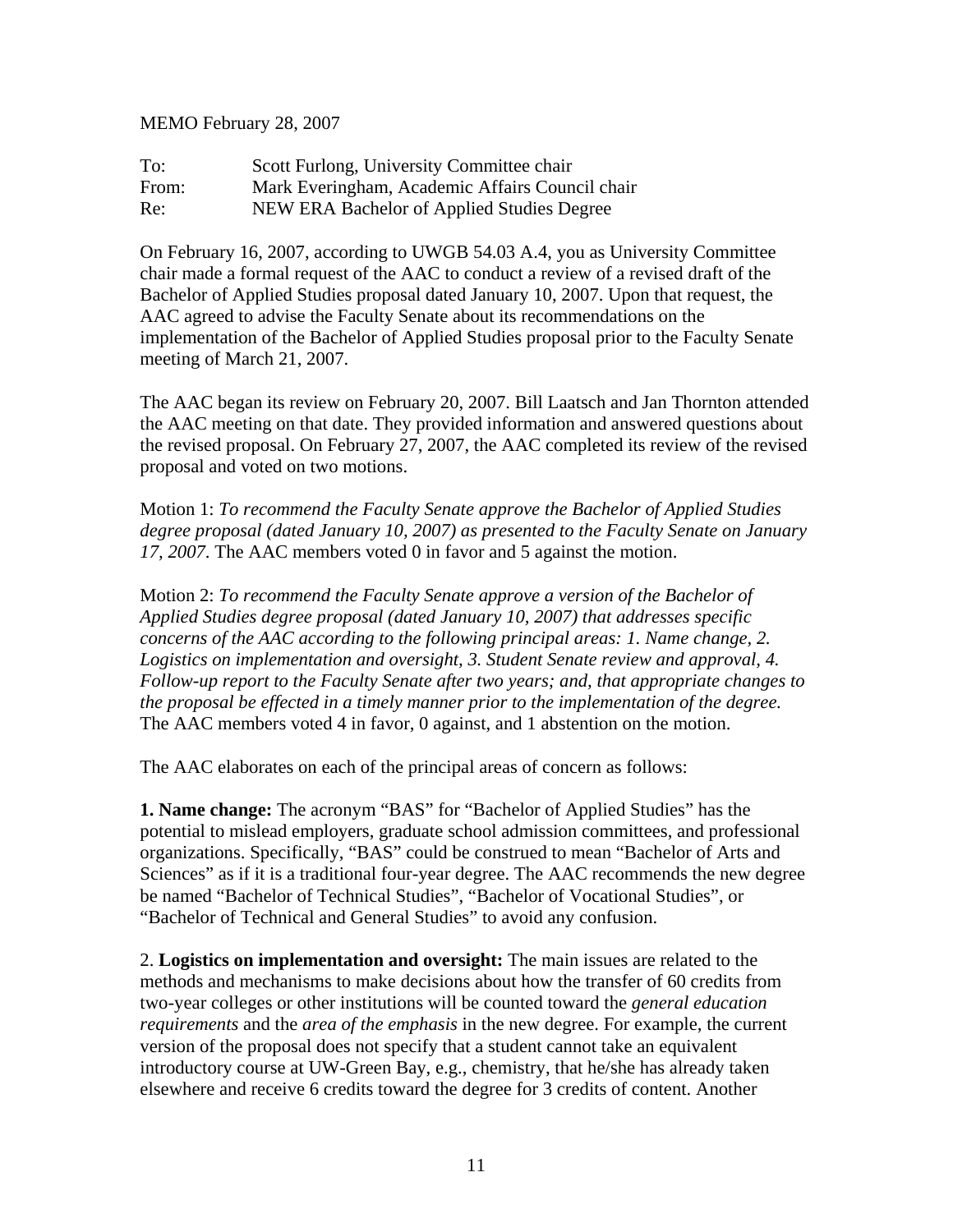example is the proposal does not state how credits from other institutions will be assigned to the *general education* and *area of emphasis* categories given many UW-Green Bay courses are listed as general education options and as major/minor requirements. The AAC strongly recommends the administrators of the new degree work directly with the Registrar's Office to address these issues prior to implementation.

3. **Student Senate review and approval:** Student government has not had an opportunity to review and approve the new degree in light of the direct impact it will have on student fees and access to student services (Admissions, Bursar, Financial Aid, Registrar, etc.).

4. The administrators and overseeing faculty of the new degree should submit **a followup report** to the Faculty Senate after two years in order to evaluate the impact of the new degree on the existing student body, academic standards and intellectual rigor, and institutional services.

### **Potential university code changes affecting AAC role and function-**

On 6 February 2007, in preparation for a 7 February 2007 meeting with the University Committee, the AAC discussed possible code changes regarding the role of the AAC in approval of curricula. The AAC came to the consensus that it would be in favor of a revision in code that clarifies the role of the AAC in that AAC approval is required for curricular changes and new proposals and the AAC doesn't simply provide a recommendation.

As of 11 April 2007, the AAC was not aware of a concrete proposal, but rather several structural and procedural changes being considered that will affect the role and function of the AAC. There seem to be two areas of concern particularly about the AAC: 1) what does a negative recommendation mean and what can the initiators of curricular proposals for courses or programs do about it? (logically, everybody's happy with a positive recommendation; 2) how can the curricular approval process move faster? Based on these perceptions, structural and procedural changes are being considered.

At a UC/AAC meeting on 7 February 2007, the main issues were changing the code to clarify the term "recommendation" and whether there should be an appeal process. On the first point, the AAC suggested that "recommendation" be changed to "approval required". On the second point, the AAC suggested that specific criteria be established for appeal based on ongoing customary practices by the AAC to ask for more information and engage in collegial dialogue with initiators prior to a final decision and never close the door on the possibility of the submission of a revised proposal for re-consideration.

Due to scheduling conflicts, none of the AAC members were able to attend a UC meeting on May 16, 2007. However, the inability of AAC members to attend this meeting should **not** be interpreted or construed as a lack of interest in or concern about the code changes being considered with regard to faculty elective councils and shared governance.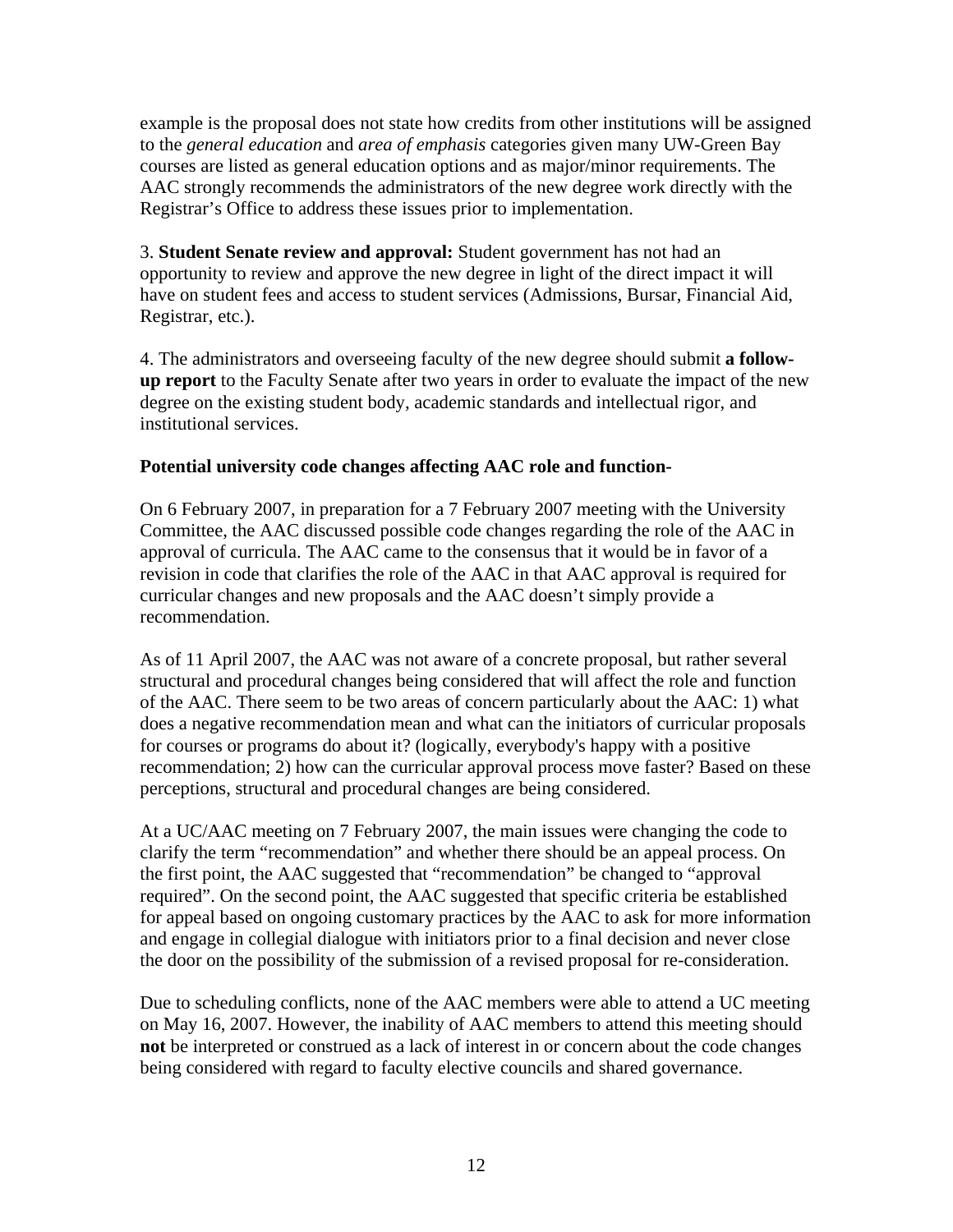Over the course of the 2006-07 academic year, the AAC expressed its concern consistently about intentions to redefine the AAC's role and functions. AAC members received by email the document entitled DRAFT Academic Affairs Council and General Education Council as Committees of the Senate. The attachment is "a DRAFT document that appears to be the direction we are considering. In this document, you see some background and rationale and then some **potential** code changes." This document was not a formal agenda item at the AAC's final meeting of the 2006-07 academic year on May 8, 2007. The AAC members did not have ample time to consider the ramifications of these code changes. Clearly, their impact on the AAC's capacity to attend efficiently and effectively to curricular proposals, program reviews and other related business would be significant.

Furthermore, the AAC membership will change substantially beginning in fall 2007. Two new faculty voting members and one new administrative non-voting member will come on board. Given these circumstances, on behalf of the Academic Affairs Council, the chair requested a postponement of further action on code changes affecting the AAC until the AAC reconvenes in fall 2007 and the document DRAFT Academic Affairs Council and General Education Council as Committees of the Senate can be placed on the AAC's agenda as a formal discussion item. Since the document is still a draft that contains "potential code changes", the AAC assumes other proposals can be presented as alternatives.

Attached below is former Secretary of the Faculty and Academic Staff Ken Fleurant's formal analysis of code interpretations regarding the AAC and discussions of code changes by the University Committee and the Faculty Senate during 2005-06:

**March 16, 2006***: The UC made the following interpretation of code following a request by the AAC:*

*Request from AAC for Code Interpretation regarding the dean's ability to reject a recommendation from the AAC concerning the approval of a particular course. The UC agreed that there was no question but that the AAC's authority in this case was only to make a recommendation on such matters to the dean who, acting upon the delegated authority of the Provost, has the power of final decisions.* 

*I would ask that the UC review its decision in this matter. I believe that it is not only an incorrect understanding of code, but an unfortunate departure from our tradition of faculty governance in curricular matters that sets a precedent harmful to governance.* 

*Our Faculty Handbook begins with a reminder of the powers vested in the Faculty in educational matters by Chapter 36:* 

*(4) FACULTY. The faculty of each institution, subject to the responsibilities and powers of the board, the president and the chancellor of such institution, shall be vested with responsibility for the immediate governance of such institution and shall actively participate in institutional policy development. As*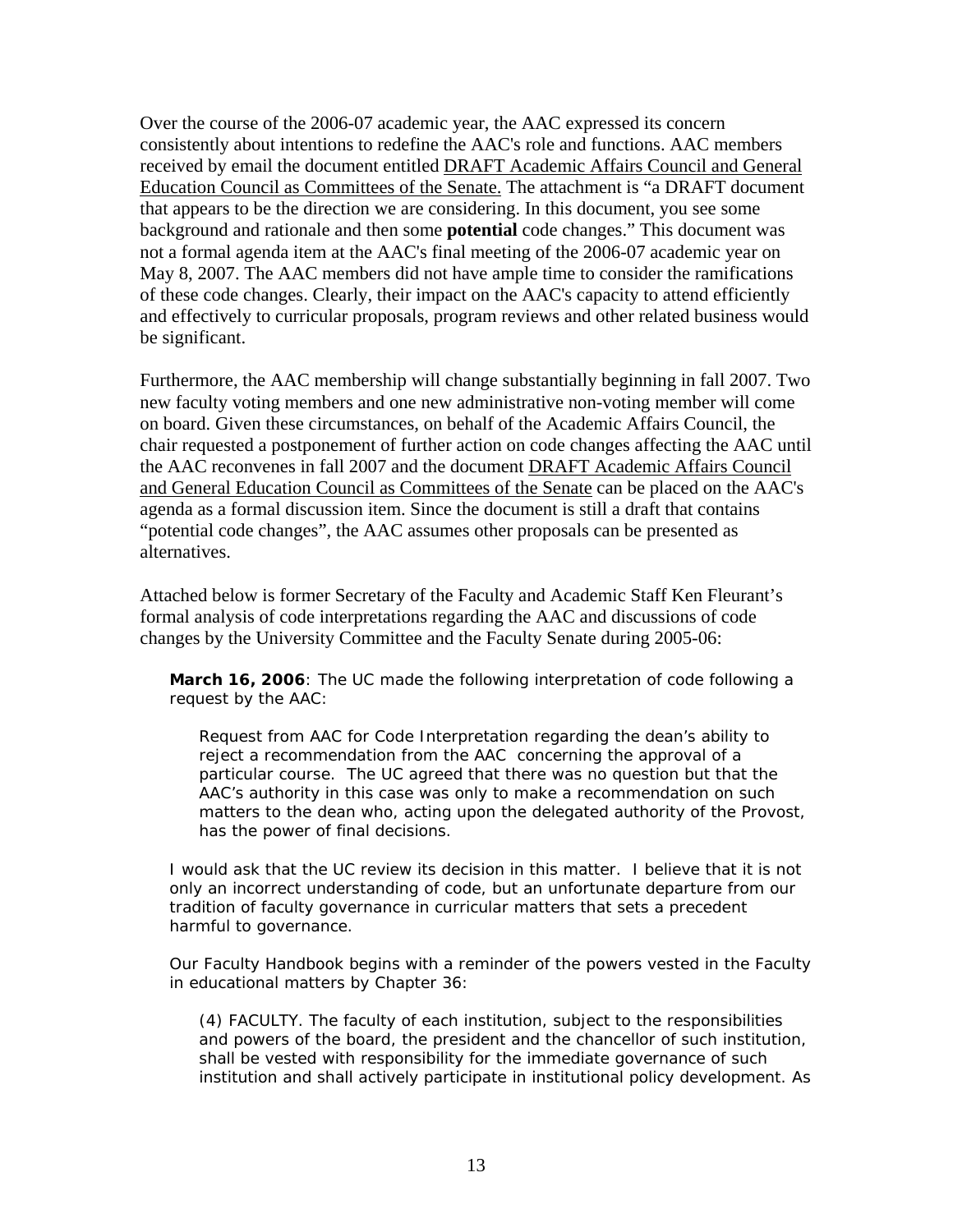*such the faculty shall have the primary responsibility for academic and educational activities and faculty personnel matters.* 

*Primary responsibility cannot be understood to mean no more than the power to recommend to the dean in matters of curriculum.* 

*There is a legitimate need to move beyond chapter 36 to see what our own code says about the role of the AAC since one can legitimately suggest that the faculty of a unit can ask the dean to approve a course, as the faculty of HUD apparently did in the case in question (although it was not made clear that the request came from the HUD executive committee or the chair. I will admit that code uses the word "recommendation" but I do not agree that the term need be taken as bereft of all authority in the governance process. Indeed, the second paragraph of the codified charge to the AAC stipulates that:* 

*The Academic Affairs Council shall have the responsibility and authority for review of all credit courses and all academic programs at both the undergraduate and graduate levels. Its recommendations shall be forwarded to the Provost/Vice Chancellor for Academic Affairs for his/her action.* 

*Responsibility and authority are inconsistent with the interpretation that committee powers are limited to telling the dean whether the committee favors approving a course or not. Indeed, the very word "recommendation" is best understood as a "favorable statement", to the point where the expression "negative recommendation" may be seen to be a non-sequitur. The issue becomes whether the dean needs to receive the recommendation (read the favorable statement) of the AAC to act on curricular matters. (Actually code does not give the dean the right-- or obligation-- to act. Instead that obligation is given to the Provost. Nonetheless, we must recognize the power of delegation in such matters.)* 

*I have heard people attempt to draw a parallel to the Personnel Council since it is well-known that the PC is not actually a decision level in the tenure process. Yet there is a notable difference in the wording of code and I believe it is purposeful. Code for the PC says* 

*The appropriate Dean(s) shall seek the advice of the Personnel Council whenever a candidate for appointment or promotion is to receive tenure.* 

*It does not say that the recommendation of the PC is required, nor does it say that the PC has responsibility or authority in the tenure process. As I understand the history of this provision, the framers of the code meant to limit the authority of the PC in this way in order to preserve the independent nature of its advice.* 

*Code, then, when it comes to curricular matters, in general, and course approval, in particular, can (and, I believe, should) be read as requiring faculty recommendation, or favorable statement, prior to administrative action. Tradition may moderate this somewhat by suggesting that the provost has the right to insist on reconsideration of a refusal to recommend, or to negotiate a settlement with the faculty committee empowered to make decisions in the matter. Such is the nature of governance within the Wisconsin tradition.*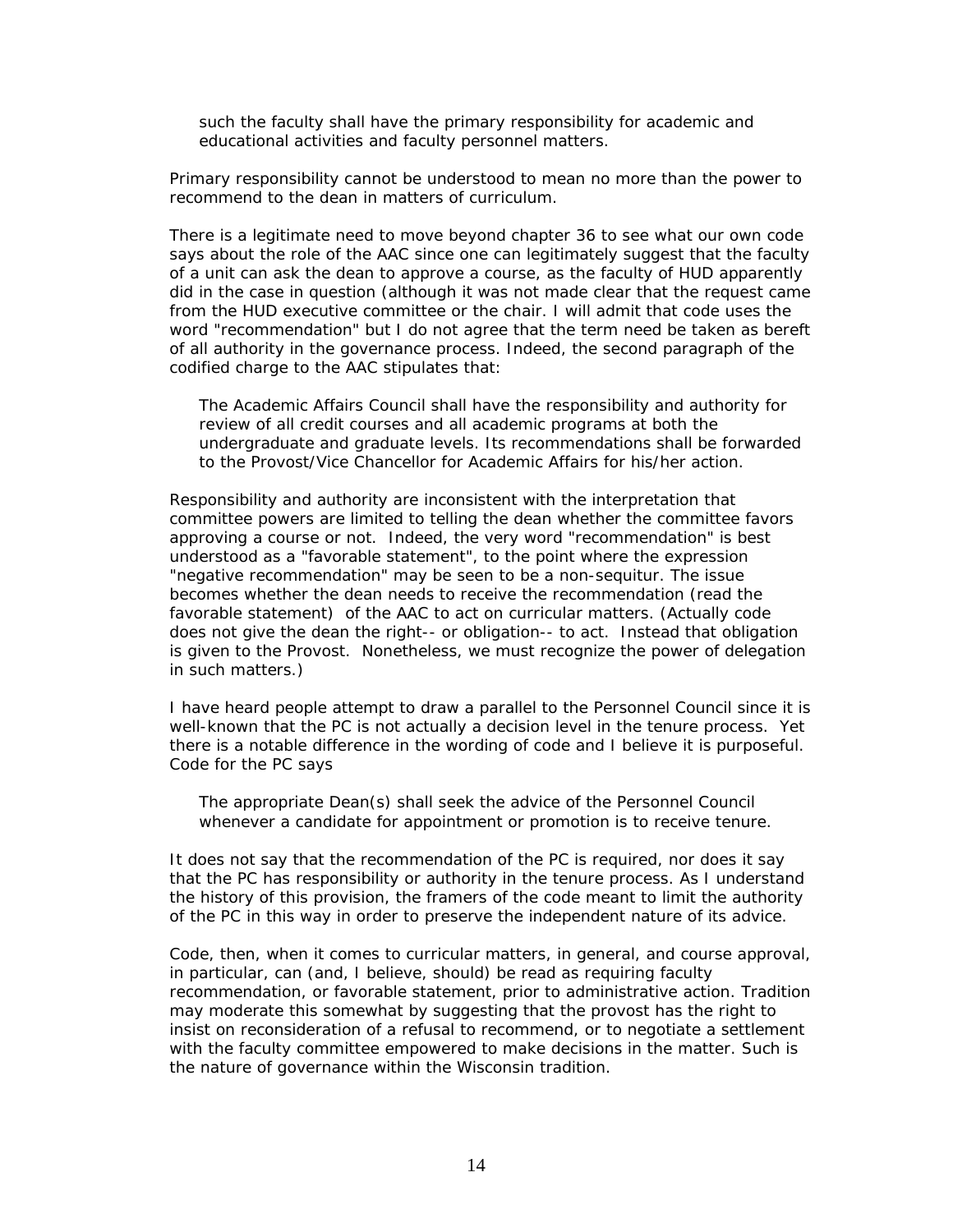*At the March 15 Senate meeting Sally reported that the UC was studying the curricular approval process, the working draft of which was prepared by Associate Provost Sewall. I would point out that that document suggests that approval of unit executive committee and of the AAC (and, where appropriate, the GEC) is required, as is administrative approval. This, too, is as it should be. If you make the favorable statement of the AAC no more than advice supplied to the dean who has the actual authority for approval, several things happen:* 

- *The AAC becomes no more than an advisory body;*
- *By extension, all committees become advisory to the dean. You might as well change all the A's (approval required) into "r's" (recommendation requested) in the Sewall draft;*
- *Deans (and even Provosts) assume authority meant to be shared with the Faculty;*
- *Shared governance is weakened since advice givers assume no "responsibility and authority" to govern or share anything.*

*Ten years ago, the NCA accreditation team listed as an area of concern that "The shared governance structure is difficult to understand in that overlapping parallel processes exist." They also said we need to "more directly integrate the work of institutional governance bodies with the institutional decision-making process." I thought that some progress had been made in this area although more was needed. However, this ruling of the UC, stating so unequivocally that "there is no question but that the AAC's authority in this case was only to make a recommendation," makes our shared governance structure even more difficult to understand and further removes it from the decision-making process. The ensuing sense of confusion about shared responsibility and authority if left unattended will further undermine shared governance and campus climate, leaving us exposed to renewed criticism. As chair of the working group studying our organizational and governance structure in preparation of our accreditation self-study, I am concerned that this UC decision makes understanding our shared governance structure even more difficult this time around.*

*Shared authority that allows all components of the campus to have a meaningful say in the operation of the institution, and to work out differences that arise, is the only way to make shared governance work for the common good. I encourage the UC to revisit the AAC's question both in itself and in relation to the entire curricular approval process that you are currently examining.*

*My concerns go beyond the process for approving a single course. I do believe that the UC's understanding of the process of committee recommendation could seriously affect many other levels of the curricular approval process, chipping away at traditional faculty governace responsibilities. I urge senators to seriously consider every instance of a curricular decision in the Curriculum Planning Guide to determine the appropriate degree of faculty approval in the process. If the logic behind the UC's interpretation of "recommendation" is followed, further changes in the approval process --beyond those currently proposed-- will need to be made. For example, UWGB 53.08 (b) reads:* 

*The executive committee has the authority to make recommendations concerning the curriculum and programs within the disciplinary or other unit.*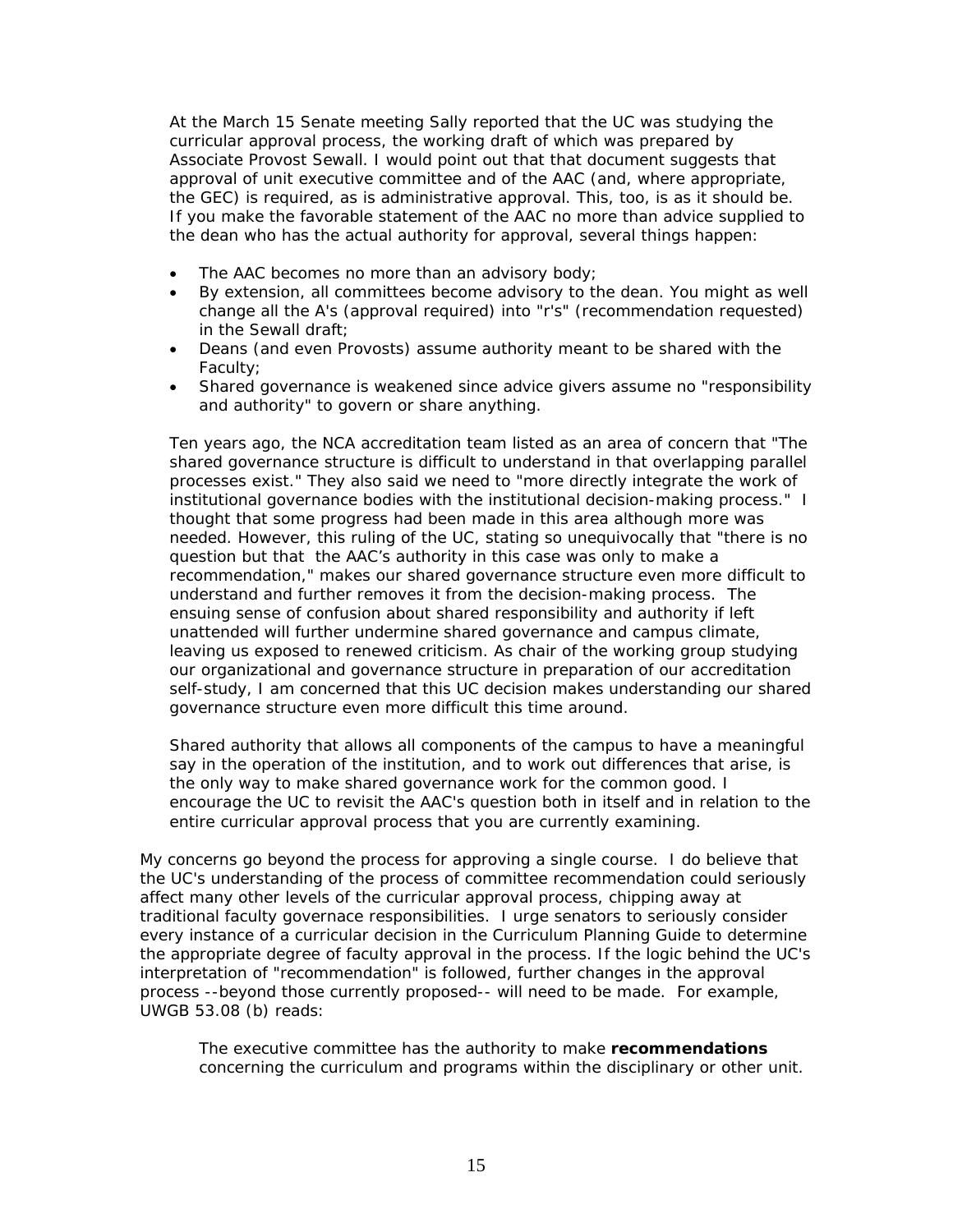*I emphasize the word "recommendation" wondering whether anyone would interpret this to mean that a disciplinary executive committee might not have a decisive say in its own curriculum or whether anyone believes a budgetary unit could require a disciplinary major to accept a course its faculty did not approve. And although this is a personnel and not a curricular matter, the same logic would hold for budgetary units when it comes to appointments since 53.03 (b) also refers to unit recommendations:* 

*The interdisciplinary unit executive committee has the responsibility to make recommendations concerning appointments, dismissals, promotions and salaries of the members of the interdisciplinary unit and on other budget matters which are transmitted to the appropriate Dean(s) and to the Provost/Vice Chancellor for Academic Affairs. The executive committee has the authority to determine the internal affairs of the interdisciplinary unit.* 

*It is clear that administration has its own important prerogatives. It is also clear that units submit unranked names in the case of faculty hires and the dean and provost have hiring authority. But it is also true that promotions do not proceed without unit recommendation,and people are not hired or tenured without unit assent-- call it recommendation or approval, but do not confuse it with advice.* 

*As a matter of fact the word "recommendation" is used 145 times in code. It is actually easy to see how the various uses of the term in so many contexts could lead to confusion and, for that reason, I fault no one for the current situation. Yet, it is precisely for this reason that I urge great caution in the interpretation of faculty prerogatives in curricular decisions. It is easy to give something away; it is difficult to win it back.* 

*Ken Fleurant Professor of French and Humanistic Studies Secretary of the Faculty and Academic Staff University of Wisconsin--Green Bay Cofrin Library 825 Green Bay, WI 54311 office phone: (920) 465-2211 direct line: (920) 465-2078 office fax: (920) 465-2430* 

### **Replacement of Registrar's Office Liaison on the AAC beginning in 2007-08-**

In April 2007, without prior consultation with the AAC, the Provost and Vice-Chancellor for Academic Affairs and the Registrar decided to replace the Registrar's office liaison with the Associate Provost for Academic Affairs on the Academic Affairs Council in 2007-08. AAC members met with the Provost and Associate Provost on May 3, 2007 to ask for an explanation for this decision. For years, the registrar's office liaison has enhanced the AAC's capacity to make informed decisions about university-wide academic affairs. The meeting addressed reasons and rationale for the change and the responsibilities envisioned for the associate provost's post on the AAC as opposed to a representative from the registrar's office. An agreement was reached that the AAC would revisit this issue early in 2007-08 to evaluate the impact of this membership change on the effectiveness and efficiency of the AAC.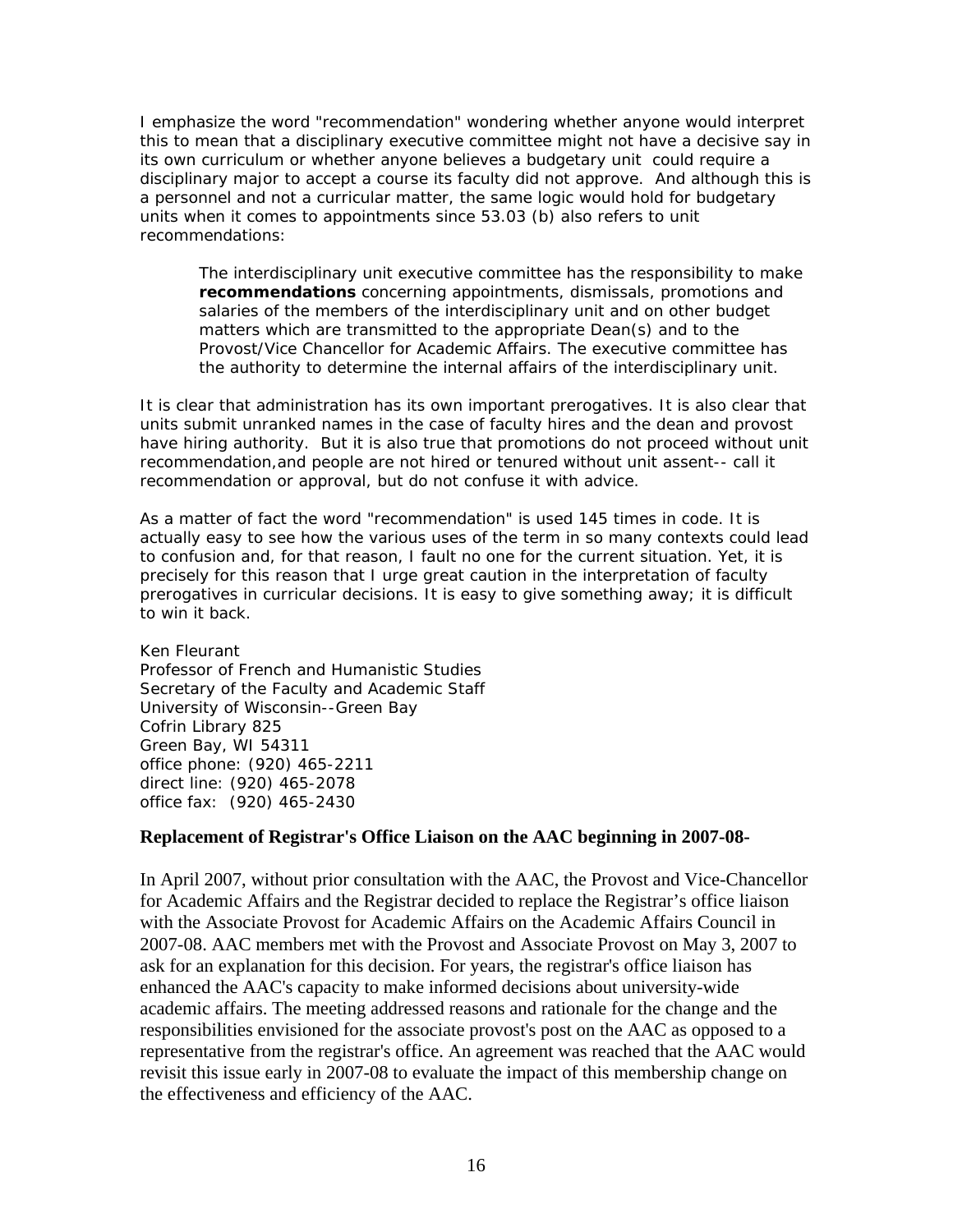## <span id="page-16-0"></span>*Personnel Council*

To: Secretary of the Faculty and Academic Staff

From: Steve Dutch, Chair, Personnel Council

#### Subject: **Personnel Council Report of Activities for 2006-2007**

The Council convened in the fall to elect a chair and review its charge.

Although there were only six candidates for tenure in 2006-2007, this turned out to be a challenging year because three of the candidates were from NAS, meaning that two members of the Council had to be recused in those cases. In addition, one other candidate required recusal. The large number of recusals made for a challenging task of finding alternates and workable time slots. Also, the short turnaround time in January limited the time available for meeting between semesters. Finally, one member of the group had his flight unexpectedly delayed by bad weather, resulting in postponement of a meeting. The Chair wishes to express his sincere thanks to all the regular members, their alternates, and the candidates for bearing with all these complexities so patiently.

The candidates were all strong contenders. All were approved unanimously and granted tenure by the Regents.

The Council revived a practice that had fallen into disuse. Rather than have a Council member summarize the candidate's record, the candidate was invited to give a summary of his/her record. This seemed to work very well because it enables the candidate to emphasize his or her strong points and reduces the work load on Council members. It is still a good idea to have someone prepared to back up the candidate and keep important points from being missed.

The only other item of business was nominating candidates for the Committee on Committees and Nominations, which cannot nominate its own members. Two candidates were selected.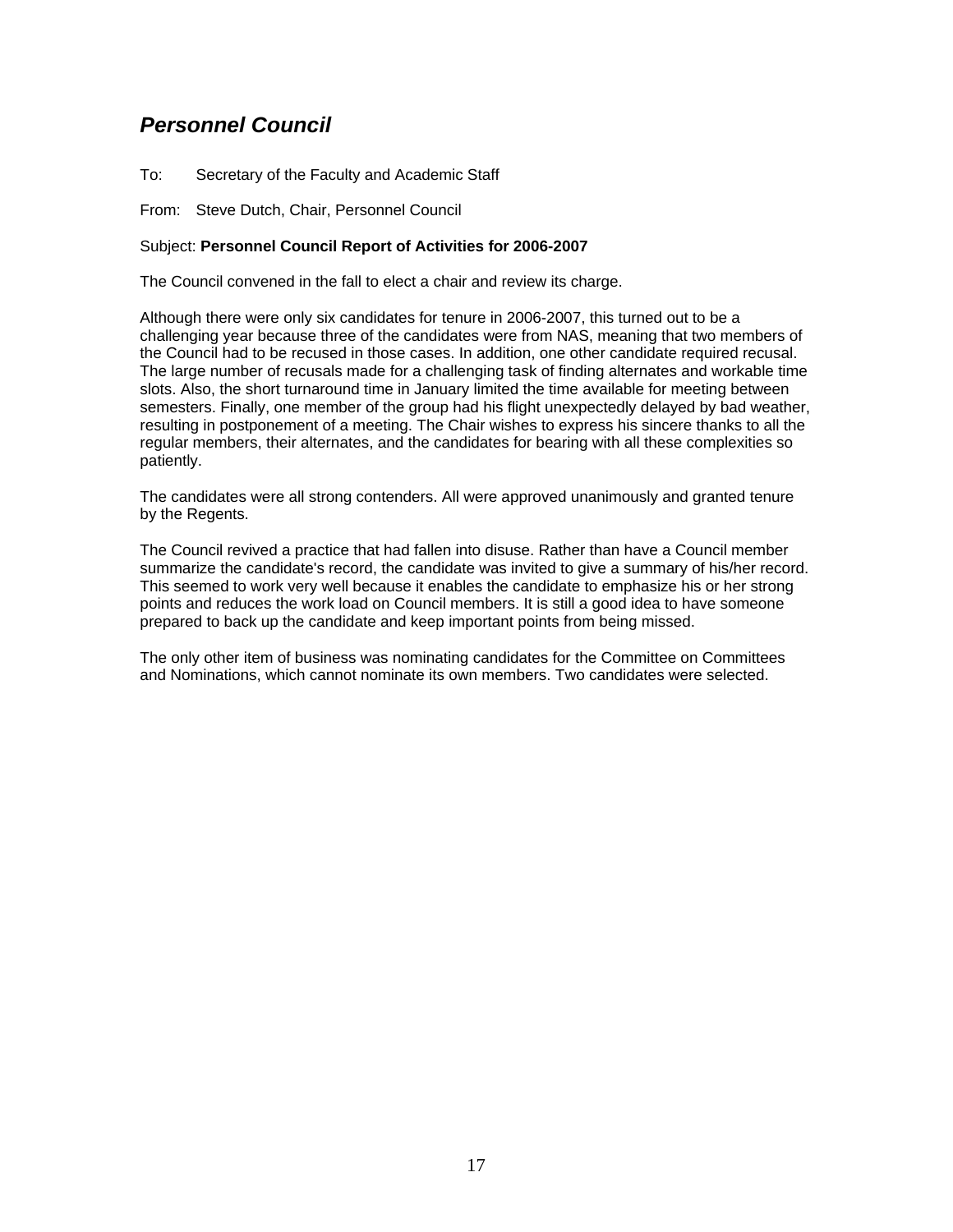## <span id="page-17-0"></span>*General Education Council*

- To: University Committee
- From: 2006-07 General Education Council Members: Greg Aldrete, Heidi Fencl, Regan Gurung (ex officio), Kumar Kangayappan, Bill Lepley, Debra Pearson, Larry Smith, Brian Sutton (Chair)

Subject: Year-End Report of the General Education Council

### **I. Actions with Relatively Wide Applications**

The following "bulleted" items summarize 2006-07 GEC activities with application extending beyond individual courses:

- Following up on a motion passed by the GEC at the end of the 2005-06 school year, the 2006-07 GEC worked with unit chairs and discipline chairs to recruit members for the initial Domain Committees. The Domain Committees are intended to participate in development, oversight, and assessment of the UWGB General Education Program in each of the five "domains" (Fine Arts, Humanities, Social Sciences, Natural Sciences, and Ethnic Studies/World Culture). In Spring 2007, GEC members met with faculty who will serve on the initial Domain Committees, to explain the functions of these committees and to answer questions about them. The Domain Committees are expected to convene and begin their work in the Fall 2007 semester.
- After Humanistic Studies made certain changes to its proposal in response to GEC requests, the GEC unanimously approved the Humanistic Studies General Education Proposal. The proposal was later approved by the Faculty Senate. Provost Hammersmith then requested further changes. Humanistic Studies complied with these changes, and the proposal will now presumably go into effect starting in 2007-08.
- The GEC passed a resolution calling for the GEC Chair and the Associate Dean (or, in the future, presumably the Associate Provost) to send a message to all teachers of upcoming general education courses, asking them to review the UWGB General Education Outcomes, keep those outcomes in mind while planning courses, mention the relevant General Education Outcomes in the course syllabus and on the first day of class, and attempt to integrate specific course material with the students' broader interdisciplinary education. In late May of 2007, a statement emphasizing these points was sent from GEC Chair Brian Sutton and Associate Dean Regan Gurung to faculty who will be teaching General Education courses during the Fall 2007 semester. It is the hope of 2006-07 GEC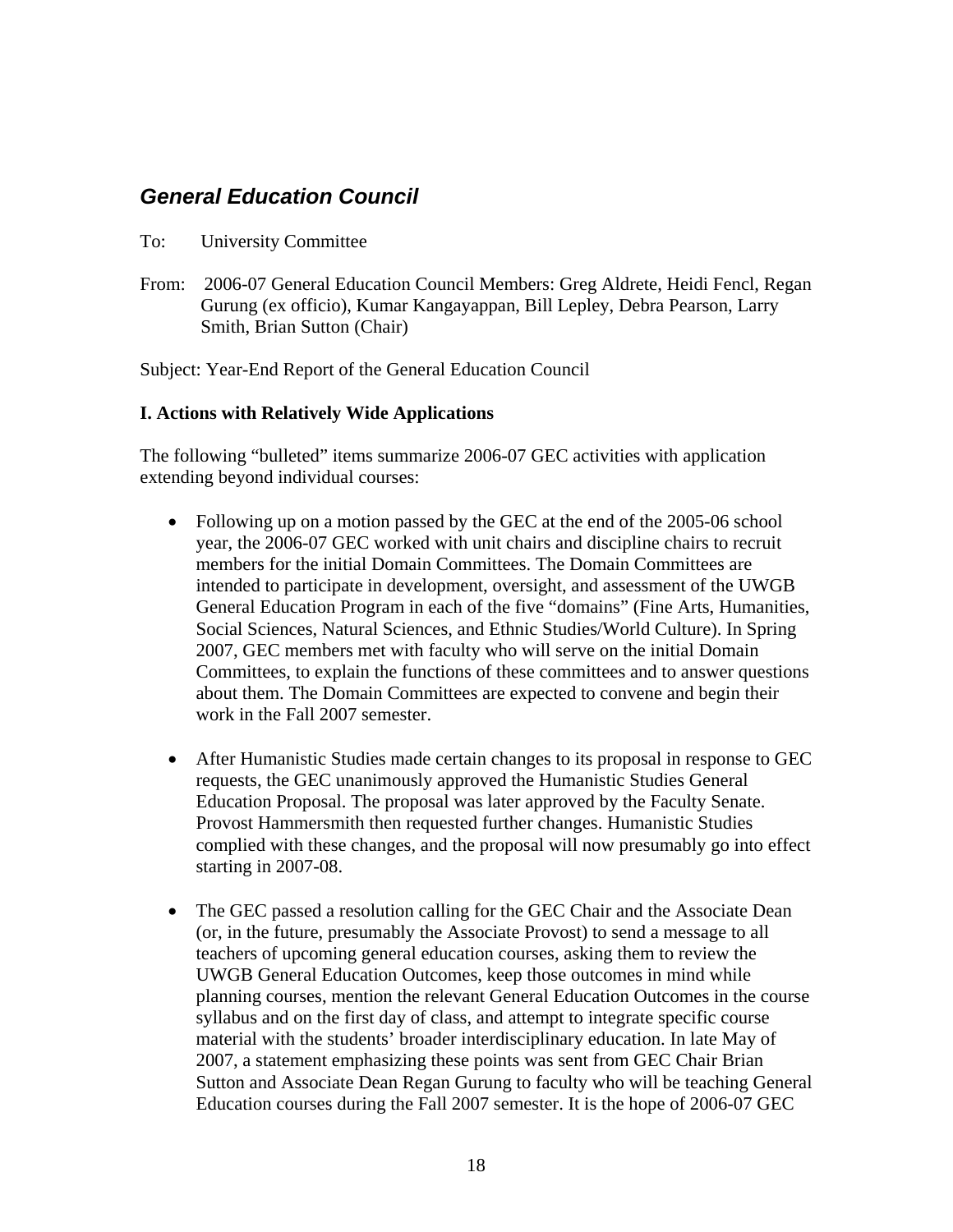members that future GEC chairs and Associate Provosts will send similar messages to faculty before each upcoming semester.

- The GEC helped oversee General Education course assessment—that is, assessment of the extent to which gen ed courses offered within a given domain actually satisfy the General Education Outcomes applicable to that domain. H-1, H-2, SS-1, and World Cultures courses were selected for "embedded assessment" for Fall 2006, and HB 2 and lower-level writing-emphasis courses for Spring 2007. The embedded assessment program remains far from perfect; as in other recent years, only about half of the teachers asked to participate complied. GEC members hope that the creation of the Domain Committees will lead to more effective assessment, whether through increased compliance in the current plan or through adoption of other methods of assessment.
- The GEC passed a proposal designed to assure that students incorporated sufficient breadth and interdisciplinarity in satisfying their General Education requirements. But statistics from Debbie Furlong, Director of Institutional Research, indicated that the proposal might be superfluous, as nearly all UWGB students already satisfied the guidelines of the proposal without being required to. Thus, the GEC requested that the proposal be withdrawn from consideration by the Faculty Senate.
- The GEC endorsed a policy submitted to it by the Provost regarding General Education requirements for transfer students, reentry students, and second degree students.

### **II. Actions Involving Individual Courses**

During 2006-07 the GEC approved the following:

- Creation of a "198" designation for Freshman Seminars in any discipline. (Forms for individual freshman seminars must still be submitted to the GEC for approval and, once approved by the GEC, forwarded to the AAC. Individual freshman seminars approved by GEC during 2006-07 are listed below along with other courses.)
- Writing-Emphasis designation for these courses:
	- --Business Administration 472—Seminar in Leadership
	- --English 218—World Literatures I (new course)
	- --English 219—World Literatures II (new course)
	- --History 312—The Early American Republic
	- --History 483X—History of the Russian Empire to 1700 (experimental course)
	- --Human Biology 198—Explorations of Gender (new freshman seminar)

--Human Biology 198—Fantastic Voyage: Science in Film (new freshman seminar)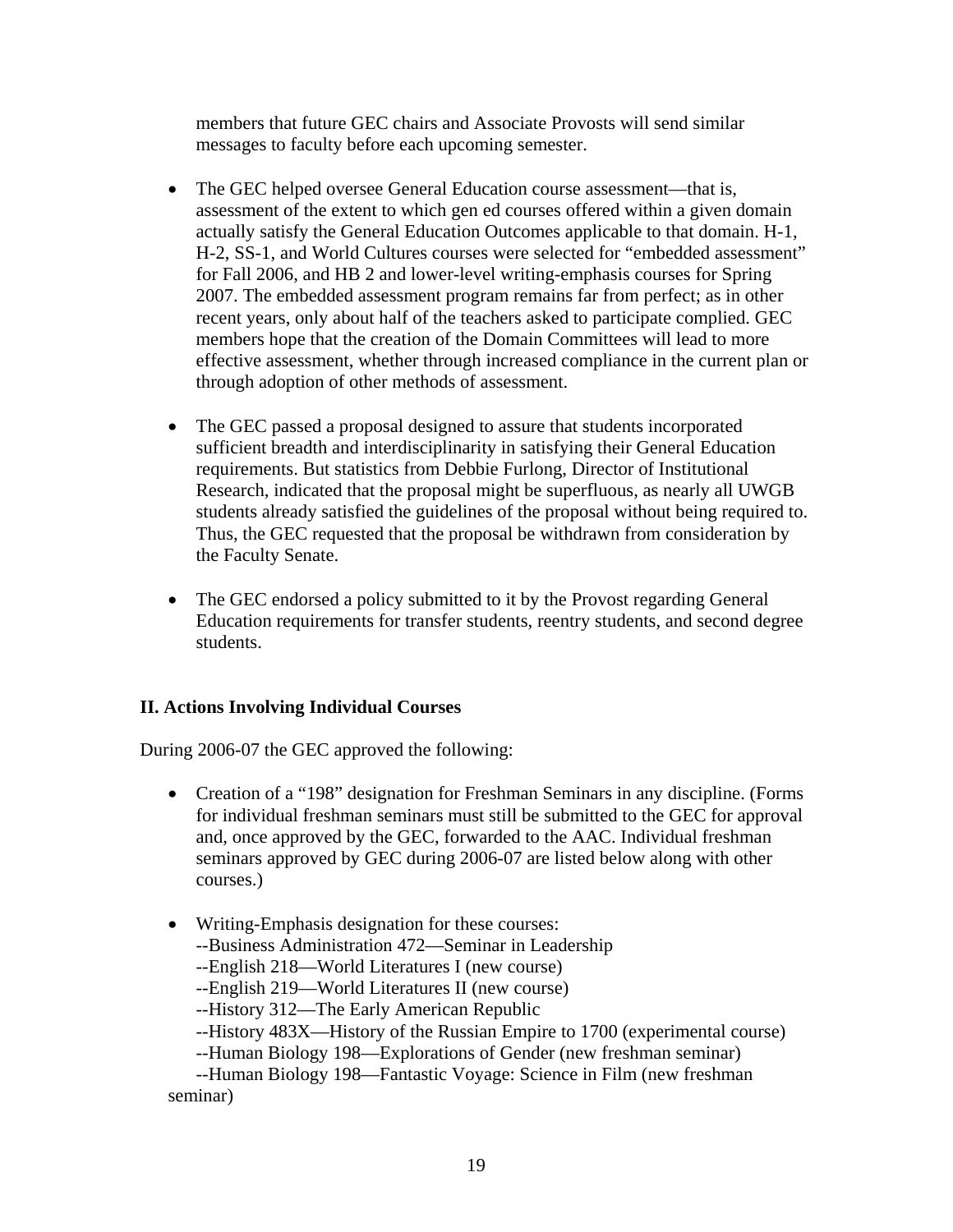--Human Development 198—The 'Burbs: History and Future of Life in Suburbia (new freshman seminar)

--Humanistic Studies 198—The Culture of Food (new freshman seminar)

--special section of Humanistic Studies 101—Foundations of Western Culture (freshman- seminar section)

--Philosophy 103—Critical Thinking (new course)

--Psychology 198—Gods, Ghosts, and Goblins (new freshman seminar)

--Social Work 451—Child Welfare Practicum

- H-3 designation for these courses: --Philosophy 103—Critical Thinking (new course) --English 218—World Literatures I (reactivated course) --English 219—World Literatures II (reactivated course) --Humanistic Studies 198—The Culture of Food (new freshman seminar)
- SS-1 designation for this course: --Psychology 198—Gods, Ghosts, and Goblins (new freshman seminar)

• SS-2 designation for this course:

--Human Development 198—The 'Burbs: History and Future of Life in Suburbia (new freshman seminar)

• NPS-2 designation for these courses:

--Human Biology 198—Explorations of Gender (new freshman seminar) --Human Biology 198—Fantastic Voyage: Science in Film (new freshman seminar)

• NPS1 designation for this course:

--Earth Science/Geography 223—Ocean of Air: Weather and Climate Laboratory (NPS1 designation was already in effect for Earth Science/Geography 222, the "parent" course for this lab section.)

• World Culture designation for these courses:

--Humanistic Studies 483X—Florence: An Urban History (experimental course) --Humanistic Studies 483X—Italy from Within: Contemporary Italy

(experimental course)

--Spanish 483X—Special Topics: Mass Media in Latin America

--Completion of second-year (fourth semester) competence in Arabic, Hmong, or

 Japanese, the same as for second-language courses we have long offered in French, German, and Spanish

• A shift from World Culture to Ethnic Studies designation for this course: --Nutritional Science 302—Ethnic Influences on Nutrition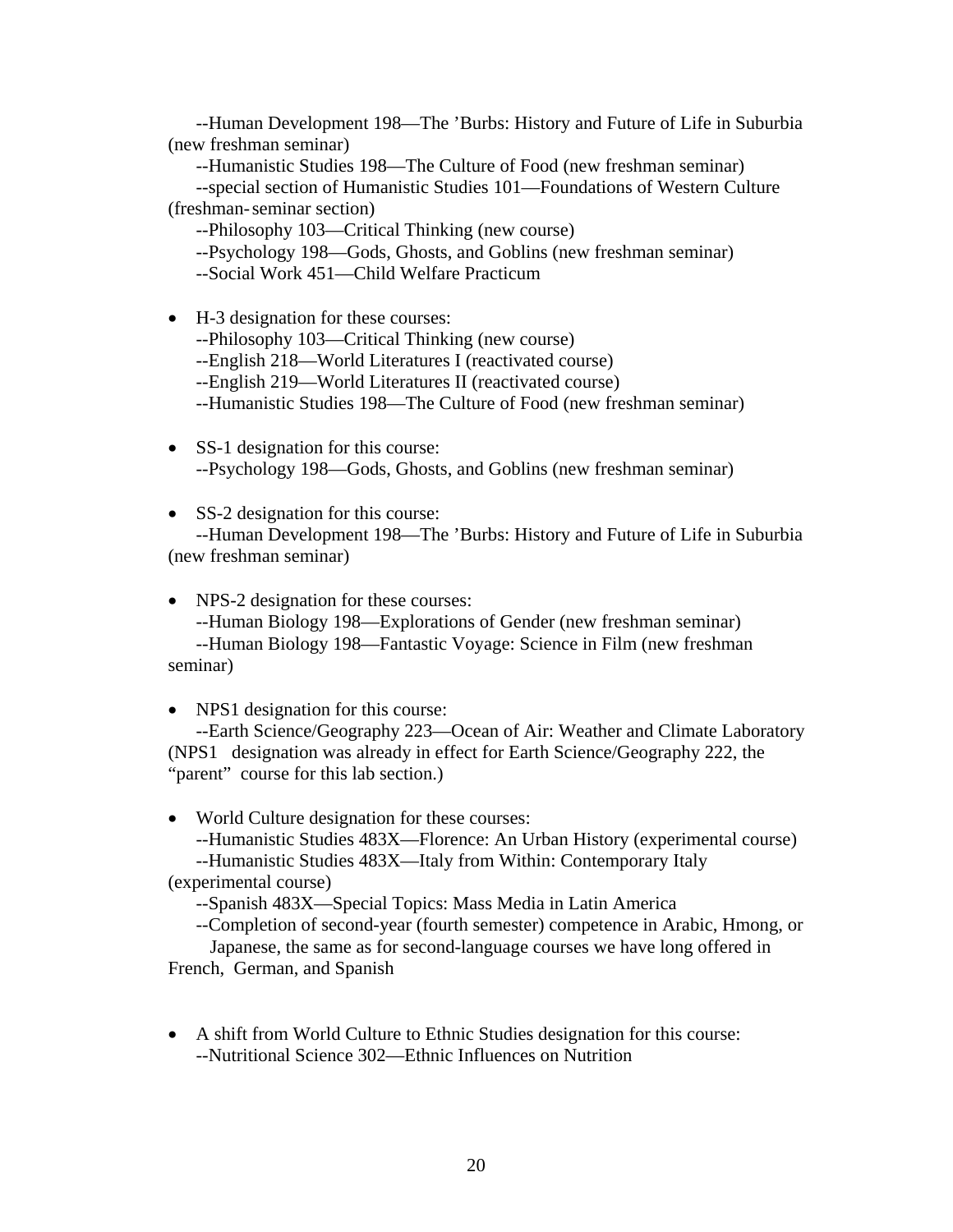*Note: Of the freshman seminars, only the Explorations of Gender course (one of the Human Biology 198 courses) was approved from a Course Master Form. Thus, that course is the only one approved to be offered again after Fall 2007. The others were all approved from an Experimental Course form, and thus presumably are approved for Fall 2007 only.*

### **III. General Observations**

General Education Council members worked well together, and the GEC had an effective and useful year. Partly because of the implementation of a Freshman Seminar program, the GEC had more work involving specific courses than in other recent years.

Admittedly, some have suggested that the GEC should create a proposal for a largescale overhaul of the UWGB General Education Program; but in the recent past, when such proposals have come from the GEC, they haven't come close to receiving Faculty Senate approval. And it should be noted that certain actions by this year's GEC could do a great deal to reshape General Education at UWGB: the Humanistic Studies proposal will cause relatively extensive changes to gen ed, and there is potential for revitalizing gen ed in both the creation of Domain Committees and the idea that the GEC Chair and the Associate Provost should collaborate to send a message to faculty before each semester, reminding them to incorporate General Education Outcomes in their course planning, their syllabi, and their overall gen ed courses.

On a smaller-scale and perhaps anticlimactic note, the current UWGB policy on writing-emphasis courses states, "**One** public discourse assignment must be evaluated and returned to the student before the end of the **4th** week of class. (This is to allow students to seek help with their writing early in the course.)" Although syllabi the GEC receives for courses seeking the writing-emphasis designation almost invariably satisfy all other writing-emphasis requirements, most do not satisfy the "fourth-week rule," a trend which suggests that the rule might be somewhat unreasonable and in need of modification. On the other hand, many faculty members report having little difficulty incorporating a small-scale writing assignment and returning it in the first few weeks of a course, and ideally students should be informed as early in the semester as possible if they're likely to encounter problems with writing in a course. The 2006-07 GEC briefly considered a proposal to change the guidelines so that instructors would have until the end of the fifth week of class, rather than end of the fourth week, to return the first writing assignment. Although the 2006-07 GEC tabled this motion, the upcoming year's GEC might do well to give the matter more extended consideration.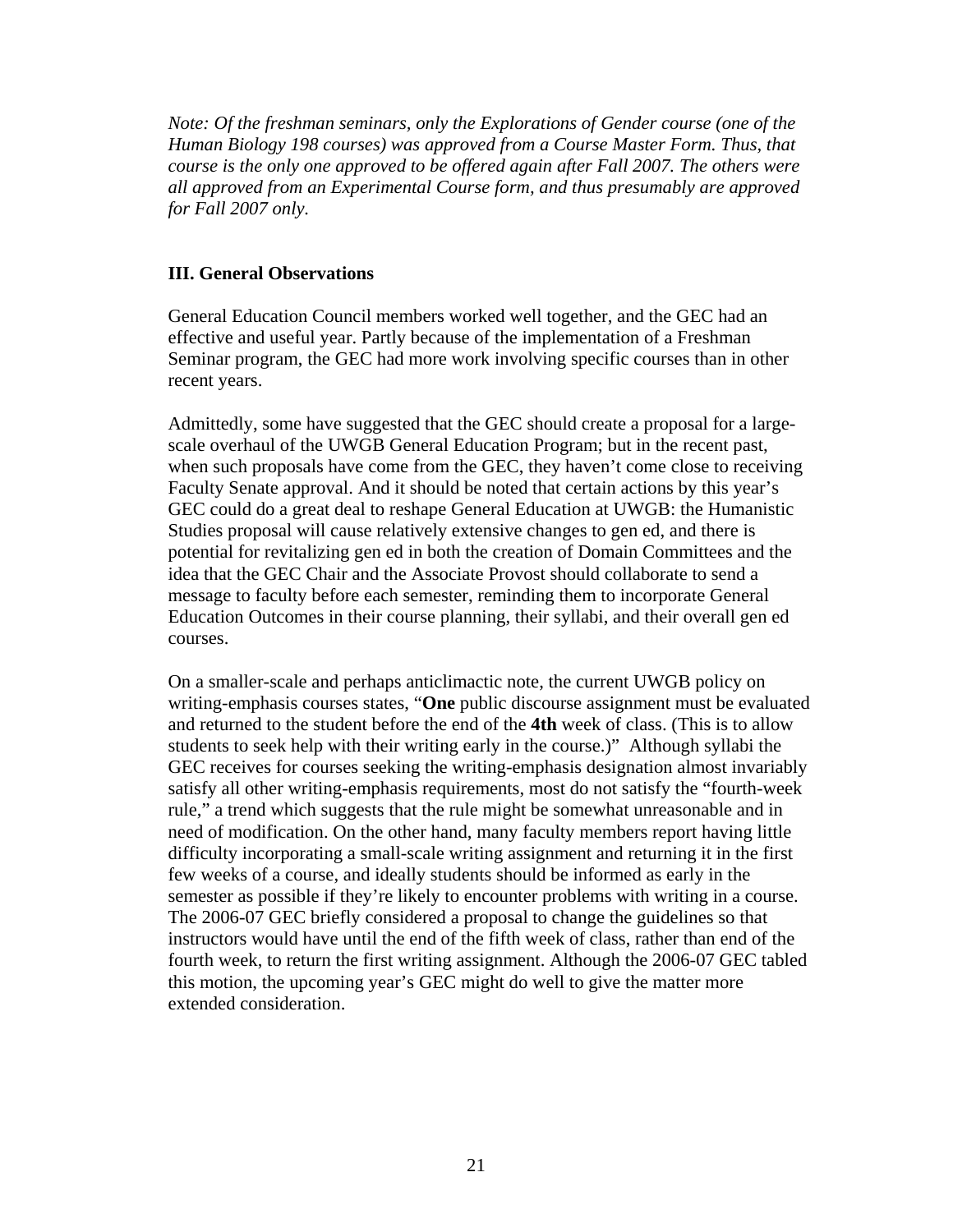## <span id="page-21-0"></span>*Graduate Faculty Board of Advisors*

| TO:      | <b>Clifford Abbott</b><br>Secretary of the Faculty and Academic Staff |
|----------|-----------------------------------------------------------------------|
| FROM:    | Fritz Erickson, Dean<br><b>Professional and Graduate Studies</b>      |
| DATE:    | July 26, 2007                                                         |
| SUBJECT: | ANNUAL SUMMARY, GRADUATE FACULTY BOARD OF                             |

**ADVISORS 2006-2007** 

The members of the 2006-2007 Graduate Faculty Board of Advisors were: Fritz Erickson, Dean of Professional and Graduate Studies, Chair Patricia Terry, Chair, Environmental Science and Policy Timothy Kaufman, Chair, Applied Leadership Karl Zehms, Chair, Management Edna Staerkel, UWO, MSW Coordinator John Katers, Member-at-Large Marilyn Sagrillo, Member-at-Large Joshua Kaurich, Graduate Student Representative

Greg Davis served as the University Committee's liaison.

The Board held five meetings throughout the academic year.

The Board acted upon or reviewed the following policy or procedural items:

- 1. The elimination of the GR-1 or Program Plan form for three of the four programs. The form was replaced with an Official Declaration of MS Degree, designed more closely to that used at the undergraduate level.
- 2. Discontinuing the Graduate Catalog in its current print format, replacing it with updated print materials specific to each individual program and an updated website. The Graduate Catalog remains an on-line resource.
- 3. Established alternative English Proficiency Evidence standards to the TOEFL, offering more flexibility to International Students.
- 4. Approved a policy that undergraduate students enrolled in graduate courses would have to determine whether or not to have graduate status. Variables driving this decision may include financial aid and graduate tuition differential that would be charged at the time the credits are applied to the degree.

The Board acted on the following curricular matters: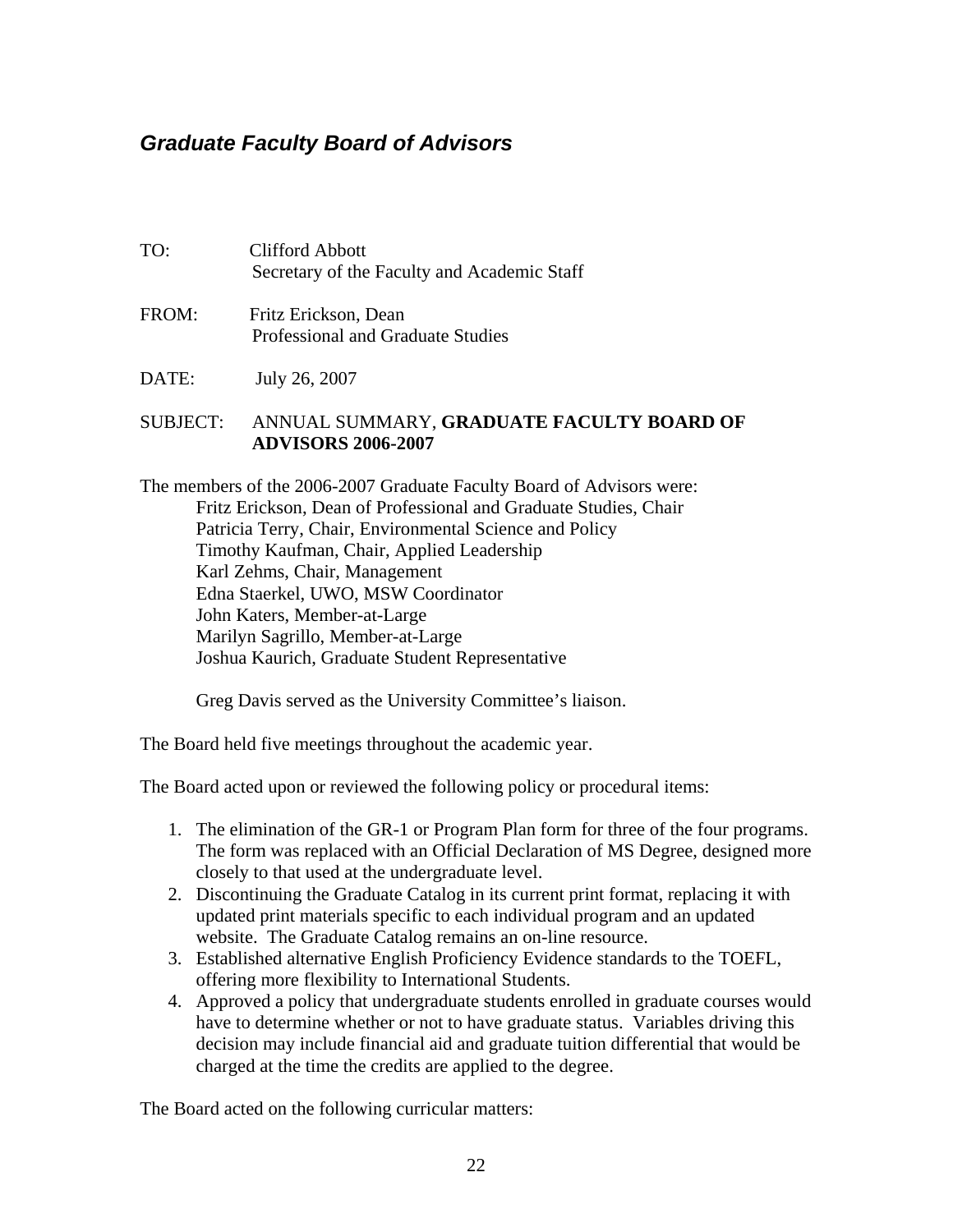1. Endorsed a proposal by the Environmental Science and Policy Executive Committee to allow undergraduates to enroll in graduate courses. This endorsement was contingent upon an investigation into the ramifications to the student in regard to enrollment plateau, dual profiles to determine tuition and financial aid.

The Board also reviewed, discussed, and/or provided advice to the Dean of Professional and Graduate Studies on the following topics:

- 1. The Fall Reception for Graduate Students and Faculty.
- 2. The Sixth Annual Graduate Fair held on campus in October.
- 3. Participation in the Business Expo at the KI Convention Center.
- 4. The Growth Agenda and how growth at the undergrad level may affect the continued support received from these programs at the graduate level.
- 5. Supporting graduate assistantships funded by other departments on campus and any possible problems with assistantships offered outside a student's direct area of study.

In summary, the Board functioned effectively, providing the procedural oversight of Graduate Programs and also advice to the Dean. The GFBA continues to work in a collaborative fashion to increase graduate enrollment and streamline the process for admitting students into graduate programs.

cc: Graduate Faculty Board of Advisors Greg Davis, NAS, University Committee Liaison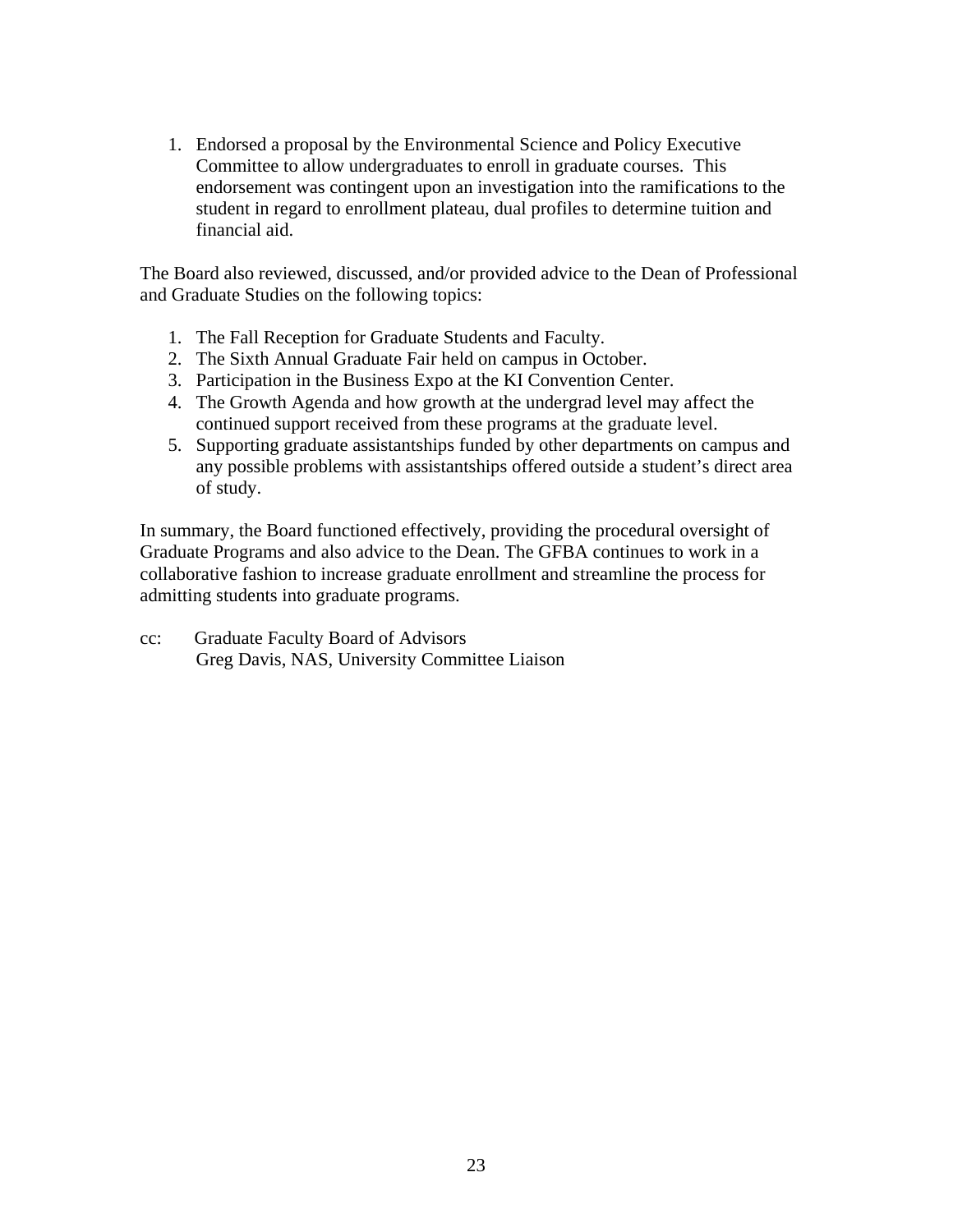## <span id="page-23-0"></span>*Committee on Committees and Nominations*

No Report Submitted for 2006-07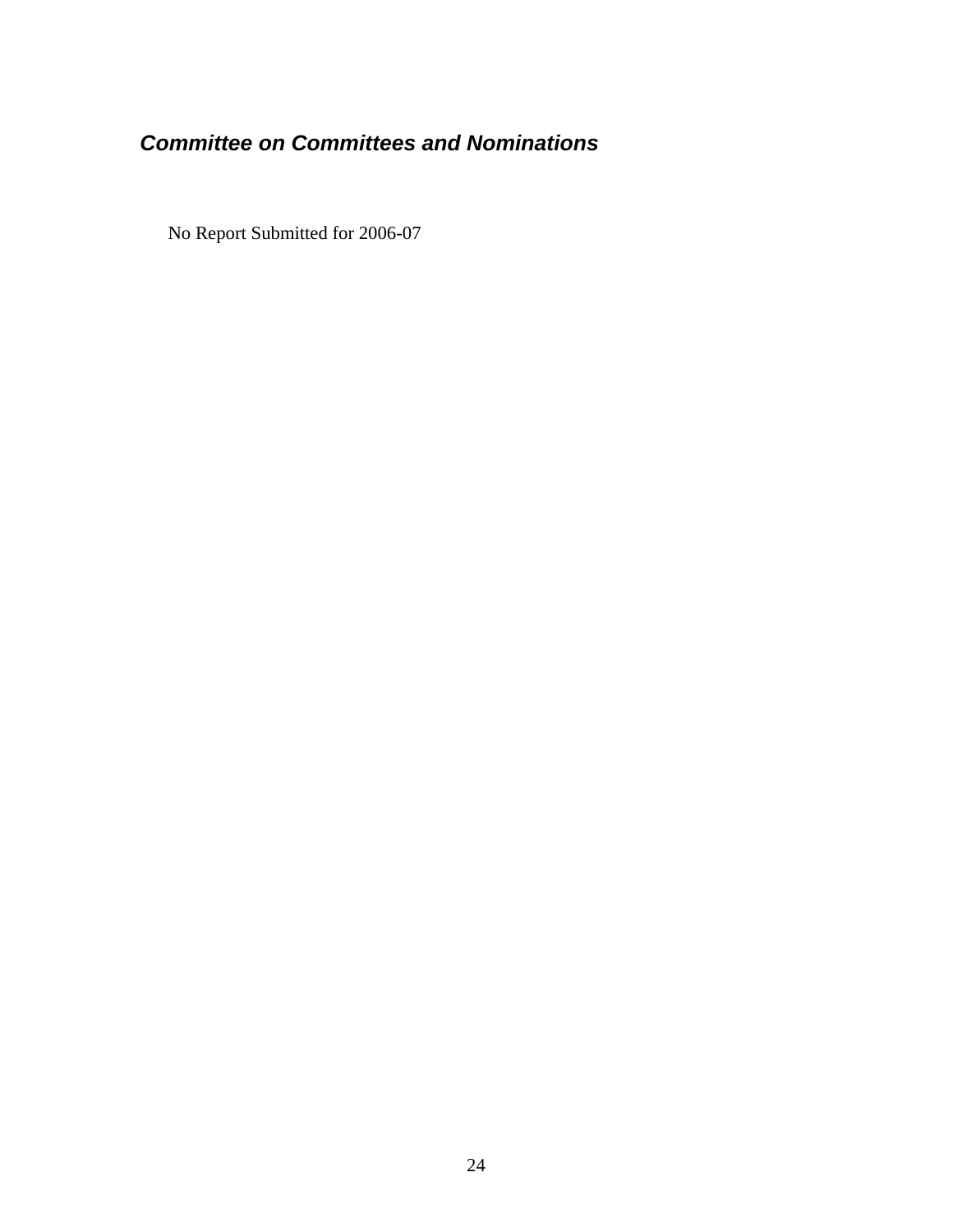## <span id="page-24-0"></span>*Committee on Rights and Responsibilities*

- TO: Chancellor Bruce Shepard
- FROM: 2006-2007 Committee on Rights and Responsibilities Members: Andrew Austin, Derryl Block, Tian-you Hu, Brian Merkel (chair), Cristina Ortiz.
- Date: May 15, 2007

### RE: **Committee on Rights and Responsibilities Annual Summary Report**

During the 2006-2007 academic year, the Committee on Rights and Responsibilities heard one complaint, one grievance, and one dismissal case. One remaining case involving dismissal of a faculty member remains unfinished. We complete the year with the following findings and suggestions:

- Members of the Professional Program in Education consumed a significant percentage of the committee's attention. The committee is concerned about the escalating and persistent nature of the turmoil affecting the Professional Program in Education.
- The CRR is generally the logical group to hear cases involving nonrenewal appeals, complaints and grievances. However, despite multiple hearings spanning a two year period, the CRR mechanism has apparently failed to remediate the turmoil in the Professional Program in Education.

The CRR is an advisory committee whose experiences are not overtly connected with the campus community. It is possible that the "behind-the-scenes" operations of this advisory committee are ill-equipped to address effectively repeated sources of tension. Therefore, the CRR suggests that the administration and the University Committee consider developing a plan to address persistent problems. This may become particularly important for an institution that is anticipated to grow significantly in the near future.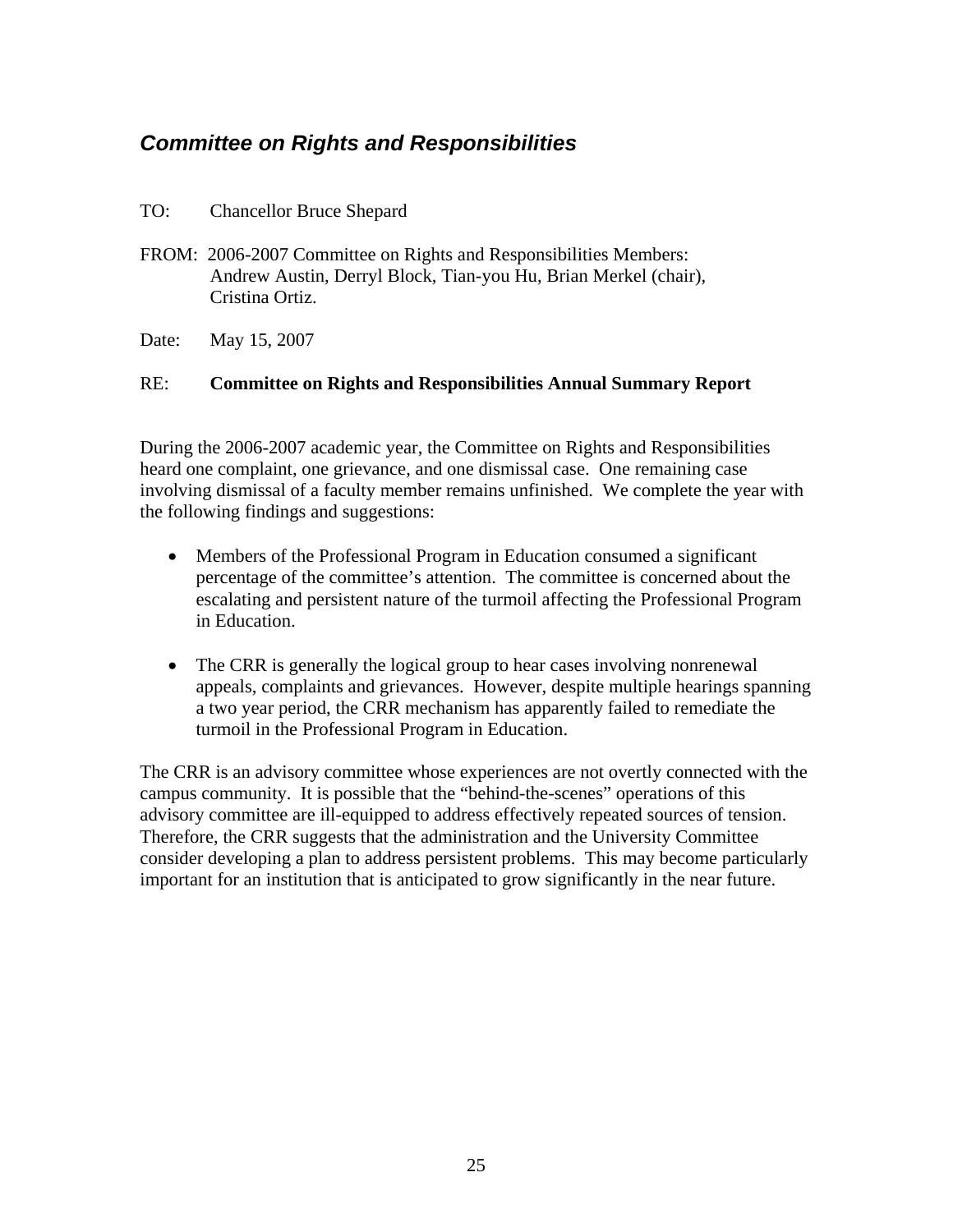## <span id="page-25-0"></span>*Library and Instructional Technology Committee*

Summary Report, 2006-2007

Committee members: Franklin Chen; Sarah Detweiler; Andrew Kersten (Chair); Mark Kiehn; Bruce LaPlante (Secretary); Erik Mims; Andy Speth

Ex officio: Kathy Pletcher, Leanne Hansen

This year the LITC met on 6 October, 10 November, 11 December 2006 and 26 January, 13 April, and 4 May 2007. We discussed a wide range of issues but the following issues were central to our work this year:

Cofrin Library Remodeling: The LITC gave its unanimous support of the remodeling proposal put forth by the Library Director.

Information and Communication Technology Literacy Testing: The LITC supported the expansion of the ICTL test for use in conjunction with the Freshmen Seminars if not for every freshman and student wanting to improve their information and communication technology abilities.

Podcasting on campus: The LITC decided after some deliberation that the campus is not quite ready for podcasting at this time.

Student Response Systems (aka "clickers"): To help the campus decide if it should adopt a student response system and which system it should adopt, the LITC created a subcommittee to investigate "clickers". This committee will provide a report at the end of the Fall 2007 semester.

Wikis: The LITC discussed web 2.0 technologies such as wikis and blogs and decided that the campus does not yet have the IT infrastructure to support these technologies. However, the committee experimented with wikis and found the technology viable and useful.

Respectfully submitted, Andrew E. Kersten (LITC Chair, 2006-2007)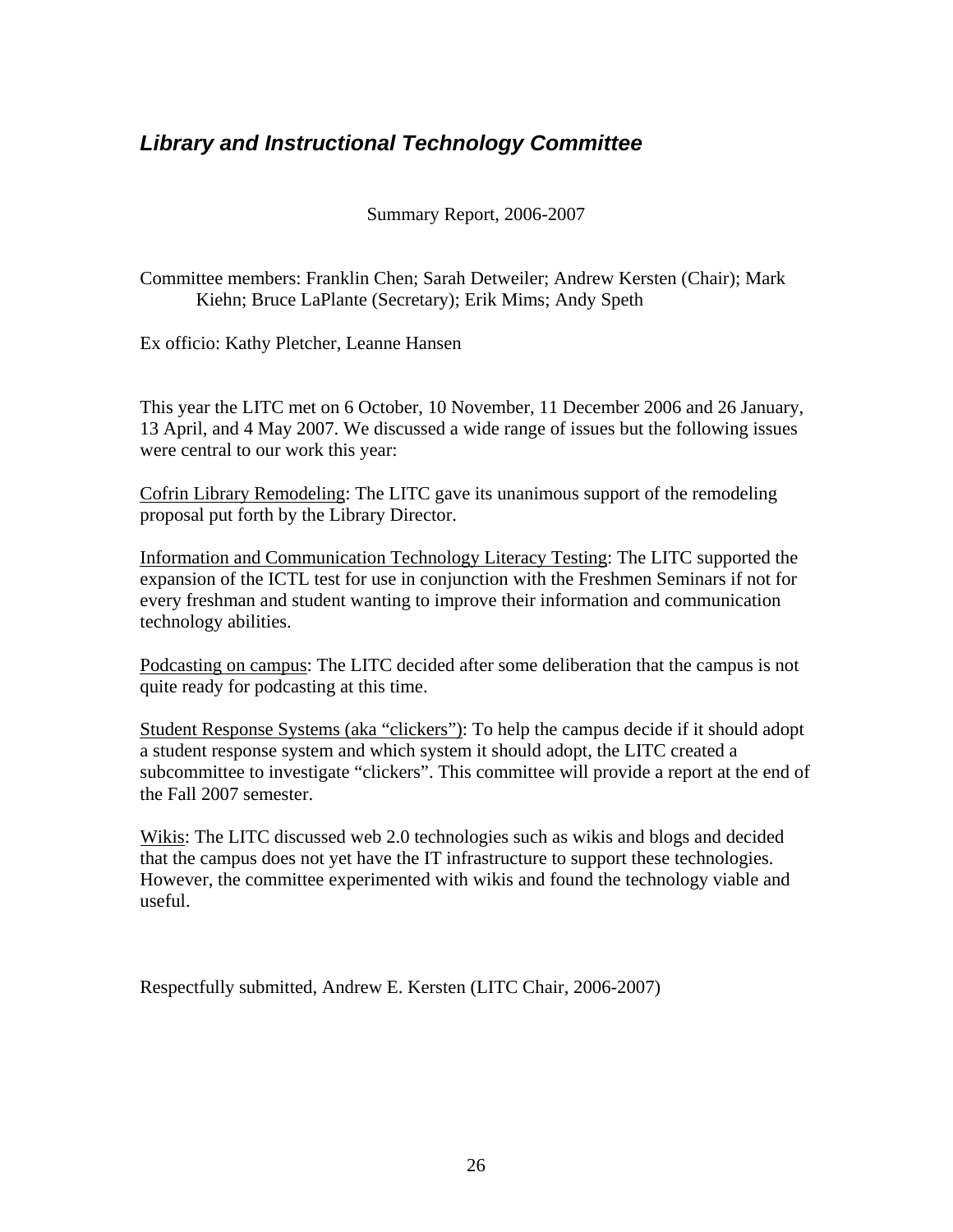### <span id="page-26-0"></span>**FACULTY APPOINTIVE STANDING COMMITTEES**

## *Academic Actions Committee*

Report for 2006-2007

This year's committee was comprised of: Sarah Meredith (AH), Kristin Vespia (SS), Warren Johnson (NS, Chair), Sylvia Kubsch (PS), Sandra Deadman (*ex officio* and therefore not voting), Darrel Renier (substituting for Sandra Deadman beginning in April, *ex officio* and therefore not voting), Michael Herrity (*ex officio*), Paul Gazdik (student), Ryan Tiefenthaler (student), Joshua Vandenbusch (alternate student representative), and Matthew Winden (student)

At the December 1, 2006 meeting the Committee considered conflicting desires concerning the academic calendar. Our main focus was on study days at the end of a semester and having commencement after final exams. The Committee considered input from 16 faculty and staff received in response to an e-mail invitation on these issues. The Committee sought additional time to formulate its recommendation.

At the December 15, 2006 meeting the Committee approved a principle of including at least one study day at the end of spring semesters while also concluding final exams (with the exception of the make-up day) prior to commencement. The Committee also approved a calendar for the 2008-2009 academic year.

At the January 14, 2007 meeting eight student appeals of academic suspension were heard.

At the April 3, 2007 meeting a student petition for a late withdrawal from the University for Fall of 2006 was heard. The Committee requested that additional information be obtained. In the following weeks that information was shared with the committee members. After receiving input from the Committee members the Chair granted the student petition.

Also at the April 3, 2007 meeting the Committee reviewed plans for implementing a 14 week semester calendar beginning with the 2008-2009 academic year. Feedback was provided to both Tim Sewall and Michael Herrity to facilitate the new calendar scheme.

At the June 15, 2007 meeting two student appeals of academic suspension were heard.

The committee informed students of the committee's decision before proceeding to further business. Students also received a letter with the committee's decision.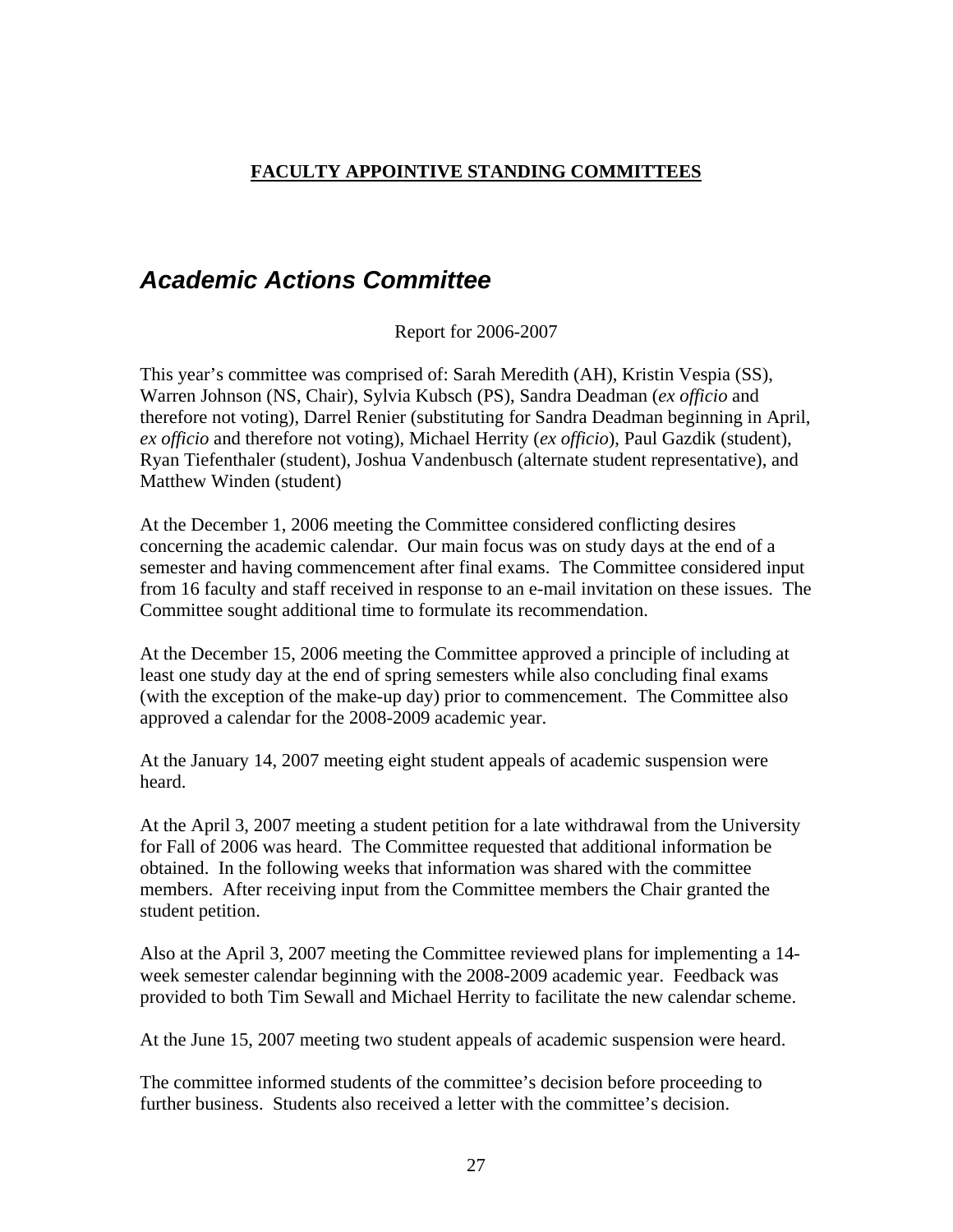Respectfully submitted, Warren Johnson, Chair for 2006-2007 June 15, 2007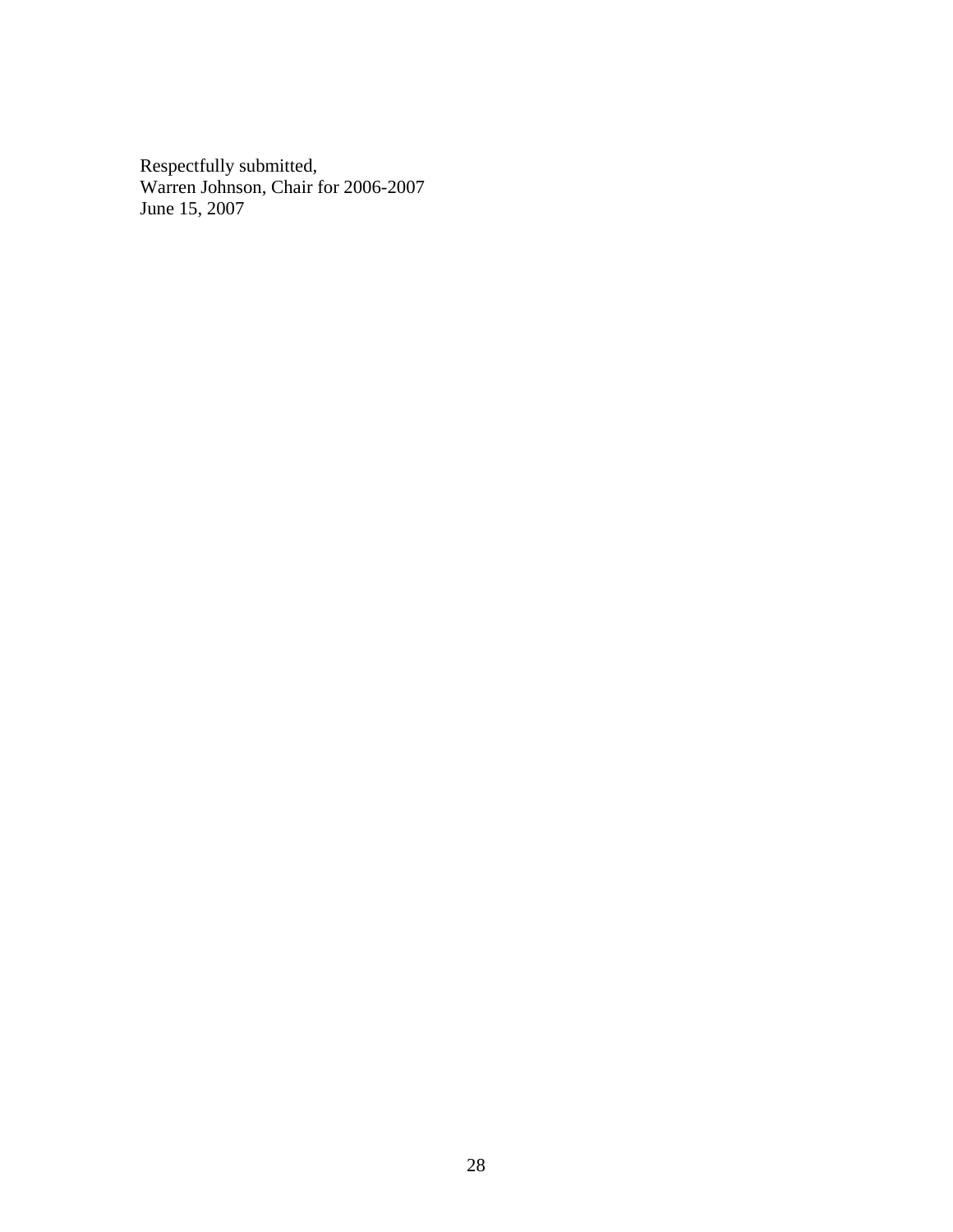## <span id="page-28-0"></span>*Awards & Recognition Committee*

2006-07 Summary Report

To: Secretary of the Faculty and Academic Staff

From: Steve Dutch, Chair, Awards and Recognition Committee

#### Subject: **Awards & Recognition Committee Report of Activities for 2006-2007**

The full Awards & Recognition Committee met in mid-fall to elect a chair and review the charge to the Committee.

The call for nominations was sent out to all members of the University community in February and the Committee met in March to screen nominations, solicit final documentation and make the final selection. Strong candidates were submitted and an award made in all categories. The chair is to contact nominators on August 1 to ensure that the candidates will be present for convocation.

There was a widespread consensus among the committee that soliciting nominations from students was not working well. Students frequently failed to understand the criteria for awards and often nominated faculty for the wrong award. Students do not have access to the necessary documentation, and none of the students who submitted nominations submitted any follow-up materials. We suggest that students continue to be allowed to participate in the process, but that they be instructed to contact a faculty member or department chair familiar with the nominee's qualifications for assistance instead of submitting nominations on their own.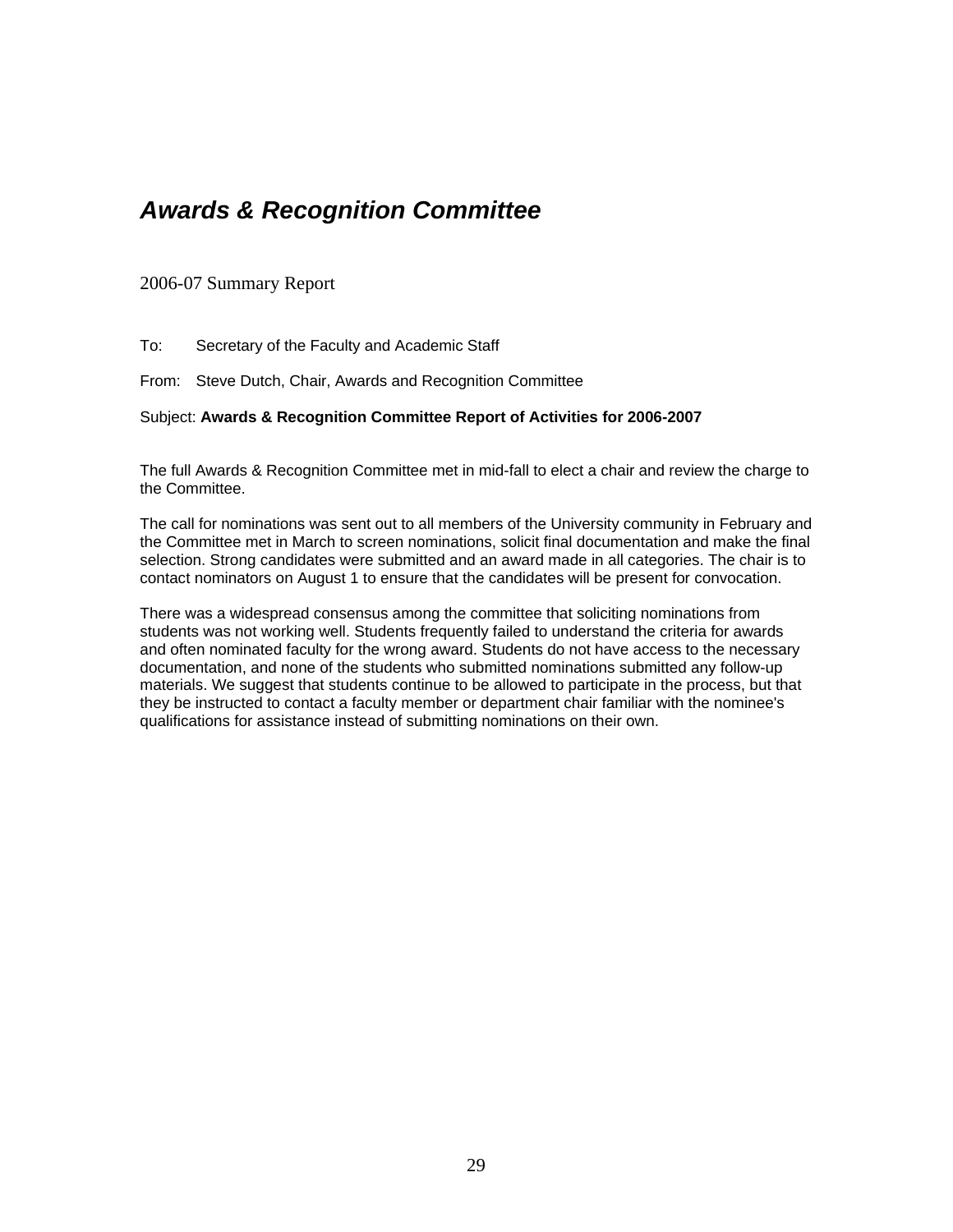## <span id="page-29-0"></span>*Honorary Doctorate Committee*

To: Secretary of the Faculty and Academic Staff From: Steve Dutch, Chair, Honorary Doctorate Subcommittee Subject: **Honorary Doctorate Subcommittee Report of Activities for 2006-2007** 

The Honorary Doctorate Subcommittee met in August, 2006 to consider an award for Paolo Del Bianco, who was approved unanimously.

During the Spring semester, the chair received nominations for two honorary doctorates, both submitted by Information and Computer Science. The first step in the process is ascertaining that these candidates are not under consideration for awards anywhere else. UW System confirmed that they are not under consideration. The Provost expressed her preference that the files not be sent to her until they are complete, and in addition to vitae, letters of support are needed. One has been submitted and the chair will remind ICS of the need to submit the remaining letters. The awards process can be lengthy since it involves coordination between the faculty, Chancellor, and UW-System, and then the awardee, not always in strict sequence. The Honorary Doctorate subcommittee felt that the candidates are clearly deserving based on the submitted vitae, but will need to approve the complete files before forwarding them.

Dan Spielmann expressed a desire to meet with the Committee to discuss involvement of the committee in nominating and selecting Commencement speakers. We were unable to find a workable meeting time during the Spring Semester, so this matter should be a priority in the Fall.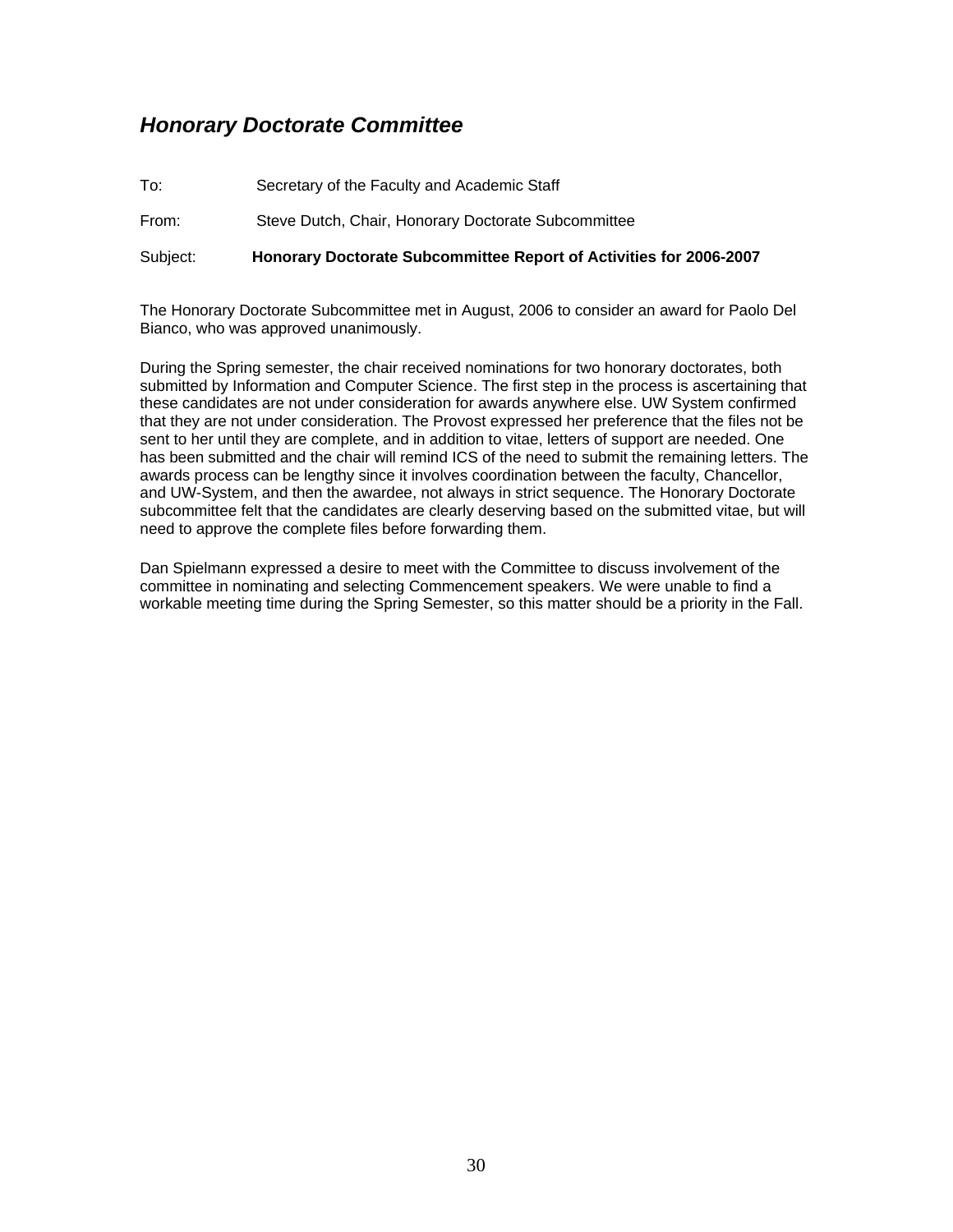## <span id="page-30-0"></span>*Intercollegiate Athletics Committee*

| TO:             | Cliff Abbot, Secretary of the Faculty and Academic Staff                 |
|-----------------|--------------------------------------------------------------------------|
| FROM:           | Scott R. Furlong, Chair, Intercollegiate Athletics Committee             |
| DATE:           | May 10, 2007                                                             |
| <b>SUBJECT:</b> | 2006-07 Annual Report - <b>Intercollegiate Athletics Committee</b> (IAC) |

2006-2007 Committee Membership

| Charles Aslakson (community member) | Donna Ritch (FAR)                           |
|-------------------------------------|---------------------------------------------|
| <b>Kevin Collins</b>                | Lisa DeLeeuw                                |
| Scott Furlong (Chair)               | Karen Swan                                  |
| Tim Meyer                           | Patricia Terry                              |
| Paul Randall (student member)       | Ken Bothof, ex officio (Athletics Director) |

The full IAC met six times during the 2006-2007 year. The IAC conducted the following major actions during this past year:

- 1. Monitored athletic eligibility for all intercollegiate sports and also reviewed and discussed the Academic Progress Report (APR).
- 2. The committee discussed and commented on the upcoming NCAA Certification Visit that will occur in the Fall 2007. Several committee members served on either the Steering Committee or the one of the subcommittees. Donna Ritch, the FAR, was the point person for the self-study.
- 3. The IAC reviewed and approved both the gender equity and minority reports as part of the NCAA review.
- 4. The IAC participated in the Women's Basketball coach search by serving as the interviewing body and asking questions in a public session to the four candidates.
- 5. The IAC discussed updates and issues such as the Kress Event Center, the Phoenix Fund, sport rosters, growth agenda, change in the academic calendar, the new athletic logo, and the Athletics budget. The IAC provided comments and advice to the Director of Athletics on all of these issues.
	- 6. The IAC examined and discussed travel schedules.
- 7. The IAC voted to allow post-season participation for various sports teams.
- 8. The IAC discussed issues of academic support for student-athletes with the Men's Basketball Coach.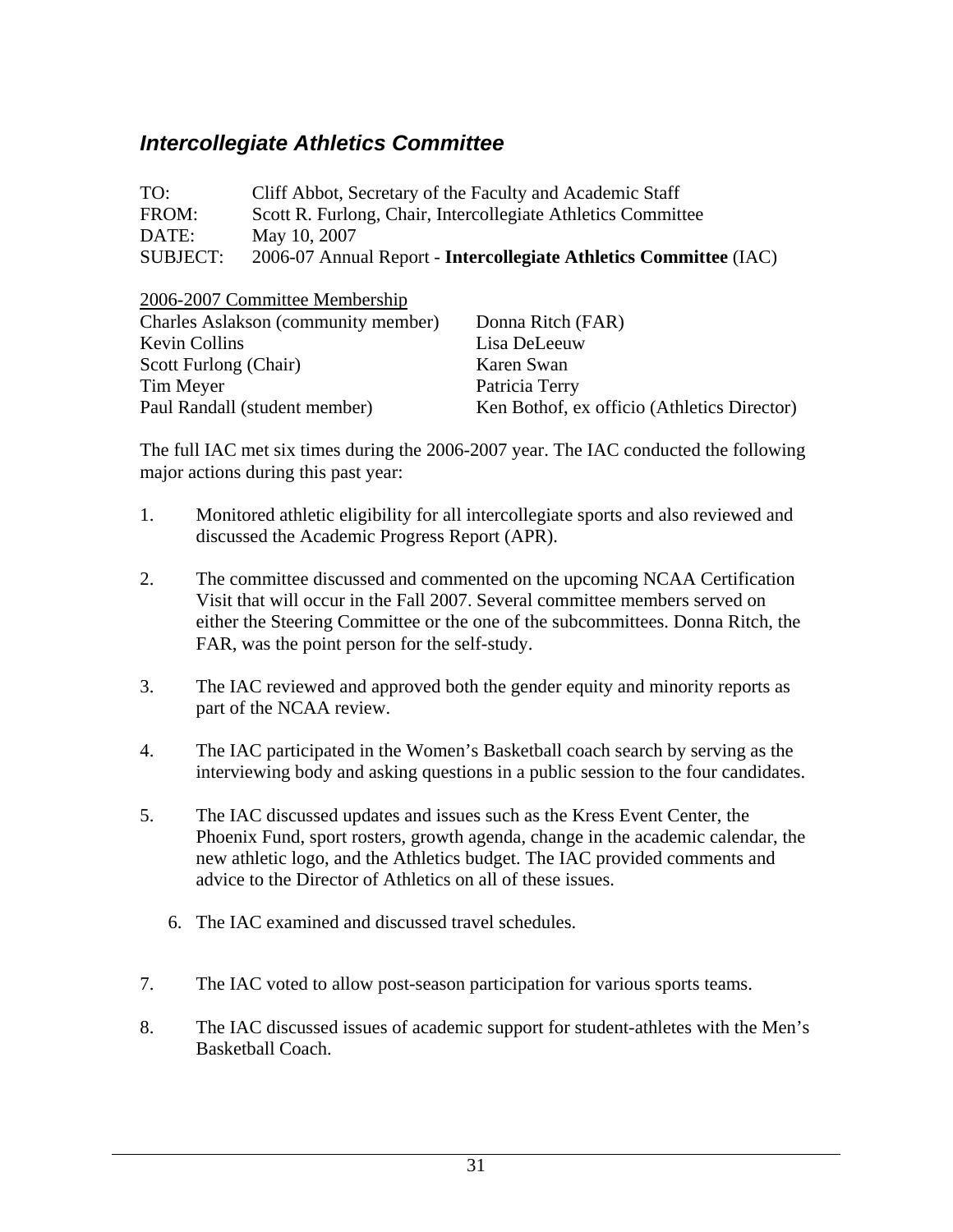## <span id="page-31-0"></span>*Faculty Senate Committee on Planning and Budget*

### 2006-2007 Report

The Faculty Senate Committee on Planning and Budget met regularly during the fall semester, irregularly during the spring semester to discuss issues related to budget allocation, budget planning, and budget priorities. The discussions revolved around the following set of concerns:

Role and Purpose of the Committee. Continuing members noted that this has been an ongoing point of discussion: what exactly is the purpose of the Faculty Senate Budget and Planning Committee, when it has no input into the campus budget allocation process, and is cast in the adversarial role of commenting upon decisions after they have been made. Information flow is imperfect at best; many issues came to the Committee's attention only because members were present at Unit Chairs meetings. The Committee recommends that a) the Chair serve as non-voting member of the Faculty Senate, b) one member of the Committee must also serve as program chair, or attend Unit Leaders meetings, and c) that University Committee meet with the Budget and Planning Committee each fall to schedule activities.

Faculty Input in the Budget Planning Process. The Committee sought the advice of the faculty representative to the Chancellors' Budget and Planning Committee, and learned that the faculty representative is placed in the same adversarial position as the Faculty Senate Budget and Planning Committee: there is no opportunity to participate in the budget process, only to comment once decisions have been made. The Committee expressed strong concern that there is no faculty voice in the university budget process.

Faculty Compensation. For several years we have known that UW-Green Bay has the worst student-faculty ratio in the UW-System. During the 2006-2007 year we learned that UW-Green bay faculty are among the lowest paid in the UW-System, and that our salaries are falling behind other campuses. We explored several lines of thought as to why our campus diverges from others in the UW-System. Concern has been raised that "faculty savings" are swept at the end of each budget year (was this funding that could have gone into faculty salaries?) and that there has been a loss of faculty positions (one faculty line was lost to an academic staff position this past year). But it would appear that the reason for stagnant faculty salaries in many areas of the university has been the emphasis over the last decade on developing new graduate programs; in other words, funding for faculty salaries may have shifted from undergraduate education to professional and graduate studies.

Impact of the Green Bay Growth Initiative. This past year UW-System Board of Regents approved the UW-Green Bay Growth Initiative. The Growth Initiative is designed to increase campus resources to a level commensurate with that of other campuses by increasing student enrollment and faculty positions. While there is general faculty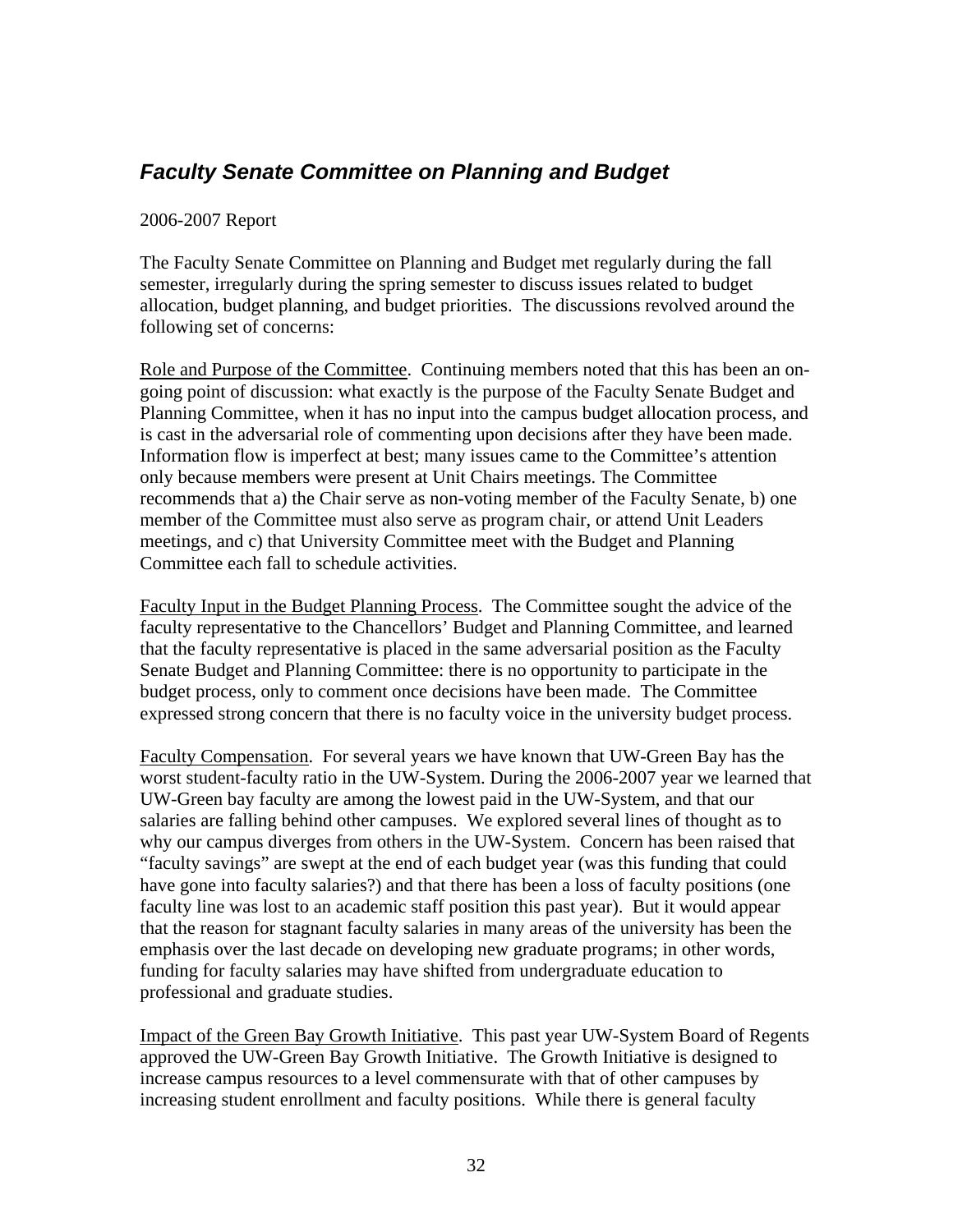concern that student enrollments may continue to increase without the promised faculty positions, decisions announced in Spring 2007 as to allocation of new faculty positions suggests additional concerns: half of the new faculty positions are given to professional programs, and only two to faculty positions that would contribute to General Education. We recommend a budget model that takes into account not simply student demand in professional programs, but one that recognizes the importance of General Education, the damaging effects of continued high student-faculty ratios in General Education courses, and the fact that any increase in professional programs creates demand for additional General Education courses.

Ray Hutchison, Chair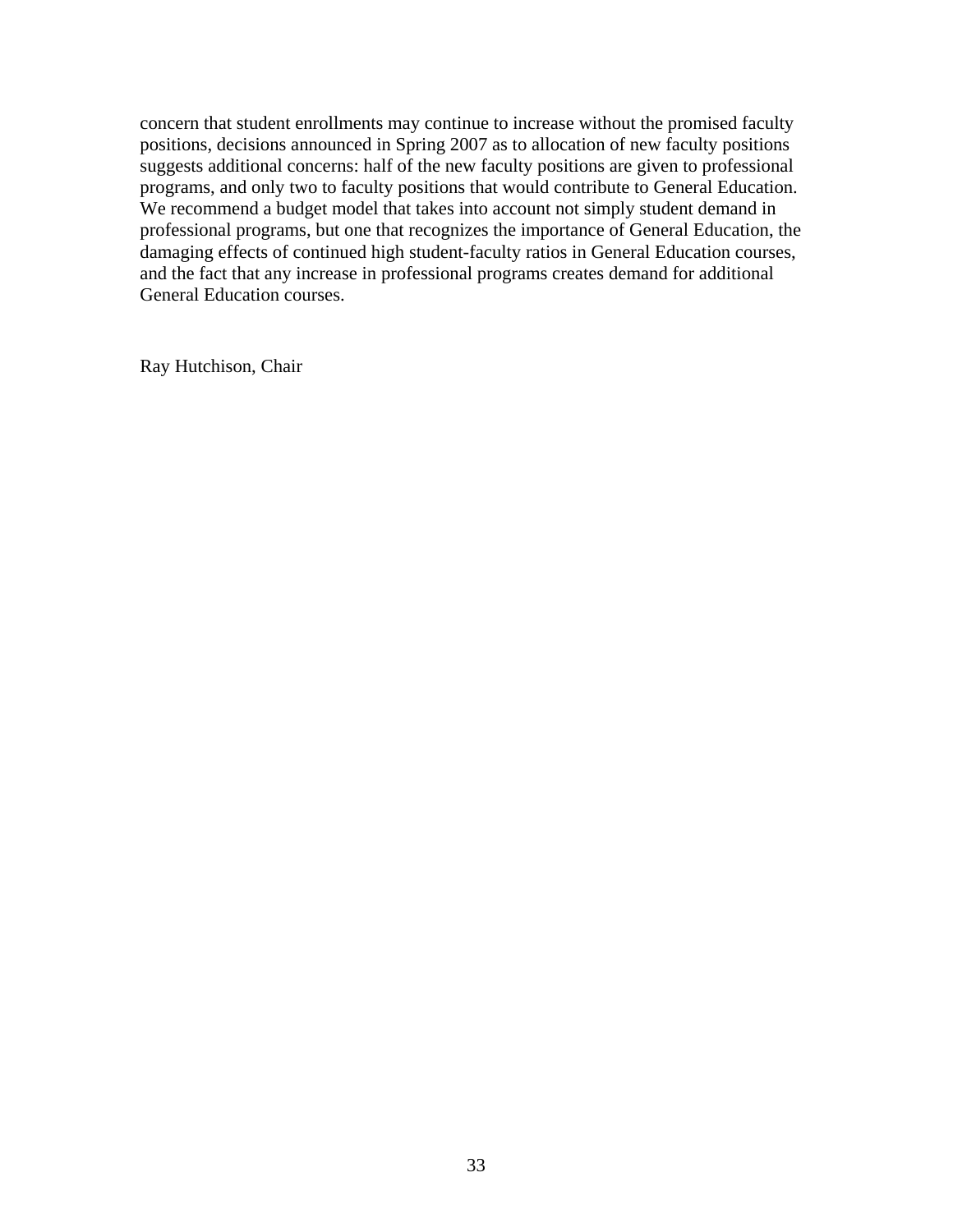## <span id="page-33-0"></span>*Senate Legislative Affairs Committee*

#### 20 August 2007

From: Mark Kiehn, Convener, Senate Legislative Affairs Committee

Subject: 2006-2007 Faculty Committee Annual Summary Report

The members of the Senate Legislative Affairs Committee were Jan Malchow (chair), Dan Spielmann, Terri Johnson, Andy Speth, Pao Lor, Kelly Kramp, and Mark Kiehn. Committee meetings were held on 08-29-06, 09-14-06, 11-16-06, 01-29-07, 03-05-07, and 04-16-07. The dates, times, and members present during these meetings are recorded in the minutes for the Committee for this academic year. That particular documentation is available in the Office of the Secretary of the Faculty and Academic Staff.

An overview of the business conducted this academic year by the council includes:

The UW Growth Agenda TABOR legislation Review State budget process and developments Information to all Faculty/Staff in the university LOG Setting/organizing Legislative Forums Review State Affirmative Action developments State Collective Bargaining developments Domestic Partner Benefits developments

The Senate Legislative Affairs Committee continues to seek ways to foster excellence in University life, with regard to advocacy on behalf of UW-Green Bay faculty, staff, and students. (This was the closing recommendation of the 2004-2005 Committee.) Additionally; both the 2005-2006 and 2006-2007 Committee worked to be proactive in meeting their responsibility to distribute information to the University community from the Wisconsin State Legislature.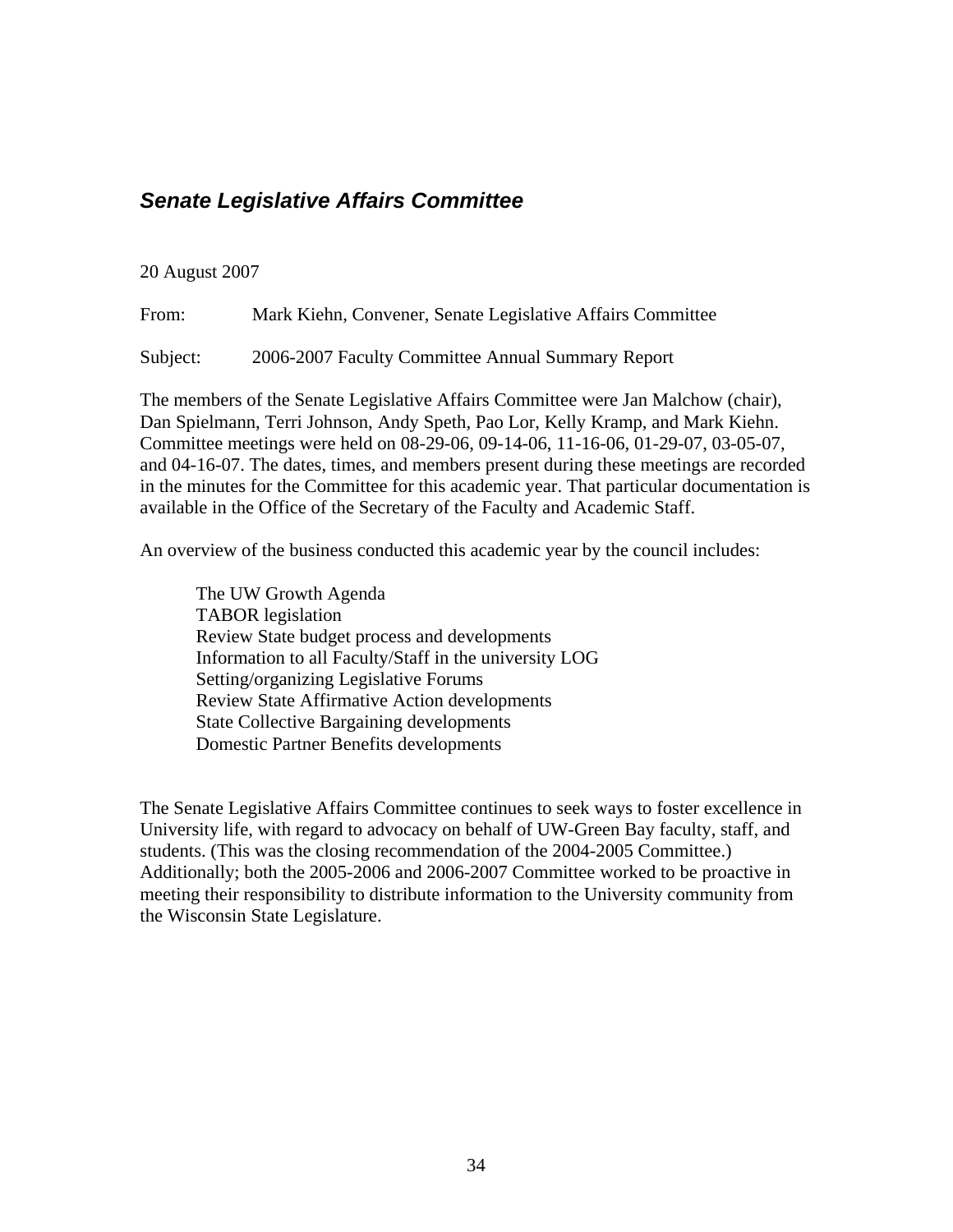## <span id="page-34-0"></span>**COMMITTEES APPOINTED BY THE PROVOST**

## *First Year Experience Committee*

| TO:   | Cliff Abbott, Secretary of the Faculty and Academic Staff                                      |
|-------|------------------------------------------------------------------------------------------------|
| FROM: | Brenda Amenson-Hill and Scott R. Furlong, Co-Chairs,<br><b>First Year Experience Committee</b> |
| DATE: | May 21, 2007                                                                                   |
| RE:   | Annual Summary Report (2006-07) First Year Experience Committee                                |

The First Year Experience Committee did not meet during this academic year. There was a conscious decision made that this committee was not needed on a continuing basis but rather would be used if particular issues arose that needed the Committee's input. As co-directors, we also believe that we can get the appropriate people together when necessary. We did have meetings throughout the year with the FOCUS Planning Committee and the First Year Seminar group that are coordinating bodies for the university's first year programs.

In the coming year as the University begins further discussion regarding first year programming, it is possible that the committee will need to reconvene.

If you have any questions, or are interested in any of the element of FOCUS, please don't hesitate to give us a call.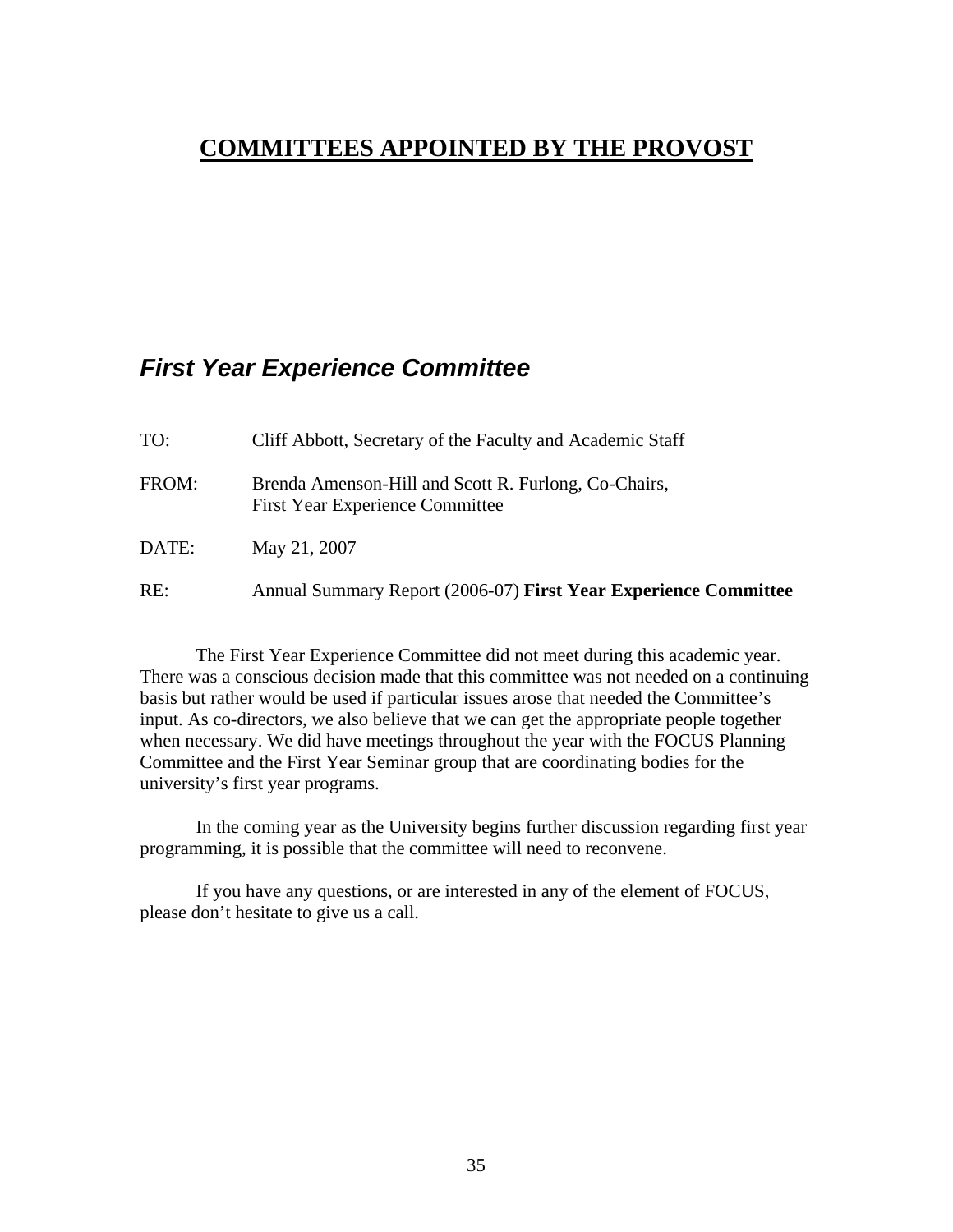## <span id="page-35-0"></span>*Committee on Individuals with Disabilities*

### **Summary of Activities for 2006-07**

Members of the Committee on Individuals with Disabilities for the 2006-07 school year included Rebecca Meacham (faculty), Sherri Arendt (academic staff), Becky Harrill (classified staff) and Jessica Knox (student). Assistant Director for Diversity and Employment Services Yarvelle Draper-King, Coordinator of Disability Services Lynn Niemi and Americans with Disabilities Act Compliance Coordinator Greg Smith served on this committee as ex-official members. Lynn Niemi and Greg Smith served as cochairpersons.

The Committee on Individuals with Disabilities met officially three times this year as a full committee.

Areas the committee addressed this year were as followed"

- More Accessible Restrooms on campus The committee reviewed the plans for more accessible restrooms on campus which were developed as a result of our request last year. Additional restrooms will be in CL, IS, and SA. This project will take place in the Summer of 2007.
- Issues with Accessibility with Campus Entrances The committee reviewed several entrances on campus and identified areas of concerns. A memo was sent to the Provost and the copy of the memo is attached. This item will continue to be reviewed next year.
- MAC Hall Stairs The Co-Chairs discussed with Chris Hatfield on how the stair could be marked so they would be clearly differentiated. Chris has attempted two different methods to mark the stairs however, neither was successful. Next year we will continue to work with Chris to look at ways to resolve this issue.
- Other accessibility concerns brought to the committee's attention this year that were discussed include: accessibility of E-Reserves; faculty accommodations and the process to obtain accommodations; and monitoring renovations in the University Union, Kress Center and Student Services buildings.

The co-chairs of this committee feel that it has been doing valuable work and is worthwhile. We are ensuring individuals with disabilities have access to our campus and events held.

Minutes and memos from this year's full committee meeting are included with this report.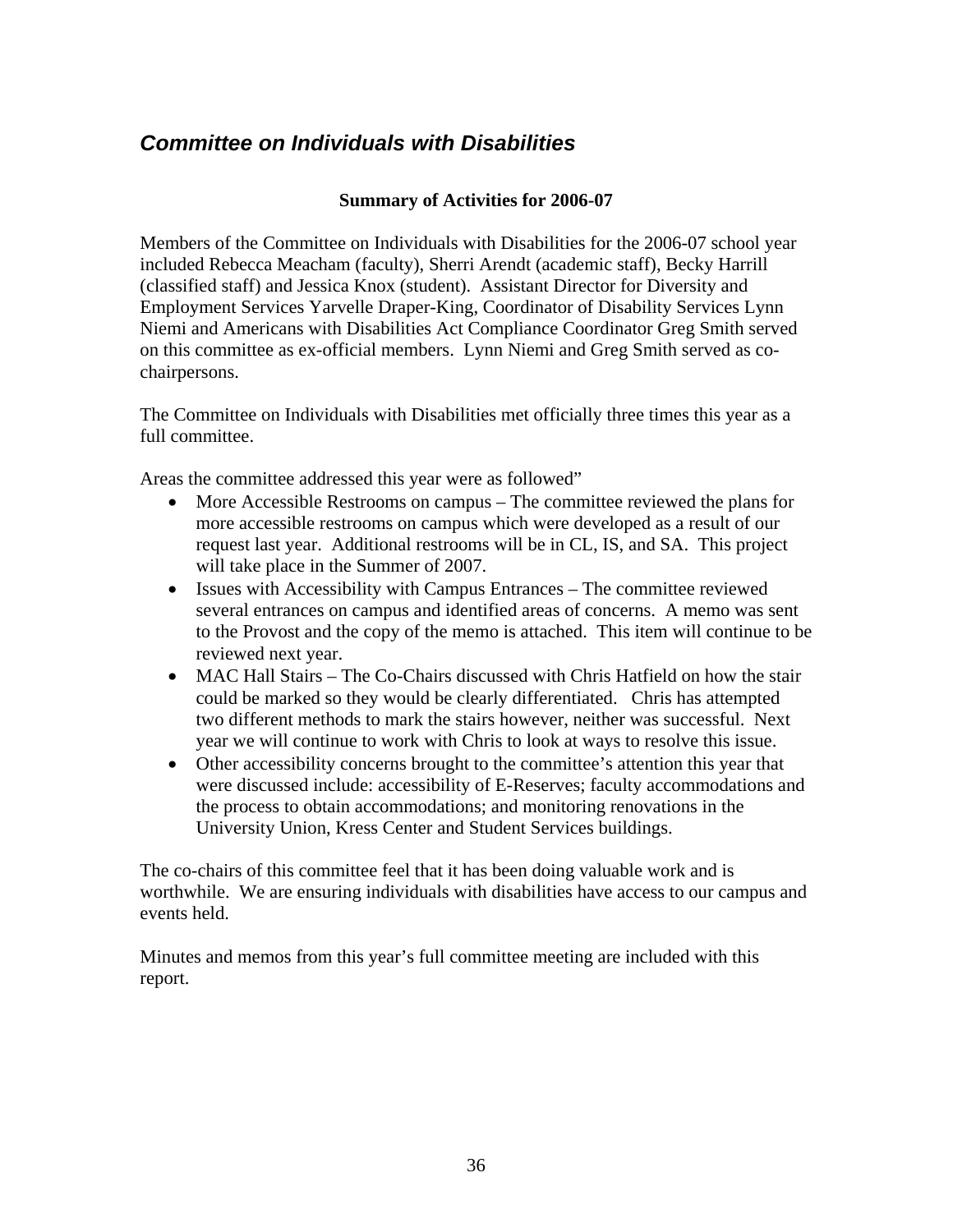## <span id="page-36-0"></span>*Individualized Learning Committee*

Year End Report, 2006 – 2007

Respectfully submitted to the Secretary of the Faculty and Staff by Kaoime Malloy, Chair.

Membership: Kaoime Malloy, Chair; Forrest Baulieu; Yolanda Sallman; Mark Kiehn; Pamela Gilson; Hosung Song and Bill Laatsch; Associate Dean Regan Gurung (ex-officio).

The committee met six times over the year.

The following Independent Majors were approved:

- 1. Rachel Eichhorst "Arts Management"
- 2. Sarah Pressner "Arts Management"
- 3. Ryan Penneau "Arts Management"
- 4. Patrick Burns "First Nations Studies"

We reviewed and approved curricular changes for the following existing/approved Independent Maiors:

- 1. Matthew Babiasch
- 2. Rachel Eichhorst

We reviewed but did not approve curricular changes for the following existing/approved Independent Majors:

1. Ryan Penneau

The great majority of our time was spent reviewing one particular student's proposal and its multiple subsequent revisions over several meetings. There was a general feeling of haste on the part of the committee with regards to this proposal, as it was submitted in the semester the applicant intended to graduate. We felt pressured into arriving at a quick resolution that would allow the student to graduate during the fall semester (even though we finally required substantial revisions that greatly enhanced the proposal and the student's plan of study, necessitating courses in the spring semester). As a result, the committee considered adding language to the brochure and website stating that timely submission of proposals, well in advance of an expected graduation date is strongly encouraged in order to accommodate potential revisions requested by the committee.

We also discussed the question of individualized minors, a question brought to the committee by Jennifer Ham. The general consensus of the committee was that there was no need for individualized minors, that the possibility of individual majors, coupled with interdisciplinary and disciplinary minors, provides a large range of possibilities for plans of study without the need for an individualized minor as well. We also feel that the committee as it currently operates would not be able to support the potential flood of applications such a curricular change could possibly bring.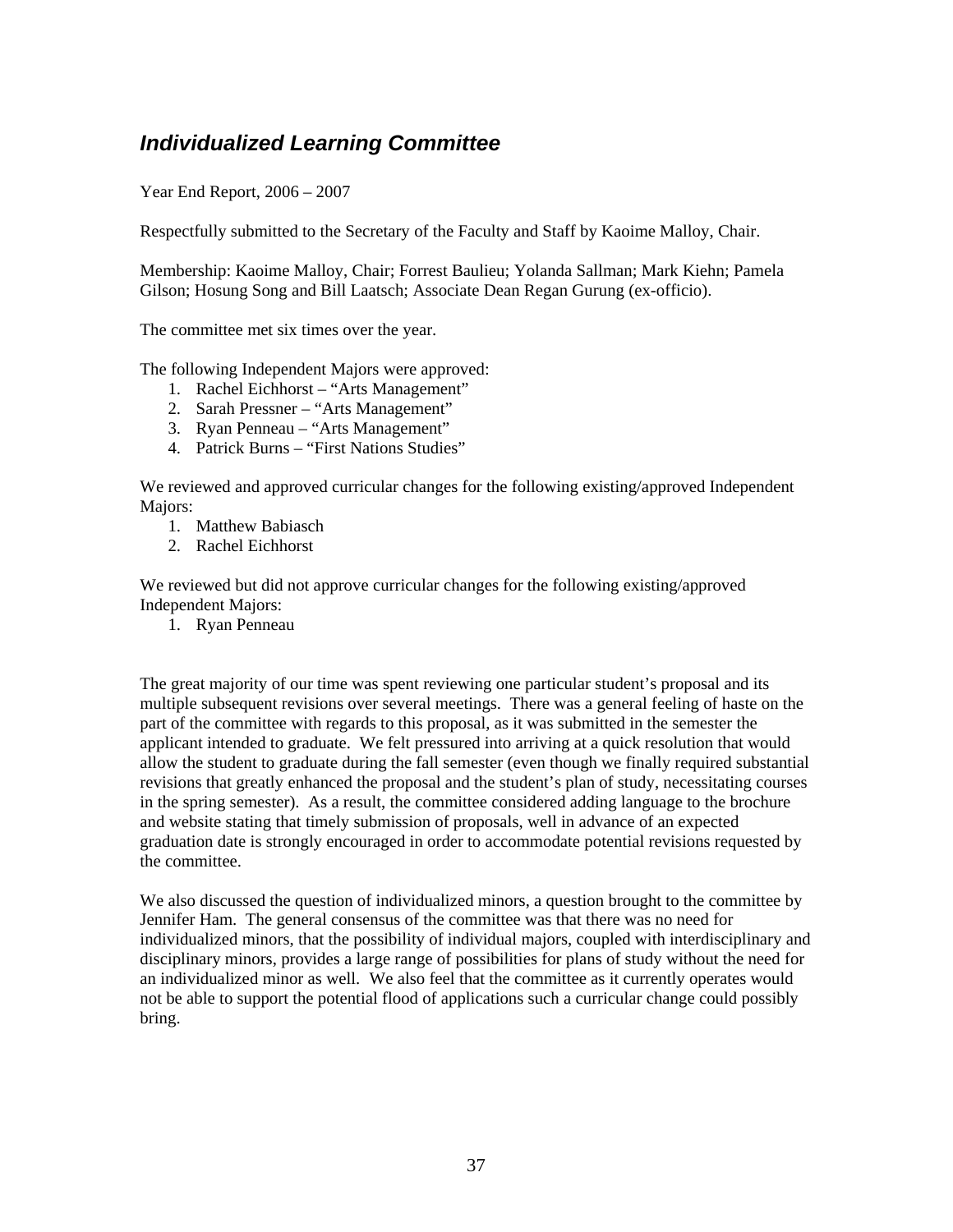## <span id="page-37-0"></span>*Institutional Animal Care and Use Committee*

May 18, 2007

| TO: | <b>Provost Hammersmith</b>                                                            |
|-----|---------------------------------------------------------------------------------------|
|     | FROM: Dennis Lorenz, Chair of the IACUC                                               |
|     | SUBJECT: 2006-07 Annual Summary of the Institutional Animal Care and<br>Use Committee |

The premier season for the UWGB IACUC has been completed.

Three proposals were submitted, and all were approved:

 - Robert Howe: "Influence of Human Activities on Habitat Use by Black Bears."

 - Dan Meinhardt and Angela Bauer-Dantoin: "Effect of Endocrine Disrupting Chemicals on Frog Reproduction and Morphology."

 - Brian Merkel and Dr. Phythyon (SNC): "Polychlorinated Biphenyl-Mediated Immunotoxicity in Inbred Mice."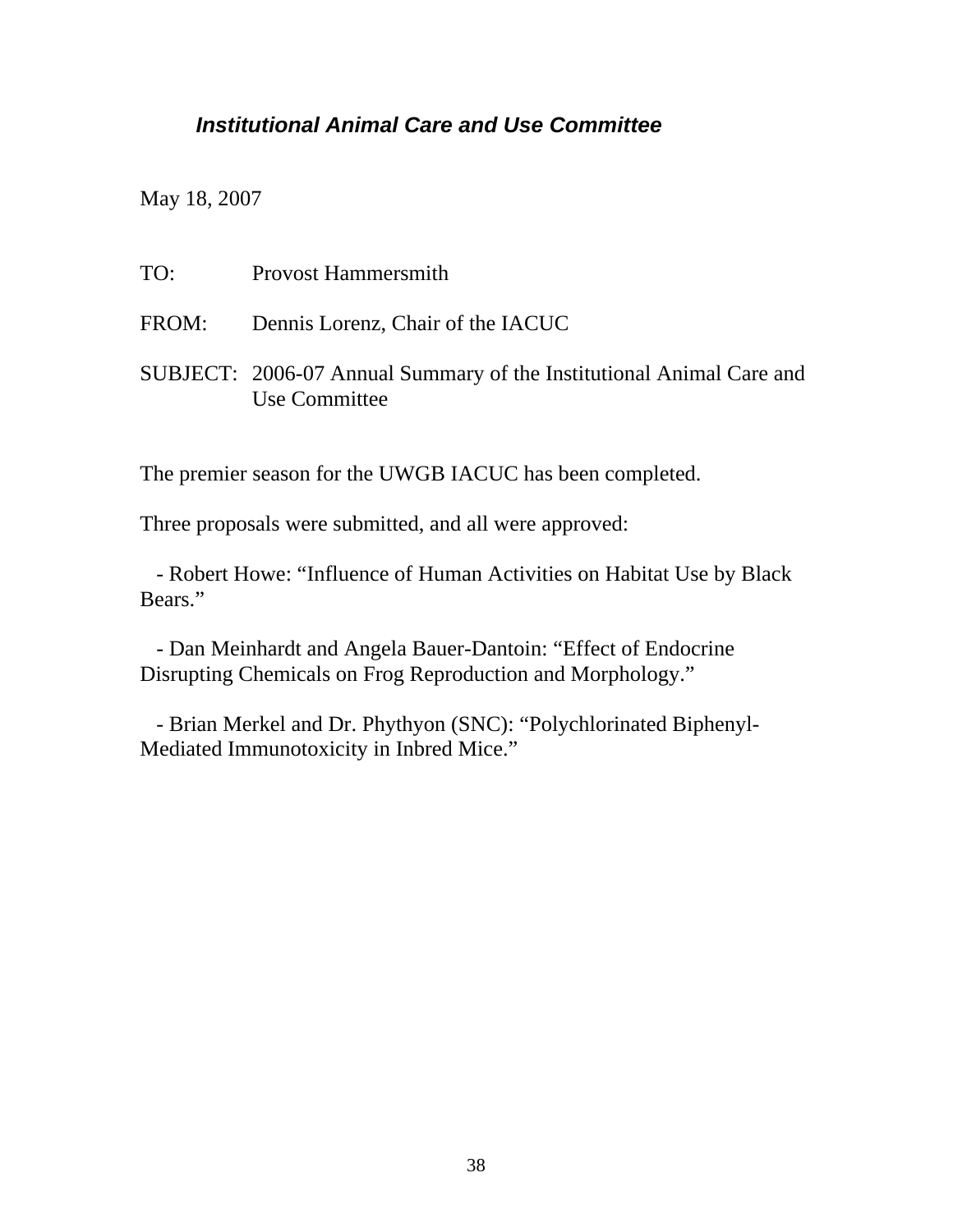## <span id="page-38-0"></span>*Institutional Assessment Committee*

April 20, 2007

To: Provost Sue Hammersmith

From: Heidi Fencl (chair) on behalf of the Institutional Assessment Committee

Re: Recommendations Regarding Evaluation of Teaching at UWGB

After more than a semester of discussion regarding evaluation of teaching in general and student evaluation of teaching in particular, the Institutional Assessment Committee unanimously passed the following motion during its February 23, 2007 meeting:

Resolved that UWGB meets the UW System criteria for Student Evaluation of Instruction (Regent Policy #868) but that there remains a need to improve uniformity in evaluation procedures and to improve explicitness of how those procedures are defined

To that end, the IAC recommends the attached modifications (changes and additions are highlighted) to the UWGB Policy on Student Feedback on Instruction. These modifications address both the resolution as stated above and the philosophies that

- students are most directly in position to evaluate professional behavior and treatment of students,

- evaluation by students must be considered seriously, and

- individuals and units must therefore be provided with information about the norms, purposes and limitations of the Student Feedback instrument(s).

We recommend that to address the first of these philosophies, the CCQ be used by all units and teaching personnel on campus in the short term, with pilot use of the Rutgers University Student Instructional Rating Form to be conducted and evaluated within two years as the questions on the Rutgers instrument appear to have a strong tie to that point.

In addition, there is strong consensus among the committee that Student Evaluation of Teaching must be only one component of overall teaching evaluation, but that under current practice few units collect and effectively use additional information. This results in a current practice in which only limited elements of teaching are evaluated and is particularly problematic for the role that assessment of teaching is intended to play in improvement of teaching.

To that end, the IAC agrees that in order to effectively use assessment of instruction for the purposes of teaching improvement, retention/promotion/tenure decisions, and merit, teaching assessment must be conducted in a broader way than is currently the norm.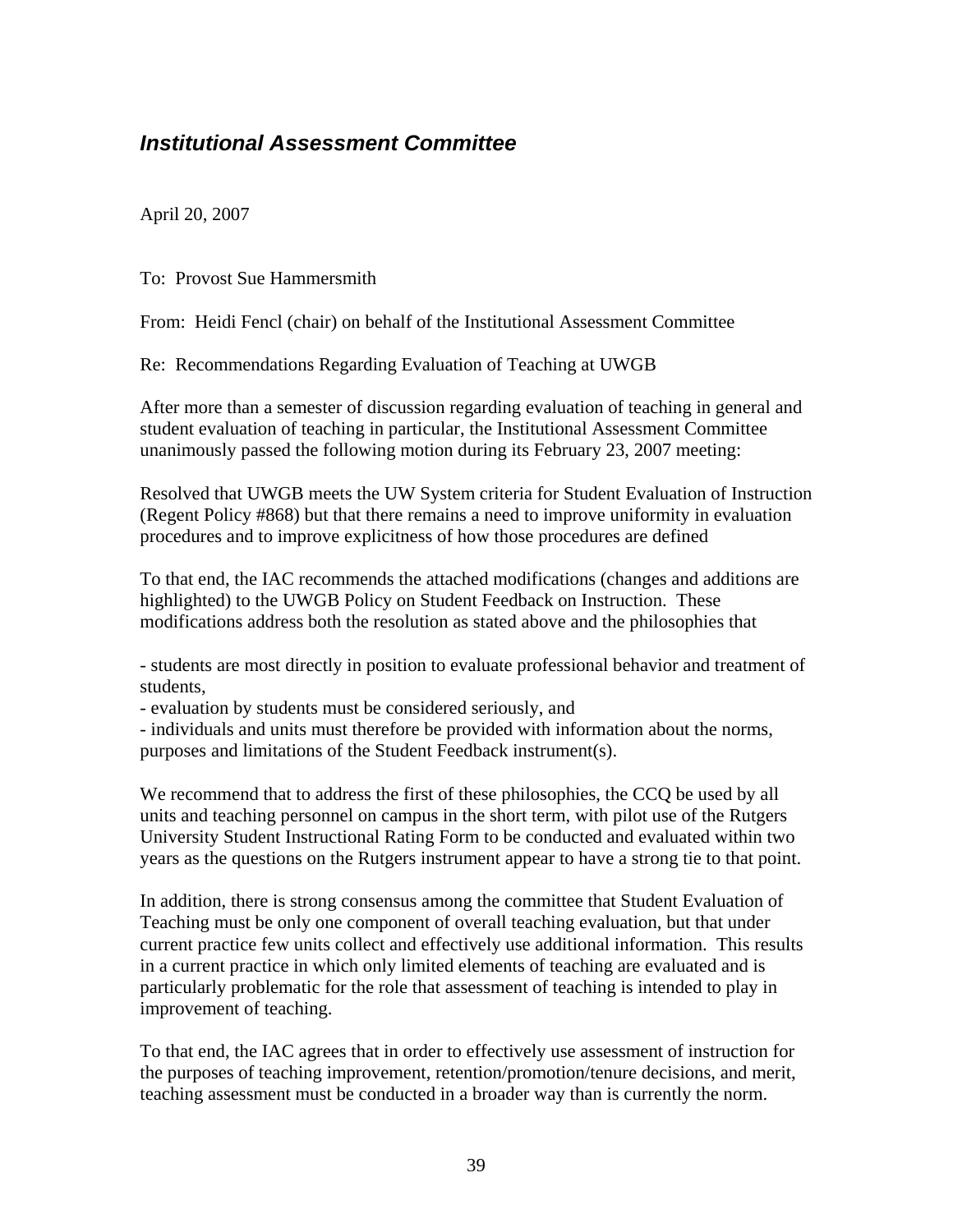Specific recommendations are attached under the heading "COMPREHENSIVE ASSESSMENT OF TEACHING." The IAC recommends further that these recommendations be brought to the Faculty Senate for discussion and inclusion into code.

### POLICY ON STUDENT FEEDBACK ON INSTRUCTION

Affirming the centricity of teaching to faculty performance and therefore the need to provide effective evaluation of teaching, the faculty of the University of Wisconsin-Green Bay has always recognized that student response to teaching is one important source of information for that purpose, and is especially important for providing information about the instructor's classroom demeanor, conduct and professionalism. The faculty reaffirms its policy on the use of student feedback on teaching to provide data for (a) the improvement of instruction; (b) retention, promotion and tenure decisions; and (c) merit increase deliberations. These policies are expressed in terms of faculty and unit responsibility and the University's use of the students' comments, and are in accordance with Regent Policy #868.

### Unit Responsibilities:

Student comments on teaching performance shall be obtained in every course taught by means of a standardized, university-wide student feedback instrument. Each unit shall also include a list of questions or a separate instrument pertinent to additional teaching issues deemed important by that unit. A standardized technique for administering the student feedback process, established by the instructor's unit, shall be implemented. The process should encourage students to write open-ended comments. End-of-course feedback shall not be shown to the instructor until grades are submitted.

The executive committee of each academic budgetary unit shall establish guidelines for the use of a student feedback process, in conformity with Board of Regents and University of Wisconsin-Green Bay policy requiring use of student ratings for merit, retention, and promotion decisions as part of the data considered regarding teaching, and in accordance with norms and research done on each item on the instrument<sup>[1](#page-39-0)</sup>. Each unit's policy shall be submitted to the Provost's Office and made available in writing to all members of the unit. These guidelines shall also include provisions to ensure that:

- a. for all untenured and teaching academic staff, results are reviewed annually
- b. for all tenured faculty, results are reviewed at least biennially

To enlarge the information base used in evaluation of teaching performance, faculty members should be encouraged to place in their personnel files (a) a list of courses taught, (b) a current syllabus for each course taught, (c) a copy of a representative

<span id="page-39-0"></span> $\overline{a}$ <sup>1</sup> Available at [www.uwgb.edu/assessment/teaching/evaluations\\_norms.html](http://www.uwgb.edu/assessment/teaching/evaluations_norms.html), <http://cat.rutgers.edu/sirs/>, and

<http://www.comm.ucsb.edu/faculty/rrice/teachcon.htm>.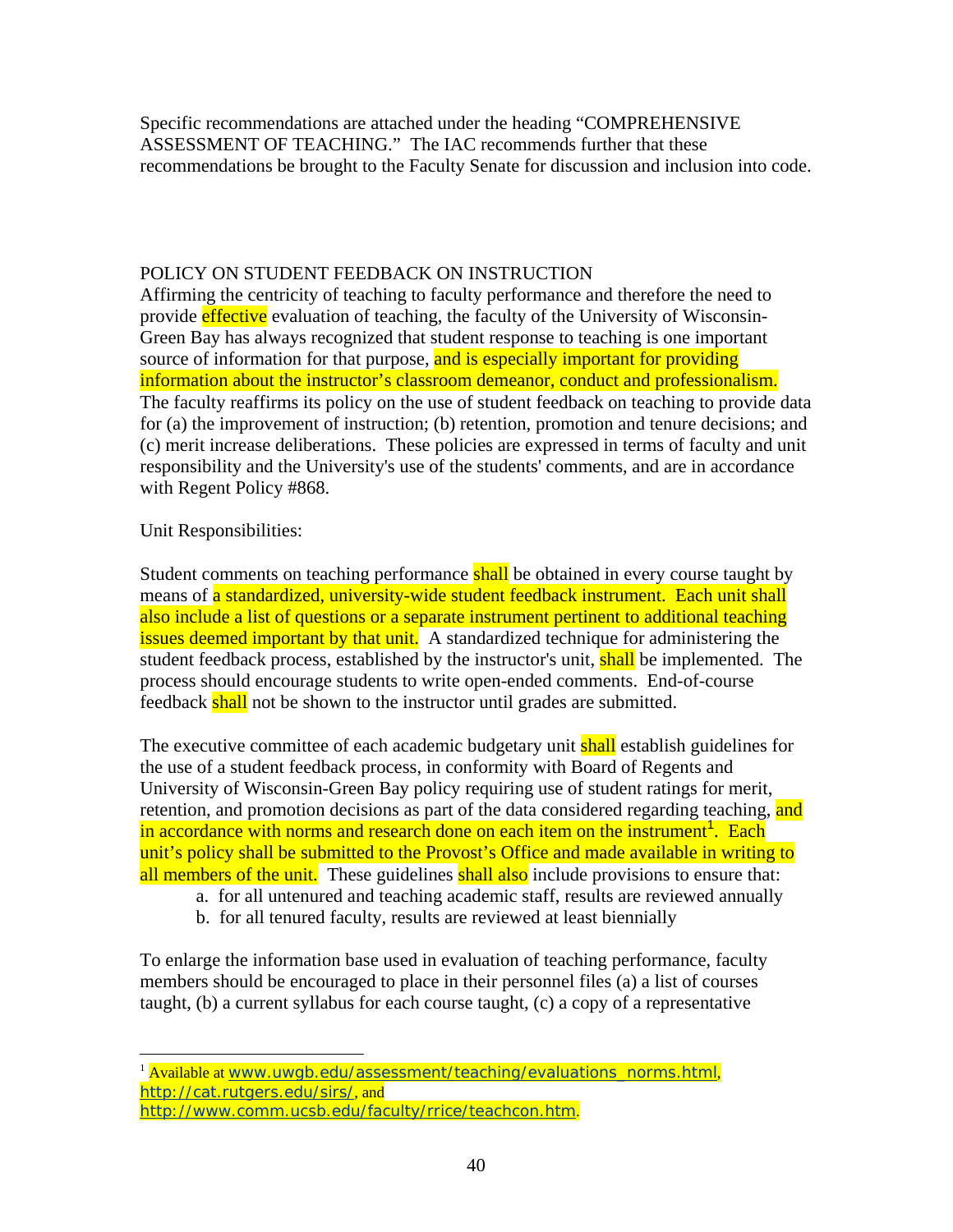assessment tool to measure student performance for each course taught, and (d) samples of other materials distributed to students.

Positive recommendations for promotion, retention, or annual merit increases must be supported by evidence of teaching effectiveness, including but not limited to data from a student feedback process.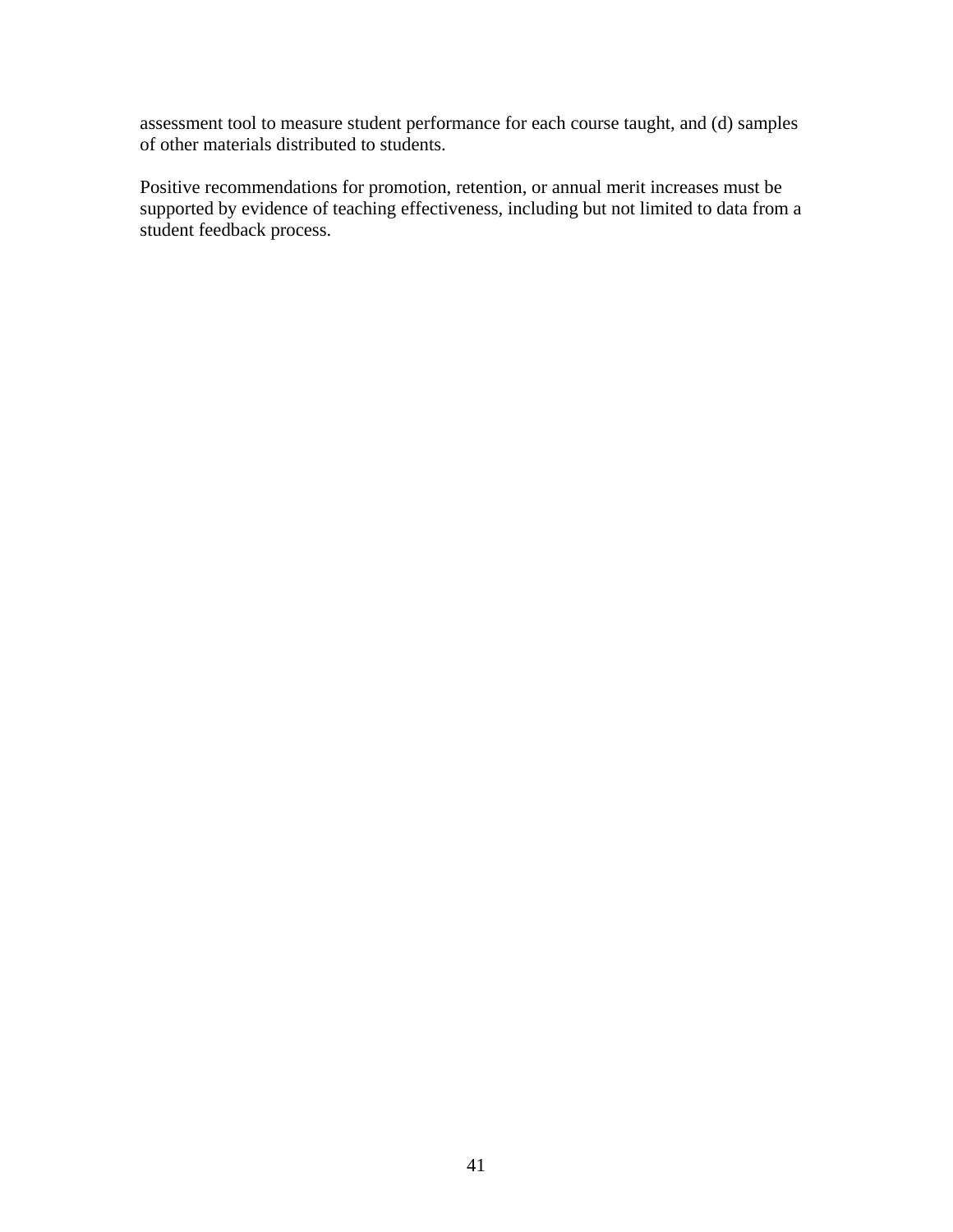### Recommendations Regarding COMPREHENSIVE ASSESSMENT OF TEACHING

The executive committee of each academic budgetary unit shall establish a procedure for evaluation of teaching which is broader than exclusive use of a student feedback questionnaire, and which clearly establishes guidelines and process by which such evaluation is used formatively for improvement of teaching separate from the process by which it is used in personnel decisions.

Units are encouraged to adopt the recommendations of the Task Force on Teaching Evaluation (September, 1998), which can be found on the web at ([http://www.uwgb.edu/assessment/teaching/taskforce\\_recommendations.html](http://www.uwgb.edu/assessment/teaching/taskforce_recommendations.html)).

At the least, each unit's Teaching Evaluation Plan must examine the following elements for evaluation of every faculty member:

Objective evidence of teaching effectiveness Evidence of teaching development Evidence obtained through student-feedback Report of how results of the previous evaluation were used for teaching improvement

| Teaching                   | Teaching                 | ັບ<br><b>Student Feedback</b> | Teaching        |
|----------------------------|--------------------------|-------------------------------|-----------------|
| Effectiveness              | Development              |                               | Improvement     |
| Peer visits and            | Participation in         | CCQ or Rutgers                | Self-assessment |
| review                     | <b>Teaching Scholars</b> | instrument (required          | narrative       |
| <b>Student Assessment</b>  | Attendance at on-        | for all units)                |                 |
| of Learning Gains          | campus teaching          | Additional                    |                 |
| Instrument                 | events                   | questions chosen by           |                 |
| Scores on                  | Attendance at            | the unit or                   |                 |
| standardized tests         | teaching                 | individual                    |                 |
| used in the                | conferences              | Results of mid-term           |                 |
| discipline                 | Self-report on           | evaluations                   |                 |
| <b>External evaluation</b> | individual approach      |                               |                 |
| such as internship         | to development           |                               |                 |
| assessment                 |                          |                               |                 |
| Student performance        |                          |                               |                 |
| in later courses           |                          |                               |                 |

Units should use flexibility in establishing evidence to be provided in each category so that the evidence is relevant to the individual's assignment. Suggestions include:

The Personnel Council and Committee of Six shall clearly state policies for personnel decisions which reflect the recommendations of the Task Force on Teaching Evaluation and include examination and use of the four specified areas of evidence.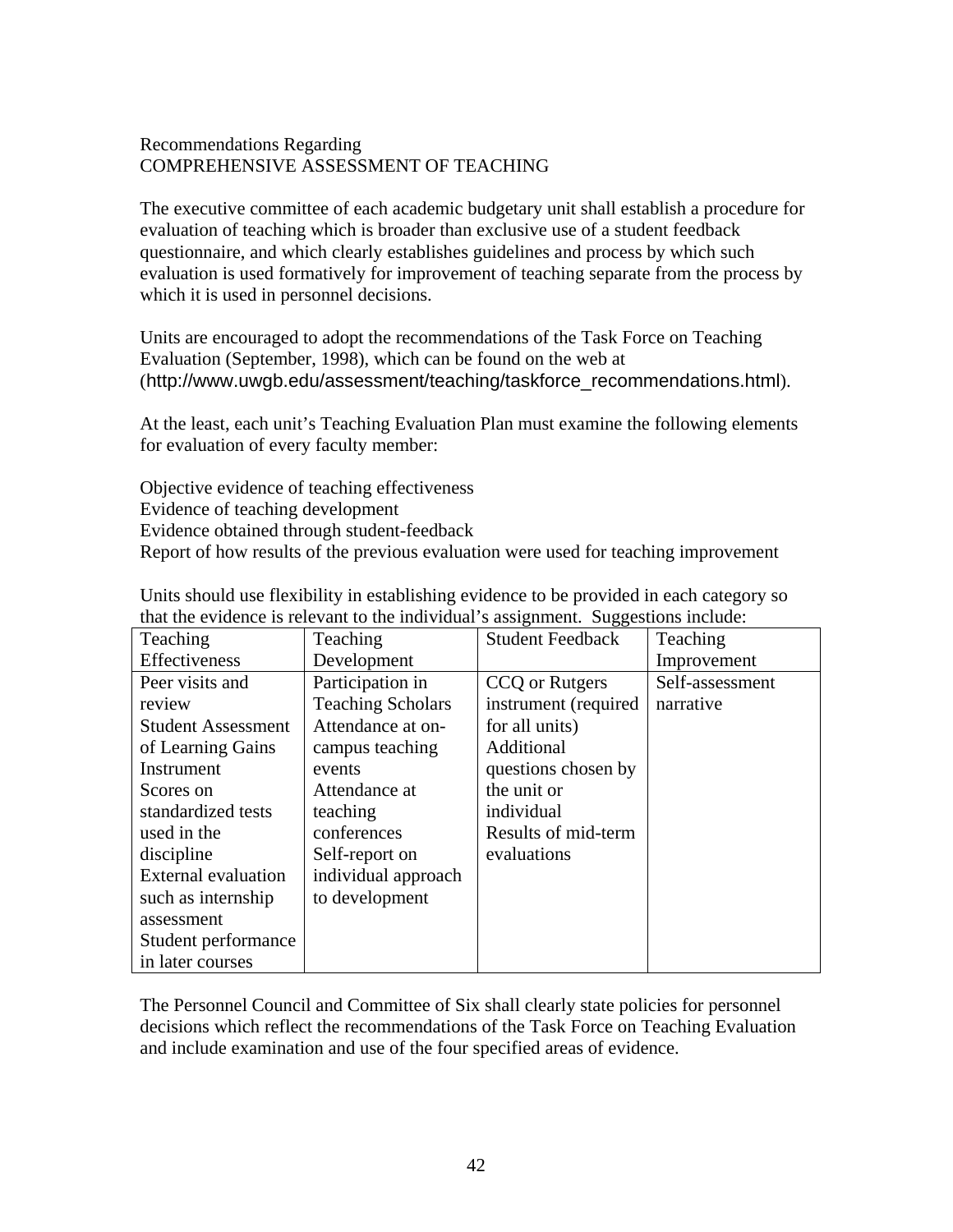### <span id="page-42-0"></span>*Institutional Review Board*

#### **Submitted by Dr. James C. Marker, Chair June 8, 2007**

#### **Proposals:**

During the 2006-2007 academic year, the IRB met 8 times. The meetings were held on Friday afternoons, and they generally lasted around 2 hours.

There were 70 proposals submitted to the IRB (see attached summary). Of the seventy, 38 were reviewed as "expedited" or "exempt" status by the IRB chair. Thirty proposals were reviewed as "full board" proposals by the entire IRB, and 2 submitted proposals were deemed "non-research" and were not reviewed. Of the 70 submitted proposals, 3 were submitted as amended proposals and one as a renewal. There were two proposals that were submitted, but because of incomplete submission requirements, never acted on. One proposal was withdrawn. As of this writing, three proposals await final approval contingent on the PI providing follow-up information as requested by the IRB.

The proposals came from three main sources: (1) UW-Green Bay faculty who were doing research with students; (2) students enrolled in the UW-Green Bay / UW – Oshkosh Masters in Social Work program (w/ Dr. Judy Martin as PI); and (30 graduate students in the Masters of Applied Leadership program here at UW-Green Bay. For the record, a significant number of the proposals dealt with pedagogical issues both at the K-12 and college level.

### **Handling Incompliant Research:**

The IRB (and many other entities on campus) spent considerable time and effort dealing with a fairly high profile research endeavor that became incompliant to previously approved IRB guidelines and stipulations. In brief, some (not all) of the research on black bears had been conducted outside of the time frame designated by the IRB and involved techniques not approved by the IRB. The situation resulted in some fairly intense situations and a fair amount of emotional anxiety for a number of individuals including members of the UW-Green Bay community, governments officials, and community members. While I am not privy to all of the ramifications resulting from this situation, it is my opinion that, all in all, it culminated in a reasonable and satisfactory resolution. As a consequence of dealing with this situation, there was a great deal of "education" that occurred on the part of the institution at many levels, including (1) an appreciation for the importance of all faculty and grad students being keenly aware of, and in compliance with IRB policies and regulations, (2) an understanding of the proper chain of command, and in particular, the role of the presiding officer (the provost in our case) in dealing with these situations, and (3) an awareness of the need for better education and training/awareness of principles of IRB across the campus as a whole. The IRB dealt with this situation of incompliant research as a consequence and pertinent to its past role as both an IRB and IACUC (animal subjects). For the record, the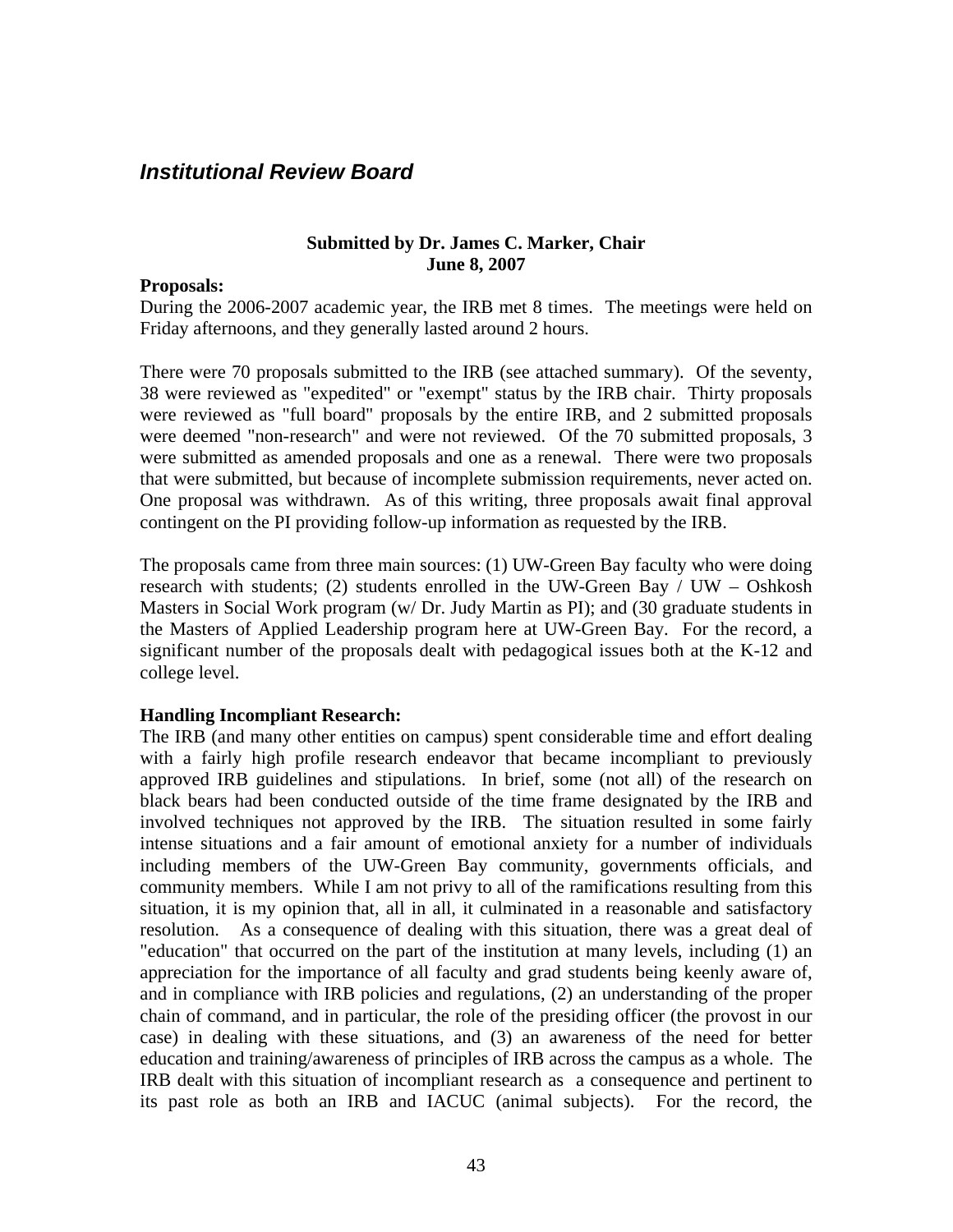continuation (actually conclusion) of the research project was turned over to the recently formed IACUC which reviewed and approved the final component of that study. To the best of my knowledge, that study is now complete.

### **Proposal Processing:**

As chair of the IRB, I used a technique I developed for other applications to streamline the process of dealing with proposals. This method has the advantage of being efficient, accurate, and professional. It also provides a detailed log of the proposals and relevant matters pertaining to them, e.g., any stipulations needed for approval. In brief, this technique involves entering the basic information from a proposal (PI, dates, etc) into an Excel spreadsheet which in turn is used as a data set to send e-mail messages via the Word "e-mail merge" program. The Word document is a "form letter" set up with basic IRB response language, but the language changes somewhat depending on the status of the proposal (which is coded in the spreadsheet). (See sample e-mail letters). These email messages provide an excellent record of the transaction and status of a proposal. As such, the final approval letter is sent to the Secretary of the Faculty and Tim Sewall as official record of the proposal being approved.

Related to the matter of processing proposals - one of my goals as chair was to pursue the development of a web-based method of processing proposals. I spoke with Paula Ganyard to give her the vision of the process. She, in turn, attended a meeting and discussed it with the IRB. This project did not go much beyond that discussion. After having experienced the IRB "process" over the past year, I'm not sure if this is the best approach. I say this because so much of this "process" is interactive and would be very difficult to handle with a "canned" program. (see below)

### **IRB Web Page revision:**

As chair, I took on the challenge of upgrading the IRB web page. The emphasis for the revised web page was to help the user know where to start and what to do. I have heard several positive comments from faculty that the revised web page is more "user friendly" than it was in the past. There is still more to do, but at least faculty have a good sense of where to begin and/or what the overall process entails.

### **IRB Support – release and/or summer stipend:**

For years, the work load of the IRB and, in particular, the Chair of the IRB has been a matter of concern! Having now experienced it, I concur with my past colleagues that the workload is excessive! (It is fulfilling, but it is excessive!) This matter has been discussed several times in the past with Tim Sewall (liaison to the Provost). His response has been to implement to use of support staff to help do the initial screening and checkoff of the proposals. The specific office staff who would do this task of screening has never been determined, and the question of who should or could do this has always lingered.

Having now been chair, I would suggest that this strategy for reducing the load would be ineffectual as a whole and may, in fact, add additional work and time to the process by way of extra communication and (literally) transit time of proposals. The bulk of our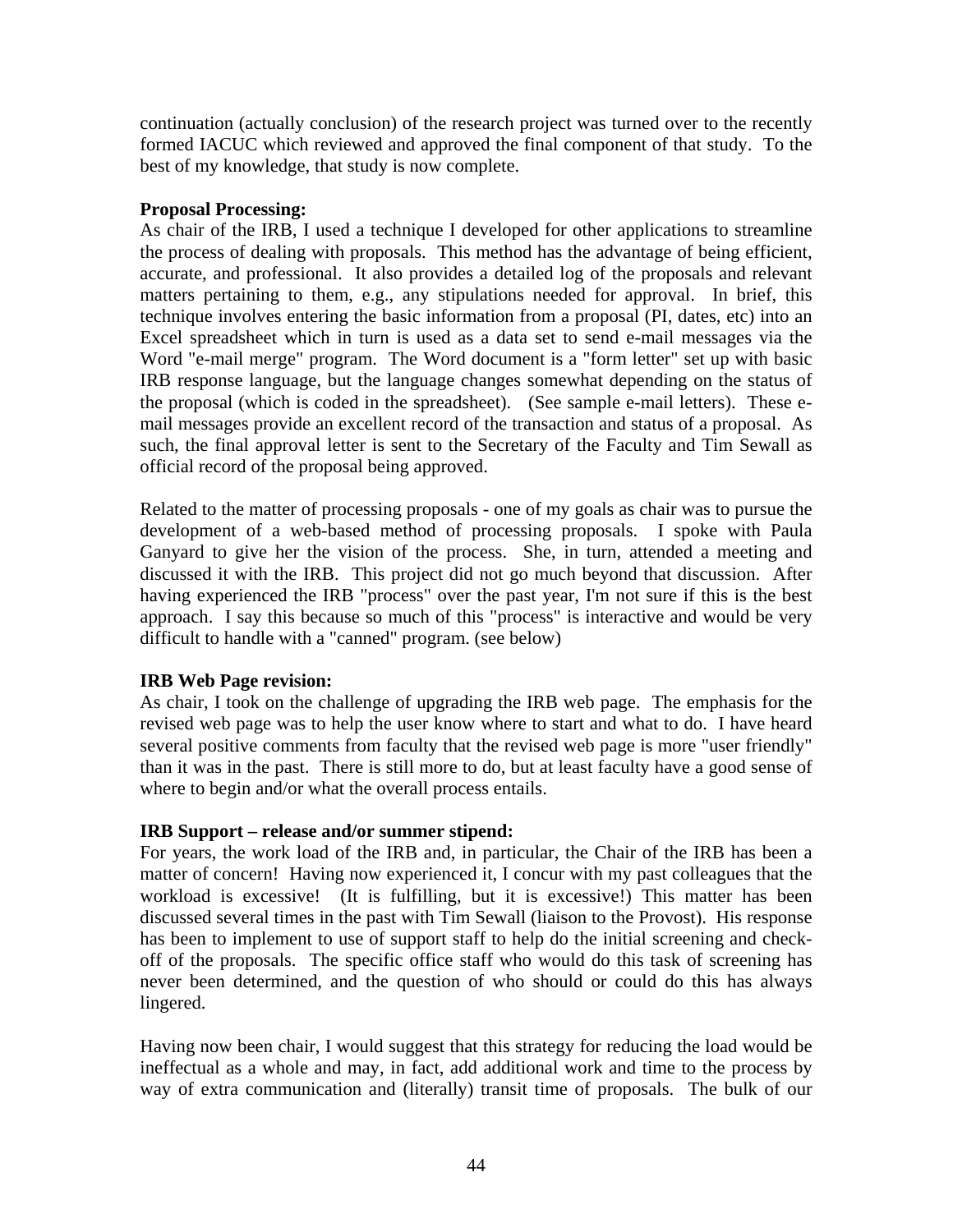time as chair involves two things – evaluation and communication! The majority of my time as chair of the IRB was spent in evaluating proposals (or the requested modification of proposals) and communicating as to that evaluation. These important tasks are something that need to be done by an IRB trained individual. In addition, the combination of evaluation and communication which typically go together are most effectively done by the same person. As such, the option of employing office staff to reduce the workload of the chair is not a realistic option. No doubt, we have competent office staff that could be trained to do such a task, but it is simply not their role, and there doing it would not be in the context of being a member of the IRB. While I appreciate the sentiment to get us some help, after having done the job for a year and experiencing the complicated nature of this "evaluating" and "communicating", I do not believe that providing staff support is the answer.

The answer – a course release for the chair! I have no qualms whatsoever about proposing this! I kept a detailed log (see copy) of my activities and time as chair over the Spring 2007 semester (including writing this report). As you can see averaging my total time over 15 weeks, I spent over **4 hours per week** on IRB related mattes. Keep in mind, this is with my efficient data- mail merge method of dealing with proposals. Also keep in mind, that this did NOT include the mega hours spent on matters related to the "Bear Study". To put this in perspective, I spent half a day a week working on IRB matters. As a matter of comparison – how would that time commitment compare to the Chair of the UC who gets a release for her/his efforts?

Summer support? With the current status of the IRB – reviewing proposals during the summer is only possible if (1) the proposal is expedited and (2) the IRB chair is agreeable to review it (outside of her/his contract). As such (and I know that this has happened), faculty research can be impeded and/or postponed until after the summer. In addition, this situation increases the likelihood of other problems occurring. As a case in point – the "Bear Study", had it been dealt with early last summer (shortly after our becoming aware of the situation), could have had a much better/quicker resolution, particularly for the grad student, had it been addressed immediately. As it was, almost 6 months of "data" were effectively lost.

*Please kindly consider the option of providing a release to the chair of the IRB along with some type of summer support. Perhaps the details could be negotiated somewhat with the faculty member involved, but clearly some type of release and/or compensation is appropriate for the excessive hours required as chair of the IRB* 

### **The IRB members:**

The members of this 2006-2007 IRB demonstrated extreme professionalism, commitment, and competence in carrying out the important charge of this body! We had a lot of work to do, and as a whole, the committee members were dedicated to the task. They came to meetings prepared, and they approached the task of reviewing proposals in a spirit of problem-solving and collegiality. They are to be commended for their efforts to facilitate the ethical treatment of human subjects participating in research conducted at UW-Green Bay!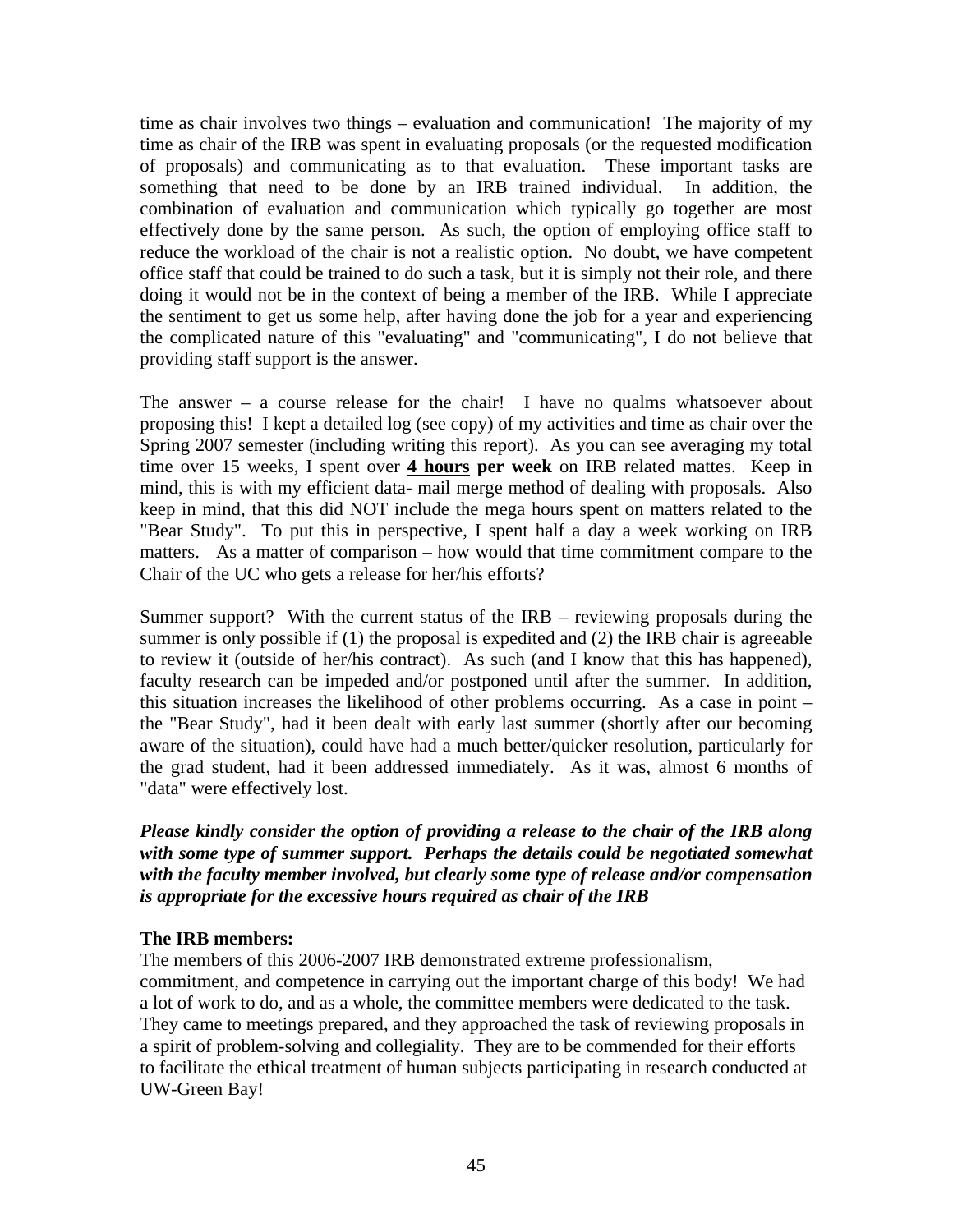## <span id="page-45-0"></span> *Instructional Development Council*

May 7, 2007

### MEMORANDUM

TO: Cliff Abbott, Secretary of the Faculty and Academic Staff

FROM: Dean D. VonDras, Chair, Instructional Development Council

### SUBJECT: **2006‐07 Instructional Development Council Annual Summary Report**

The Instructional Development Council met monthly during the 2006‐07 academic year. Ongoing activities are advisory, awareness‐oriented, and in support of student engagement and excellence in teaching. Currently the IDC sponsors the following programs: Teaching Enhancement Grants, January Faculty Development Conference, an Orientation Program for New Faculty, Instructional Development Awards, Friday Discussions, the *IDC Newsletter*, and the new Recognition of Outstanding Scholarship in the Area of Teaching and Learning. The IDC also acts in an advisory role and supports the UW‐Green Bay Sabbatical Leave Program as well as OPID initiatives of UW Teaching Fellows, and UW Teaching Scholars.

### **Advisory Activities:**

- Recommended Dr. Peter Breznay to OPID for the WI Teaching Scholars Program, and recommended Dr. Kristin Vespia to OPID for the WI Teaching Fellows Program.
- Reviewed twelve sabbatical applications and found all acceptable for award.

### **Awareness‐building Activities:**

 Created and awarded a new category of curriculum development awards: In the fall, the Council voted to unanimously award Dr. Breznay the Spring 2007 Advanced Course Development Grant without deferral to a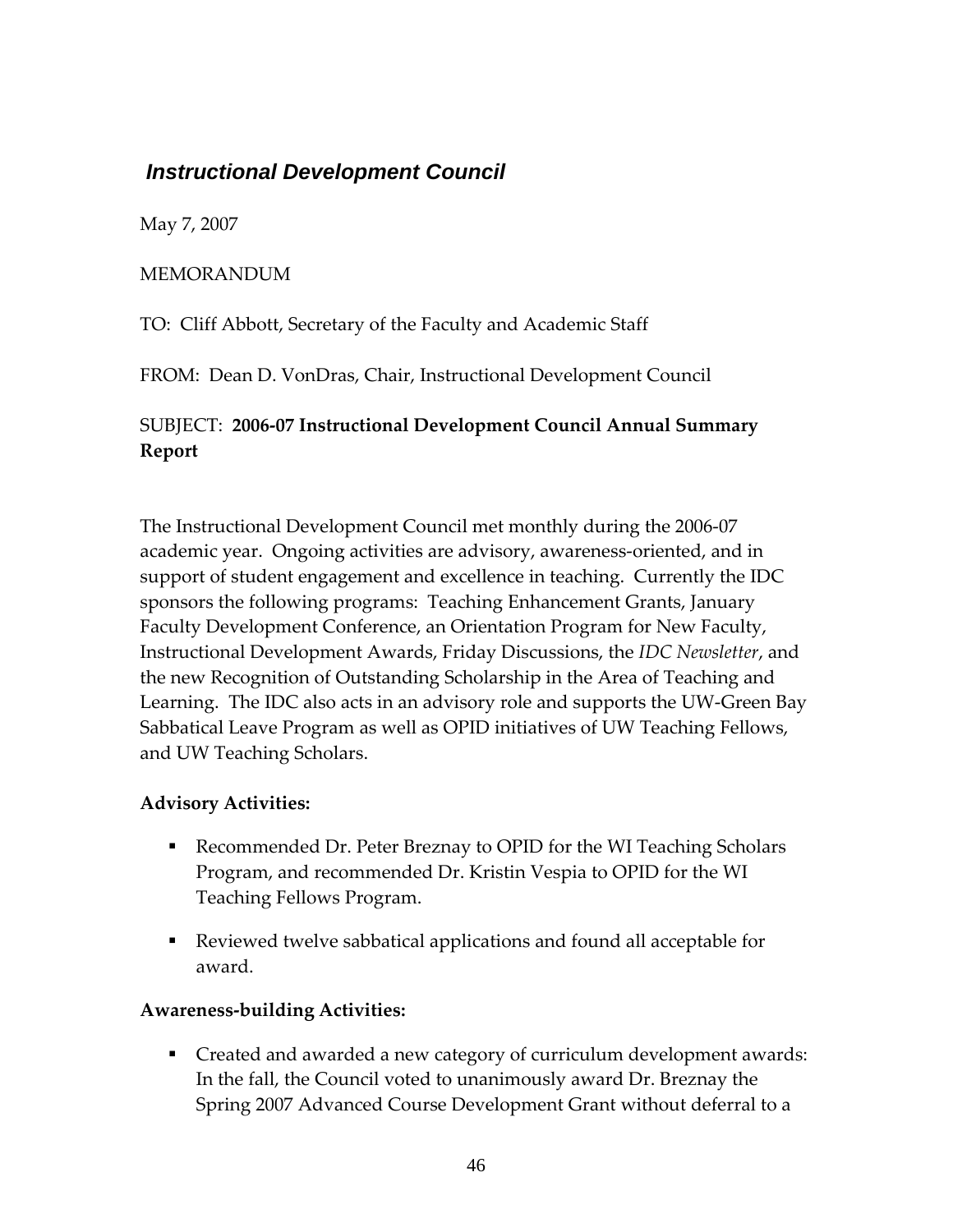different semester. In the case that Dr. Breznay cannot accept the Grant for Spring 2007, the Council selected Dr. Haynie as the alternate grantee.

- In the spring, the Council voted unanimously to award Dr. Breznay the Fall 2007 award in Category I of the Instructional Development Grant. In Category II of the Instructional Development Grant, Dr. Uwe Pott provided a most outstanding proposal and was selected to receive the first award. Jill White was selected to receive the second award.
- **Created a new award for scholarship of teaching and learning research.** The call for this award is in development and will occur later in the year. This new award replaces the featured faculty and creative teaching awards.
- Revised and reformatted, published, and distributed "*IDC Newsletter*" to teaching faculty and staff in the Spring 2007 semester. The revised and reformatted newsletter allowed for a much more professional presentation and includes brief teaching and learning related essays composed by faculty, as well as information about instruction‐related activities on‐ campus as well as System and national conferences and activities.
- Maintained an up-to-date web site of development opportunities and IDC news.
- Offered and promoted the Scholarship of Teaching and Learning Poster-Session during the January 2007 Faculty Development Conference.

### **Activities to Support Student Engagement and Excellence in Teaching:**

- Sponsored the "Engaging Students and Revitalizing Interdisciplinarity: A Kick-Off Event for Cross-Campus Teaching Development" on October 13 and 27, 2006. These workshops were led by Heidi Fencl, with special guest Jillian Kinzie of NSSE, and were supported by the Provost's Office.
- Instructional Development Council member Angela Bauer-Dantoin sponsored presentations led by Dr. David Walton on November 9, 2007 on outreach in non‐industrialized countries. This activity was supported by the Provost's Office. It also included a discussion of the book "Mountains beyond Mountains" by Tracy Kidder.
- Hosted the 11<sup>th</sup> Annual Faculty Development Conference entitled, ʺStudent Engagement and Interdisciplinarity: Whatʹs In It For Me? " This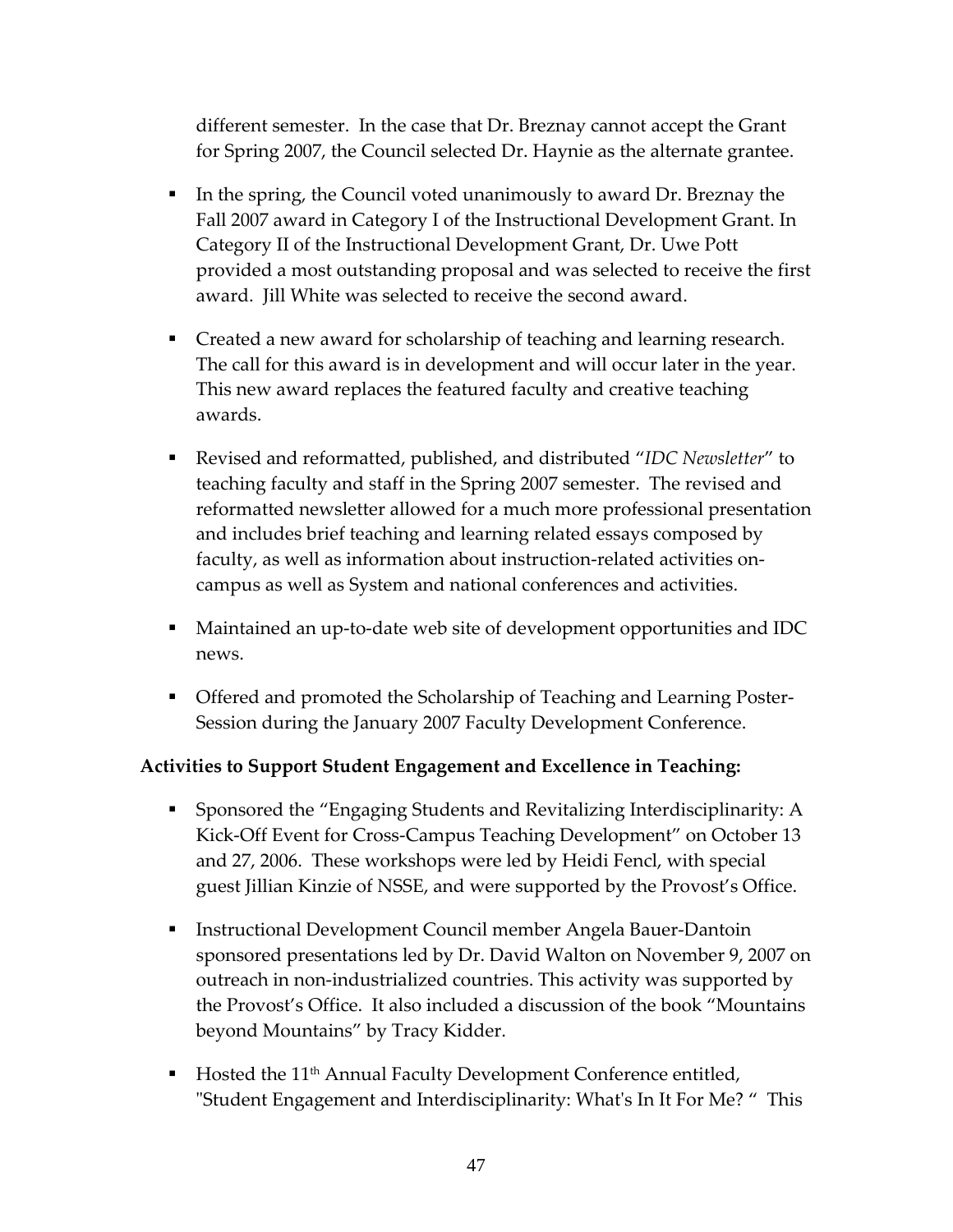conference was held on campus January 12, 2006 and included colleagues from St. Norbert College, Bellin School of Nursing, as well as other UW System campuses. The day long conference was noted as having the highest attendance in recent years. The conference keynote speaker was Deborah Hoskins who presented on the subject of interdisciplinarity in teaching. The distinguished luncheon speaker was Fergus Hughes who reflected on his teaching experiences. Other sessions included presentations from faculty serving in the areas of the Humanities, Biology, Environmental Sciences, and Extension Services. Overall, Conference evaluations were excellent.

- Provided a new year-long program to assist new-faculty. This program was directed at both new faculty and the broader teaching community, and consisted of a series of informal brown‐bag meetings. The topics included collaborative learning (October 2006, facilitated by the members of the IDC), first‐year issues (January 2007, facilitated by Tim Sewall), and problem based learning (March 2007, facilitated by Cliff Abbott).
- Sponsored a discussion of the FOCUS Program's activity led by Georjeanna Wilson‐Doegenes and Scott Furlong on April 13, 2007.
- Sponsored, with IDC Chair Dean VonDras serving as site-host, the OPID videoconference "Class Matters: Breaking Down Class Barriers in the Workplace and the Classroom" on April 16, 2007.
- Awarded Teaching Enhancement Grants in the Fall of 2006 to Denise Bartell, Forrest Balieu, Regan Gurung, Aeron Haynie, Terri Johnson, Donna Ritch, and Hosung Song.
- Awarded Teaching Enhancement Grants in the Spring of 2007 to Angela Bauer‐Dantoin, Kristy Deetz, Mathew Dornbush, Alison Gates, Sylvia Kubsch, Sarah Meredith, Kristin Vespia, and Dean VonDras.

### **Ongoing Interests:**

- To continue to promote faculty exchanges and discussions through the Friday Discussions program.
- To promote a Peer-Review of Teaching for interested educators on campus.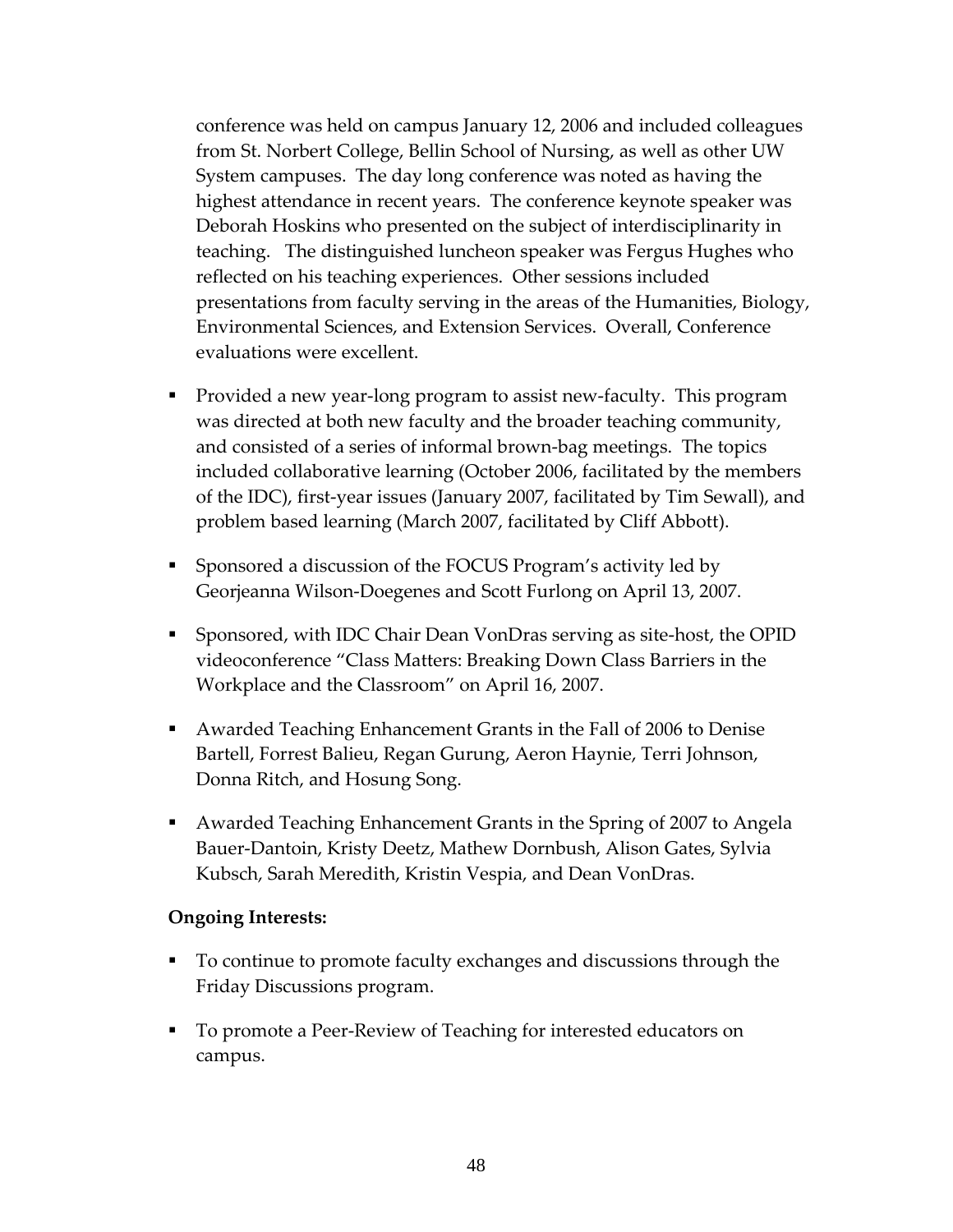- To promote post-tenure mentoring through informal and faculty-led "learning‐circles".
- To promote post-tenure advancement through the "Promotion Tutors" program brought forth and presented by Dr. Illene Noppe to the Instructional Development Council.
- To create a new award for the scholarship of teaching and learning research. The call for this award is in development and hopefully will be released later in the year.

### **Conclusion:**

The Instructional Development Council plays an important role in emphasizing student engagement in learning, promoting reflection on and discussion of effective teaching methods, and in facilitating opportunities for professional development. The Council is recognized for its service of providing Instructional Development Awards and Teaching Enhancement Grants during each semester. These are very important awards to the campus community and provide for a variety of professional development activities. In many ways the awards assist faculty in reflection about and refinement of teaching, as well as informational exchange with colleagues at regional, state, and national professional development conferences.

The Council looks forward to hosting the January 2008 Faculty Development Conference. The theme and title of the conference will be, "How Students Learn: Evidence from the Arts, Sciences, and Professional Programs." The Council also looks forward to further involving faculty in professional development activities. As noted in the recent *IDC Newsletter*, faculty have been solicited to submit scholarly essays about teaching and learning, and to participate in peer‐ review of classroom teaching, development of a teaching portfolios, and participation in a professional development learning‐circles. The Council is interested in facilitating these and other activities that not only provide new opportunities for professional growth, but also build inclusive, cooperative, and interdisciplinary connections among peers. The Council, again via the *Newsletter,* invited interested faculty to lead peer‐discussions that explore various teaching and learning topics, concerns, or issues. It is hope that faculty will come forth and lead these discussions, and thus throughout the year the Council hopes to continue to sponsor such activities. Indeed, in early Fall 2007 activities include the presentation of brown‐bags on "Promotion Tutors" led by Dr. Illene Noppe,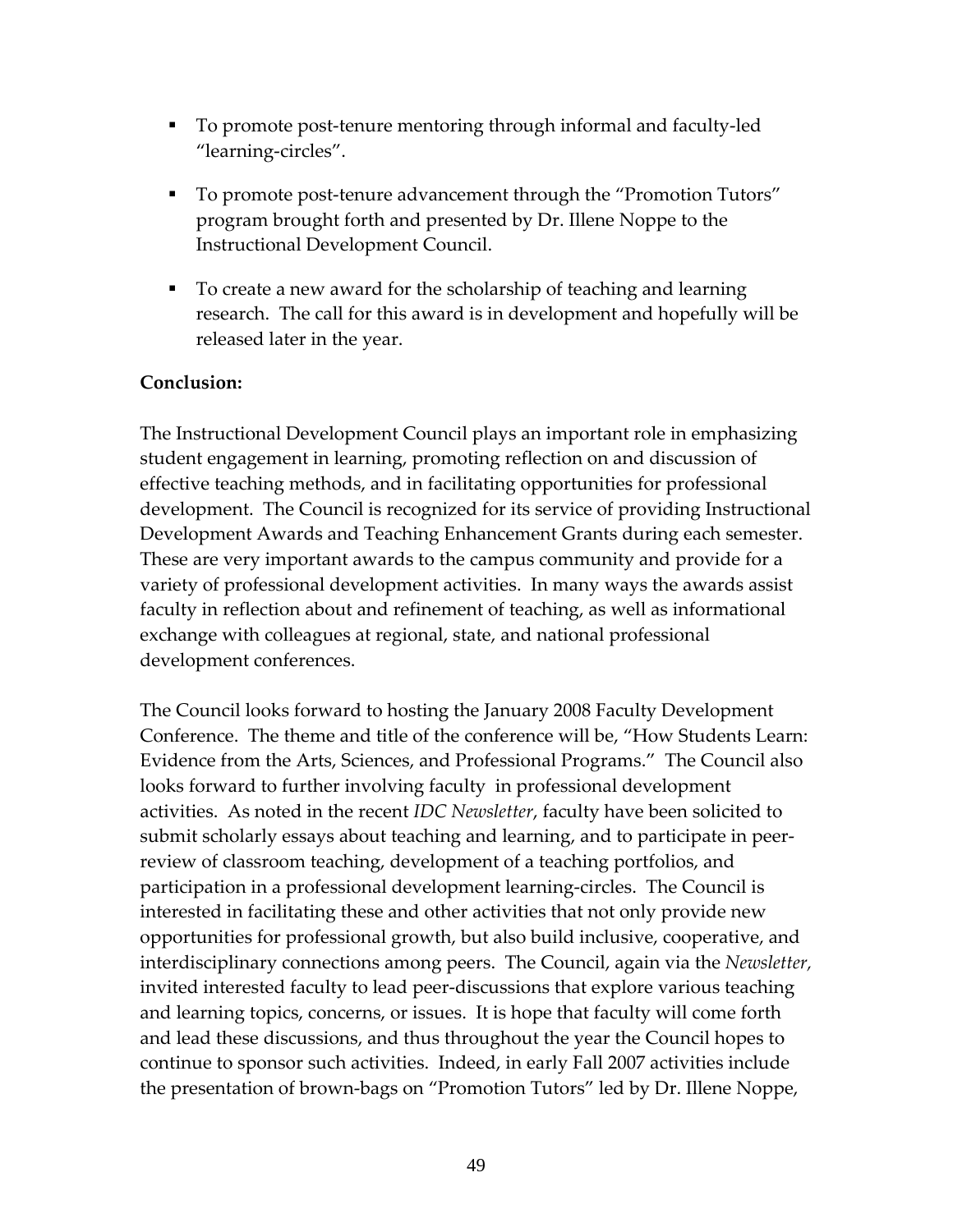and an "Orientation for New Faculty" led by Tim Sewall. The Council also hopes to launch the new award for the scholarship of teaching and learning research in the coming academic year. Further, the Council will release its next volume of the *IDC Newsletter*, again in a format that includes scholarly and reflective essays composed by faculty and staff.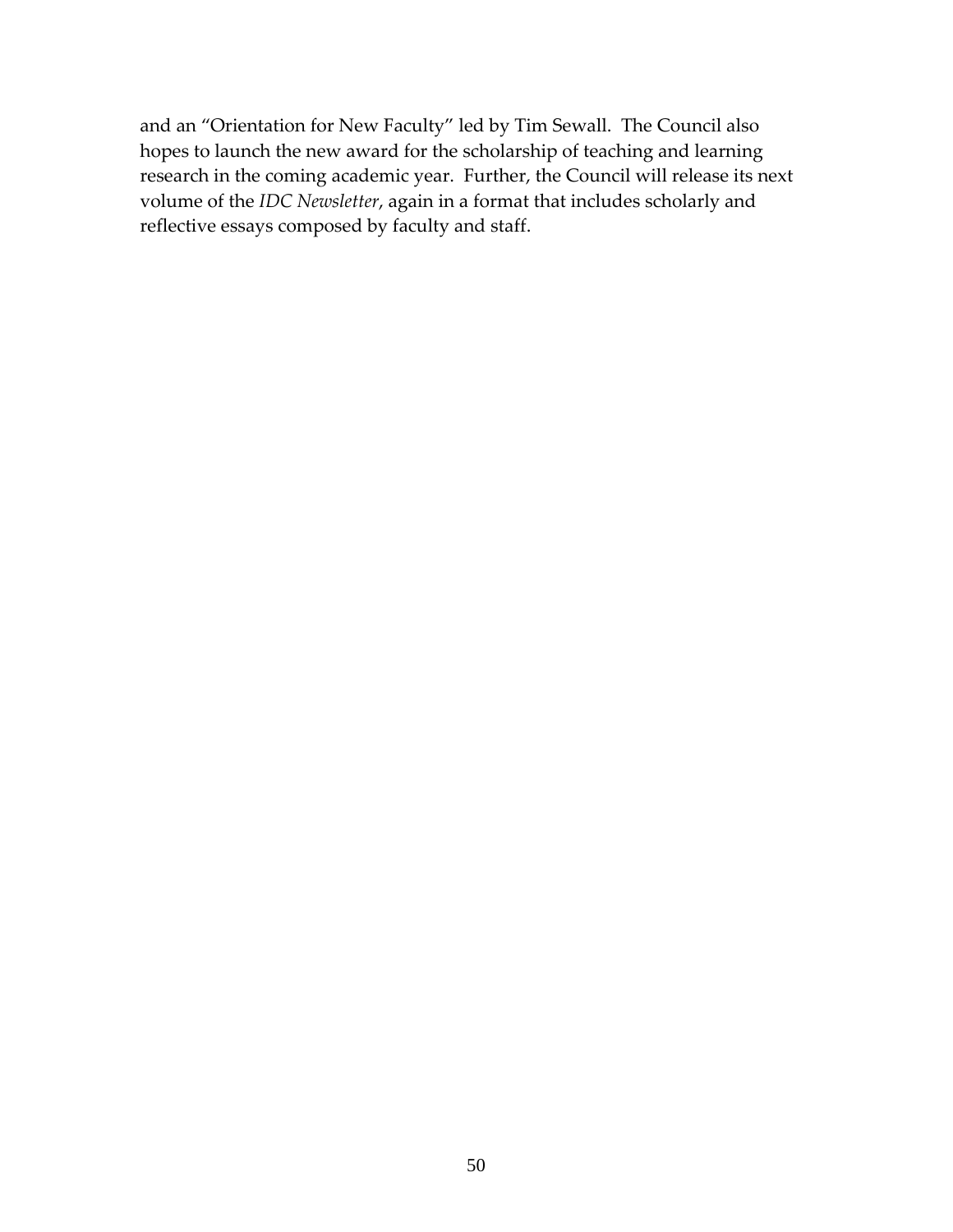## <span id="page-50-0"></span>*International Education Council*

#### **Annual Report for 2006-2007**

| <b>Membership included:</b>         |                                |
|-------------------------------------|--------------------------------|
| Kristin Aoki (Academic Staff)       | Kevin Fermanich (Faculty)      |
| Brent Blahnik (Academic Staff)      | Paula Ganyard (Academic Staff) |
| Diana Borrero-Lowe (Academic Staff) | Fergus Hughes (Administration) |
| David Coury (Faculty)               | Shiyanke Goonetilleke (Student |
|                                     | Representative)                |
| Melissa Cousineau (Community Rep.)  | Sue Keihn (Administration)     |
| Marcelo Cruz (Faculty)              | Anne Kok (Faculty)             |
| Fritz Erickson (Administration)     |                                |

The International Education Council met regularly throughout the 2006-2007 academic year to provide guidance on topics related to international education. Discussion points included:

- 1. Semester in Florence study abroad program. The International Education Council reviewed and supported the "island" structure of UWGB's newest study abroad initiative which will allow a UWGB faculty member to accompany a group of students to Florence, Italy for the duration of a semester-long study abroad program. The International Education Council also responded favorably to UWGB's ability to control the academic content of the program.
- 2. The International Education Council supported the development of new study abroad programs. To that end, the IEC accepted responsibility for reviewing faculty site-visit grant applications and making award determinations based on strategic priorities for international education.
- 3. The International Education Council recommends that the recruitment of international students be an institutional priority. Recruitment should focus primarily on the top five producing countries that send students to the United States with a goal of increasing international student enrollment to 2% of the overall undergraduate population.

I wish to publicly thank my colleagues who served on the International Education Council for their dedication and commitment throughout the year.

*Submitted by: Brent Blahnik, Chair of the International Education Council and Director of International Education*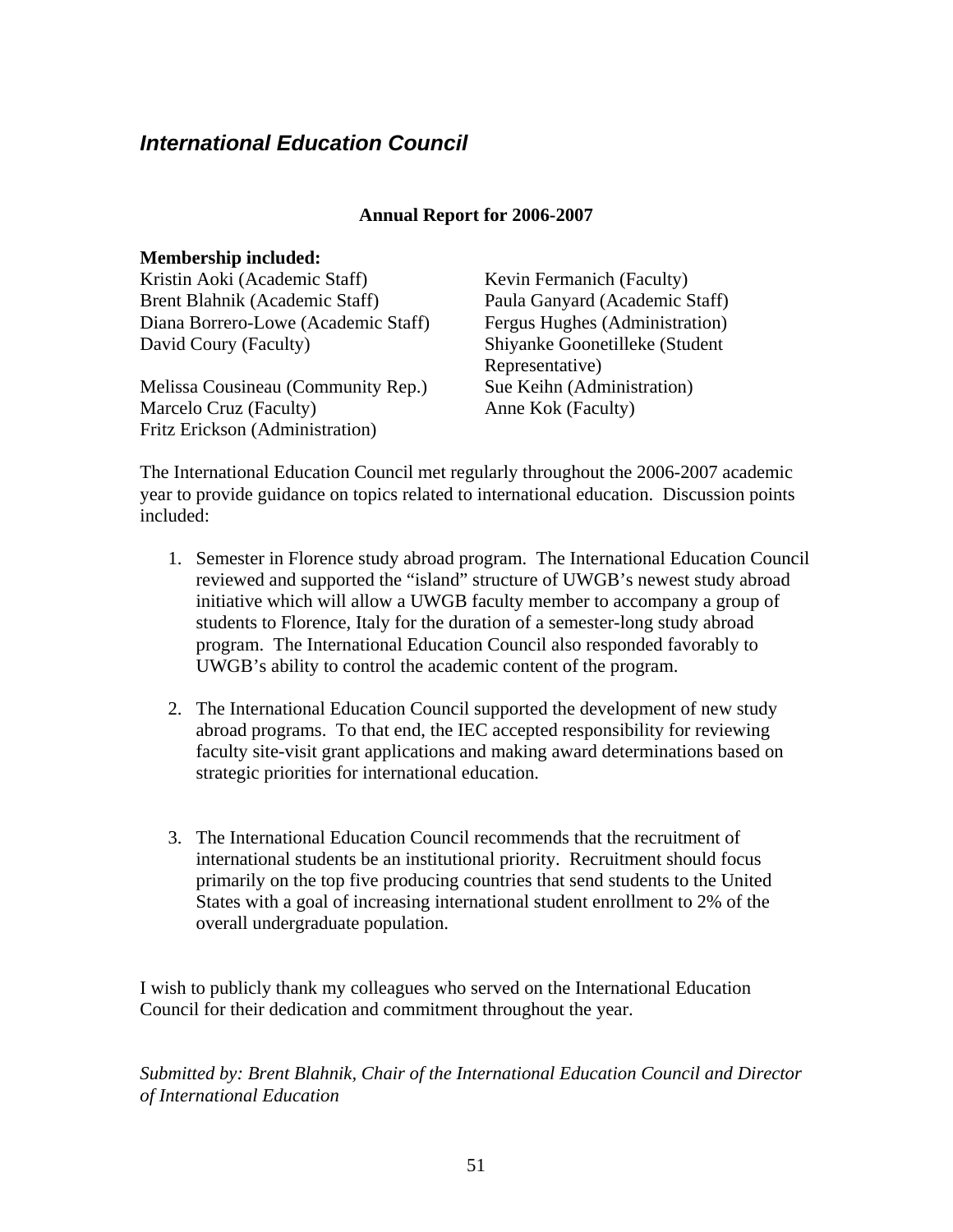## <span id="page-51-0"></span>*Research Council*

### *2006-07 Annual Report*

Linda Tabers-Kwak and Michael Zorn, Co-Chairs

The UW-Green Bay Research Council met seven times during the 2006-2007 academic year. The members included: Greg Aldrete (Secretary), Craig Hanke, Linda Tabers-Kwak (Co-Chair), Kristin Vespia, Michael Zorn (Co-Chair), Michael Marinetti (ex-officio), and Lidia Nonn (exofficio). The Research Council solicited and evaluated proposals from UWGB faculty and awarded funding in three programs: Grants in Aid of Research (GIAR), Grants for Integrating Research and Teaching (GIRT), and the new Research Scholar program. In addition, the Research Council also hosted the  $7<sup>th</sup>$  Annual UWGB Research Council Exchange. These specific activities are summarized below in more detail.

#### *Grants in Aid of Research (GIAR)*

The goal of the Grants in Aid of Research program is to provide funding of up to \$600 to support faculty research activities. Proposals for data and/or materials collection for research, exhibition or performance projects are given the highest priority, while proposals for travel to a conference at which the faculty member will give a research presentation are also considered if funds are available. GIAR awards are made in both Fall and Spring semesters; 16 proposals were funded in the Fall 2006 semester and 16 proposals were funded in the Spring 2007 semester. A total of \$16,574 was distributed to faculty members through this program over the entire academic year. The GIAR award winners are listed on the UWGB Research Council's web site at <http://www.uwgb.edu/rc>.

#### *Grants for Integrating Research and Teaching (GIRT)*

The goal of the Grants for Integrating Research and Teaching program is to provide funding of up to \$1,500 to support faculty efforts that combine scholarly and pedagogical activities. Two proposals were funded in Spring 2007 and a total of \$2,843 was awarded through this program. The GIRT award winners are also listed on the UWGB Research Council's web site.

#### *Research Council Exchange*

The 7<sup>th</sup> Annual UWGB Research Council Exchange was held on Wednesday, April 25, 2007. The goal of this program is to provide an opportunity for UWGB faculty to gather together to discuss their scholarship activities with their fellow colleagues. All faculty members are encouraged to submit a brief description of their research/creative work for display at the event. In addition to the social aspect, the event also provides an opportunity for faculty members to demonstrate how they utilized the support of Research Council awards to further facilitate their research.

Of the 23 participants at this year's event, more than one-third of the participants represented Natural and Applied Science. These faculty included Professors Chen, Dornbush, Fermanich, Hu, Luczaj, Lyon, McIntire, Wolf, and Zorn. From Dr. Lyon's *Bi-metallic materials as catalysts* to Dr. Wolf's *Comprehensive Data Base of Wisconsin's Bee Fauna*, everyone enjoyed sharing topics and research of interest.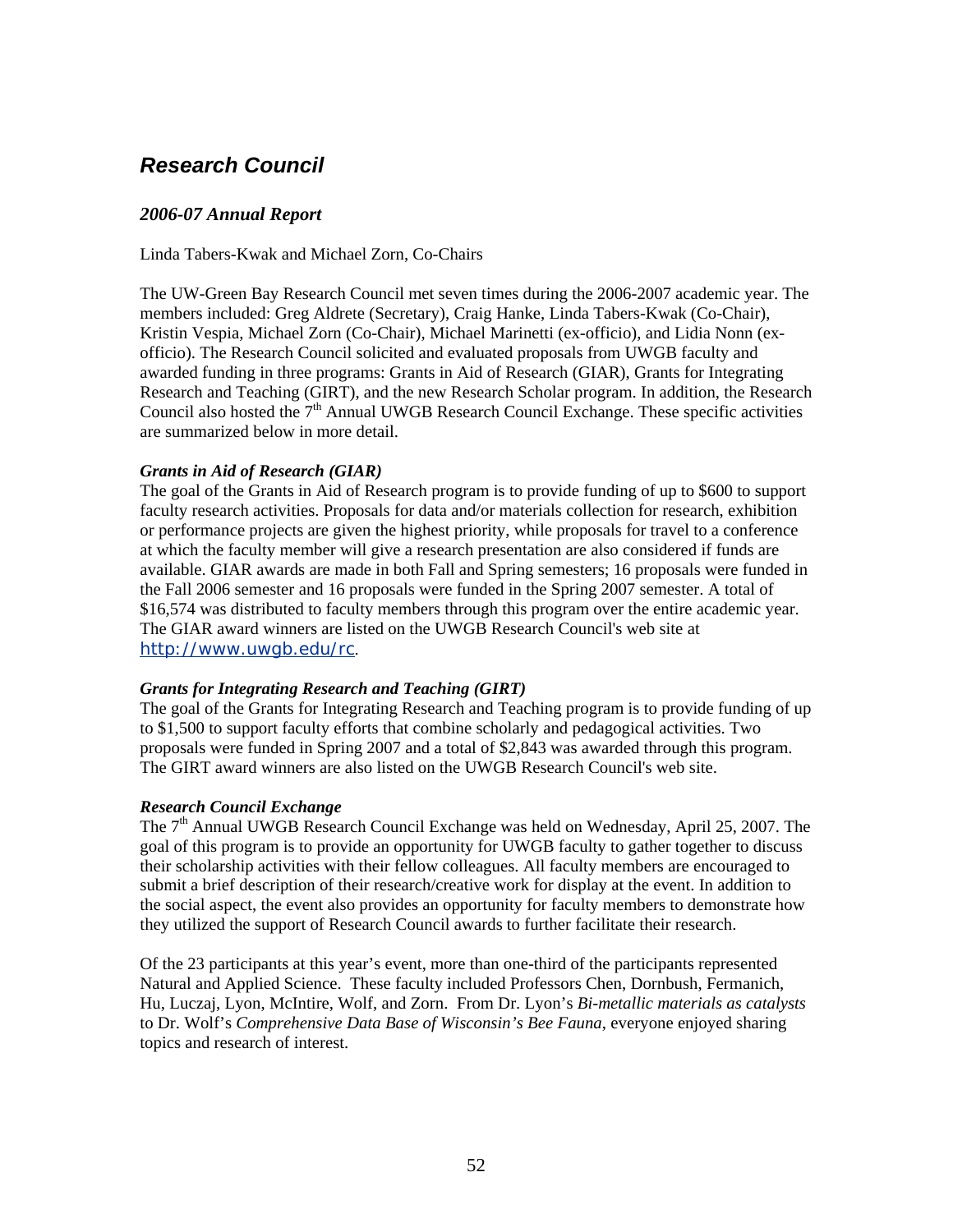A comprehensive work by Carol Emmons from Communication and the Arts was titled *Surveying Desire XV: Overtures 2006.* Curt Heuer also showcased the outstanding work from Communication and the Arts with his *Lost in Context*.

Human Development hosted four participants including a stress management study by Professors Roethel& Gurung and others by Illene Noppe and Kristin Vespia. From Human Development and Psychology, Professors Martin and Wilson-Doenges shared information about the *Changes in Introduction to Psychology Students' Knowledge and Attitudes toward Psychology and Psychological Research*.

Anne Kok examined families on the housing choice voucher program waiting list in Brown County, and Mark Kiehn investigated music creativity. Professional Programs were also represented by Susan Gallagher-Lepak from the Professional Program in Nursing. Public and Environmental Affairs was represented by Terri Johnson, who shared *Wisconsin Electoral Data.*

Human Biology was strongly represented by Craig Hanke and Uwe Pott. As members or former members of the Research Council, it was a fine opportunity to see how council members continue to see the value in Research Council, even when their council membership has concluded.

Humanistic Studies Professor, David Coury, authored *Globalization and its Discontents: German literature before and after 9-11*, and Dr. Henze's ongoing examinations of *Shakespeare's Songs Restored* illustrates how a variety of Research Council awards can support the continuation of a study and/or support a professor's travel and collegiality in a variety of settings.

Overall, the 23 participants in this year's Research Exchange illustrate the value of the Research Council's work. Year after year, faculty continue to value the council's financial support in the continuation of ongoing research. The 2006-2007 Research Council Members wish to acknowledge this year's exchange participants, and we encourage all faculty to see the value in collegiality and how Research Council Awards can play a supportive role in faculty research.

Unlike previous Research Council Exchanges, this year's event also included an additional component. The Research Council decided that it would be a good idea to end the event with a presentation by the first winner of the UWGB Research Scholar award, Daniel Meinhardt. This program is discussed in more detail in the following section. Professor Meinhardt presented an overview of his *Development of a Collaborative Grant Proposal to Study the Effect of Endocrine Disruptors on Development and Reproduction in Amphibians.* Many members of the audience asked Dr. Meinhardt about the proposal process as well as about his research and how he used his course release time. Dr. Meinhardt also discussed the conundrum that results from a course release. As faculty know, ironically, there is quite a lot of prep work involved in not having to prep for a course.

#### *UWGB Research Scholar Program*

The purpose of this program, which was originally proposed to the council by UWGB faculty member, Illene Noppe, was to finance a three-credit course release for one of our faculty members each semester. Research scholars would use this "gift of time" to either prepare a publication or public performance of their scholarly work, or apply for extramural funding of their research activities. The Research Scholar initiative has a growing history of collaboration among Research Council Chairs and their respective committees, and we are quite proud of that accomplishment!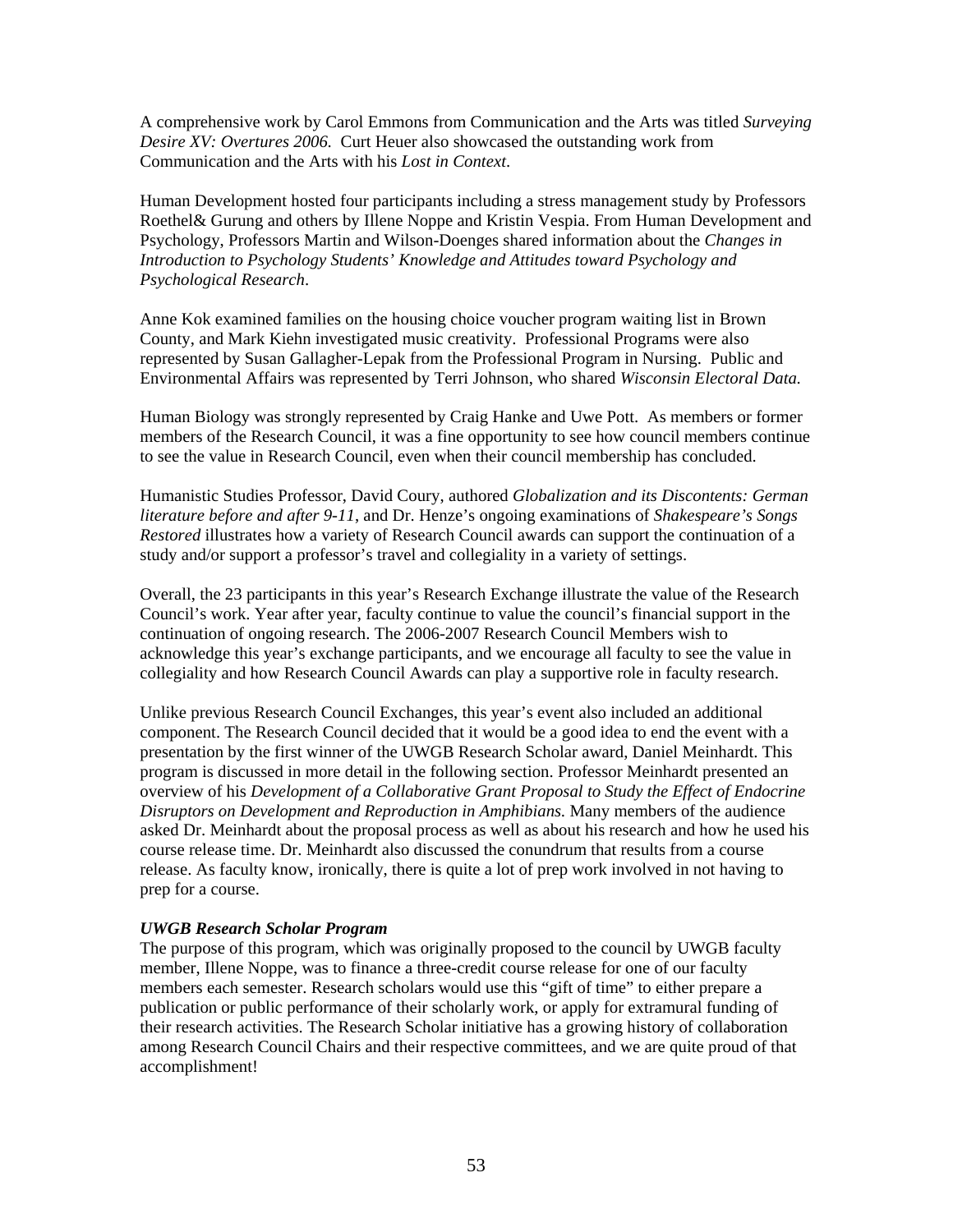Under the leadership of the Research Council's 2004-2005 Chair, Uwe Pott, the council focused on the mission of UW-Green Bay. With UWGB being primarily a teaching institution, our faculty faced the challenge of performing scholarly research while teaching an average of seven courses per academic year. In addition to the time constraints that hampered scholarship there was often a lack of funding for research projects. In order to alleviate these challenges, the research council decided to go forward with an initiative to establish a novel, competitive funding program, the UWGB Research Scholar program. In June 2005, Chairman Pott and the Council submitted the proposal for the Research Scholar program to Provost Hammersmith for consideration. Unfortunately, funding was not available for this program at that time.

The council's fine leadership continued under the direction of Kris Vespia. And at the beginning of the 2005-2006 academic year, the council returned to optimistic discussions about the feasibility of the Office of the Provost funding a "Research Scholar" program. The Research Scholars, based on completing an application and likely a very competitive review process, would receive funds to use toward a course release during one semester, thus providing them with additional time to work on a publication, exhibition, presentation, grant proposal, or other form of scholarly activity. The Research Council worked throughout the 2005-2006 academic year to refine the initial Research Scholar Proposal. The committee expressed enthusiastic support for this potential new program. Members believed that time is a critical resource to provide to our faculty members as they work to advance their scholarship, and that any funds expended for this reason would likely see a return in the form of additional recognition for the University. At the conclusion of the 2005-2006 year, the Research Council forwarded a more comprehensive proposal for a "Research Scholar" program. This revised proposal included a sample call for proposals, timeline, and evaluation criteria. The council concluded the 2005-2006 academic year with optimism that the Provost's office would continue to consider this worthy endeavor, and the Office of the Provost assured the council that the proposal was, indeed, under consideration.

The 2006-2007 academic year began with celebration! The Provost announced that the Research Scholar idea would be funded by the Office of the Provost. One caveat, however, was that the council would need to "hit the ground running" in terms of getting out the call and recommending the Spring 2007 Research Scholar to the Office of the Provost. On one hand, the council was delighted at the approval of the idea. On the other hand, time was of the essence, and several faculty felt constrained by the short timeline and questions about the outcomes that the proposal needed to provide. The council designed a rubric that would align their discussions and final recommendation. The Research Council web site was also updated to share evaluation criteria with faculty.

Two years of diligent work by 2004-2005 Chair, Uwe Pott and 2005-2006 Chair, Kris Vespia paid off, and the 2006-2007 Co-Chairs, Linda Tabers-Kwak and Mike Zorn were charged with a leadership task that would focus the council's work in getting the Research Scholar program off to a good start. For the first call, the Research Council received 5 proposals, and the council struggled with the outstanding quality of all proposals. The major dilemma was that a few projects were long-term in nature and others were poised and ready to be funded. Dialogue ensued about the purpose of the Research Scholar idea and what criteria were posted for the call. Finally, the Research Scholar proposal of Dan Meinhardt, *Development of a Collaborative Grant Proposal to Study the Effect of Endocrine Disruptors on Development and Reproduction in Amphibians*, surfaced as the most comprehensive proposal in terms of addressing all of the criteria. The council forwarded its recommendation to the Provost's Office.

Almost immediately after the Provost's announcement of Professor Meinhardt's award, the council met again to debrief and tackle the call for Fall 2007 Research Council proposals. The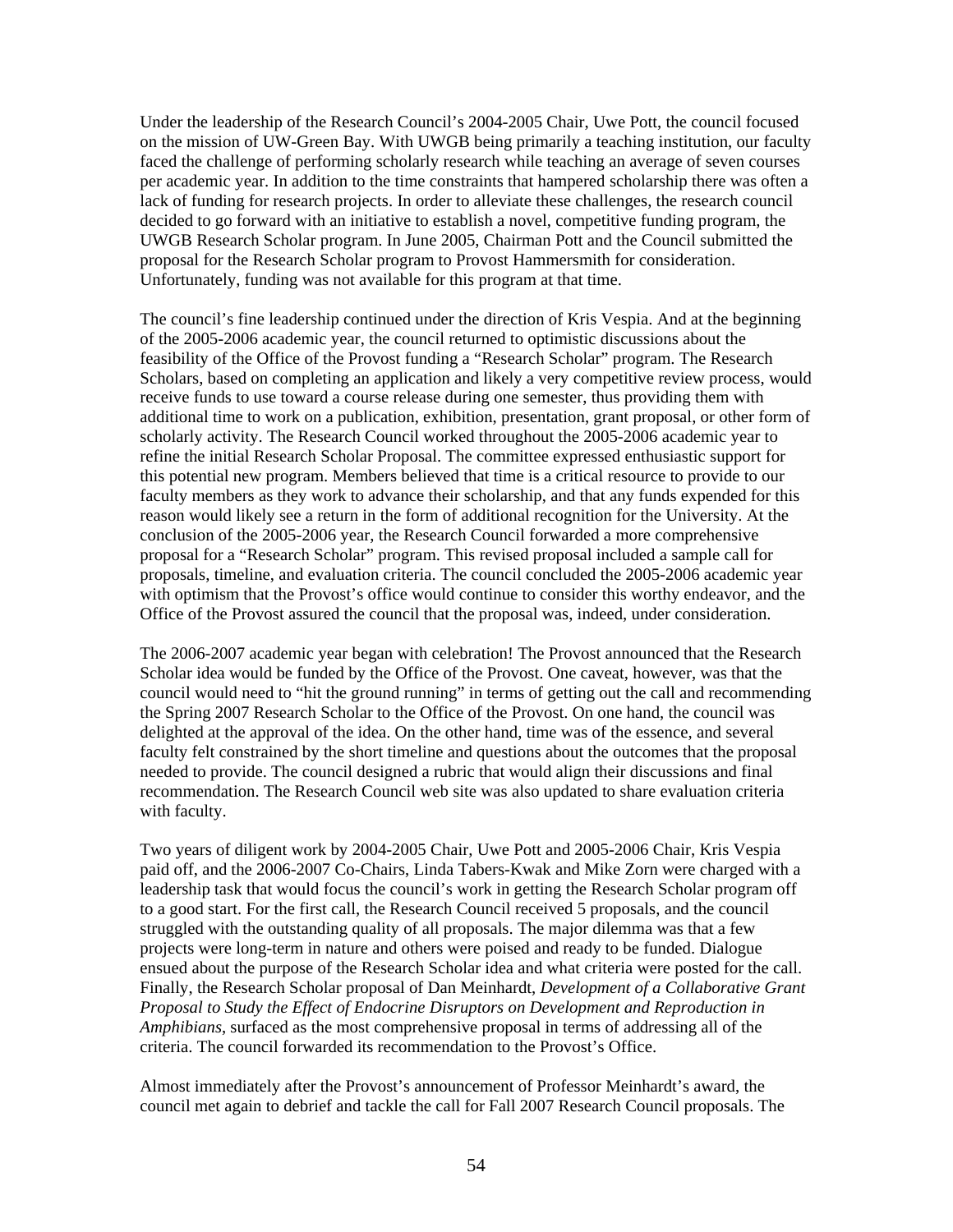council was cognizant of the need to continue the impetus of this new program without diminishing the purpose of the program. Again, with many time constraints, the council put out the call for proposals. The second round elicited 7 proposals with Russell Arent being the council's recommendation for the Fall 2007 Research Scholar. Professor Arent's project was titled, *Listening and Speaking Across Cultures.* 

One step the council felt strongly about taking was to invite Research Scholar recipients to present at the Annual UWGB Research Council Exchange as discussed above. Council members felt that if faculty could see and hear a successful proposer/proposal, perhaps they would gain a greater comfort and clarification about the purpose of the Research Scholar program as it is viewed in the Office of the Provost. The Research Council also discussed posting successful proposals on the Research Council web site so that faculty could access various models of awarded proposals.

As the Research Council looks toward the 2007-2008 year, one major goal is to establish an ongoing process to streamline the Research Scholar calls (similar to other Research Council initiatives). Council members anticipate that a more predictable timeline and models of successful awards will enable faculty to have a better understanding of how and when they may apply for a Research Scholar award. The council is also cognizant of budgetary issues that arise within units or departments when a faculty member receives an award. A more predictable timeline and process would also provide faculty with a more predictable semester for which they may consider applying. This is particularly critical with workload issues as well as specialty courses.

The 2006-2007 Research Council members wish to thank the Office of the Provost and the Office of the Associate Provost for all of their support and guidance through the execution of the first year of the new Research Scholar initiative. The 2006-2007 Co-Chairs, Linda Tabers-Kwak and Mike Zorn wish to thank previous Council Chairs, Uwe Pott and Kris Vespia for "carrying the torch" for the Research Scholar Project, and Illene Noppe for sharing her original idea.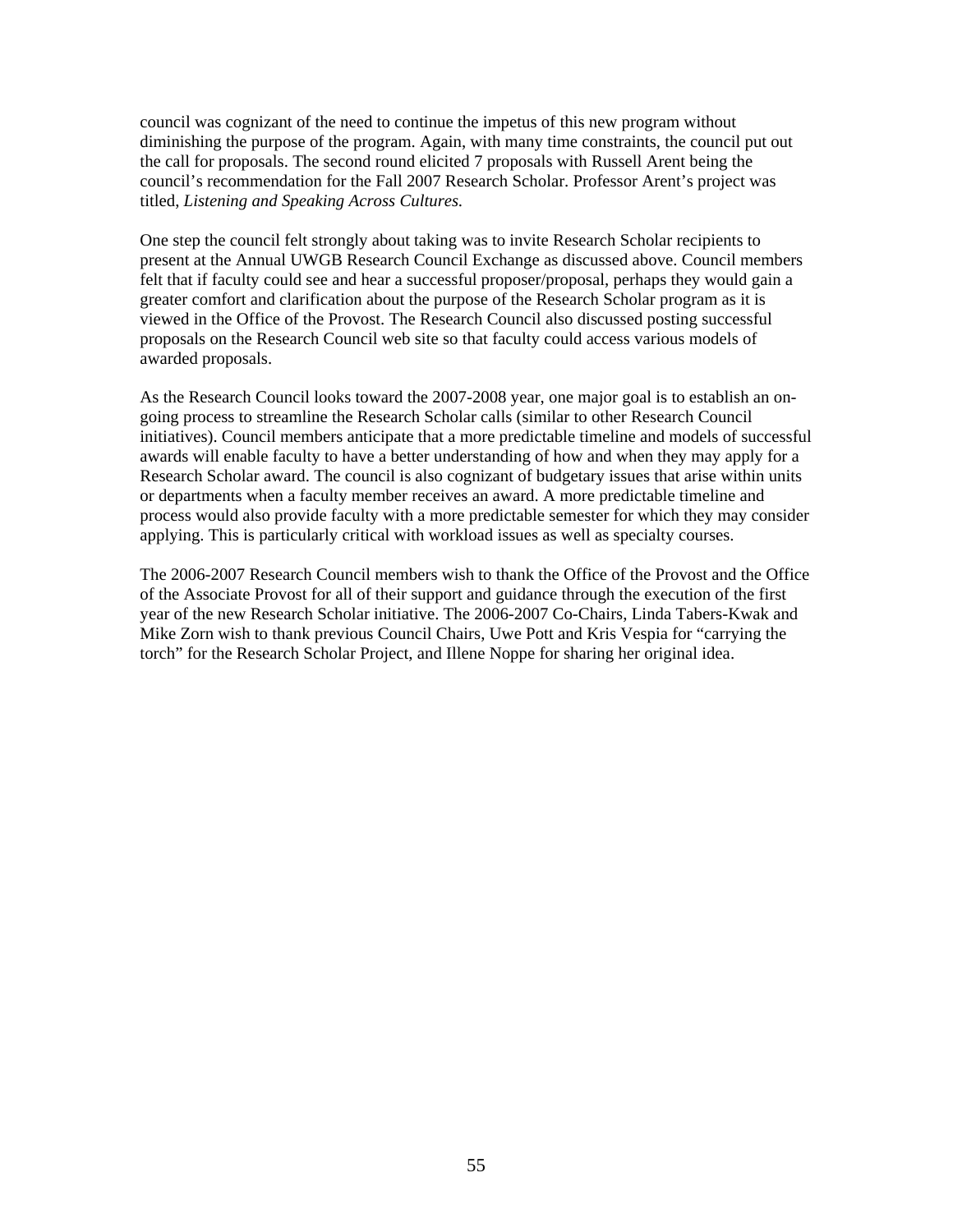### <span id="page-55-0"></span>*Technology Council*

Kathy Pletcher, Chair, Technology Council

**Purpose & Membership.** The Technology Council is advisory to the Provost and responsible for developing and monitoring the campus technology plan and recommending technology policies. The Council is chaired by the Associate Provost of Information Services. Membership consists of representatives from each of the divisions, three faculty members, and one student. Members for 2005/06 were:

Academic Affairs – Tim Sewall Advancement – Scott Hildebrand Athletics – Dan McIver Business & Finance – Sharon Dimmer Faculty Representatives - Steve Dutch, Meir Russ, Kaoime Malloy Information Services – David Kieper Liberal Arts & Sciences – Fergus Hughes Outreach & Extension - Jan Thornton Planning & Budget - Dean Rodeheaver Professional & Graduate Studies - Fritz Erickson Student Affairs – Sue Keihn Student Representative - Erick Mims Chair – Kathy Pletcher

#### **Activities for 2006/07**

- ¾ Reviewed progress on *IT 2007 Action*
- $\triangleright$  Approved revised password policy to improve security and privacy of data
- ¾ Reviewed and Approved *Academic Computer Lab Plans for 2007/08*
- ¾ Revised *Acceptable Use Policy for Students*
- $\triangleright$  Reviewed lab utilization for all computer labs
- ¾ Sponsored Annual Technology Forum, May 3
- ¾ Sponsored *ECAR Undergraduate Survey of Computer Technology*

#### **Value of the Council**

The Technology Council members feel that the work of the Council is very important to the campus. The Council meets monthly during the fall and spring semesters and is very productive.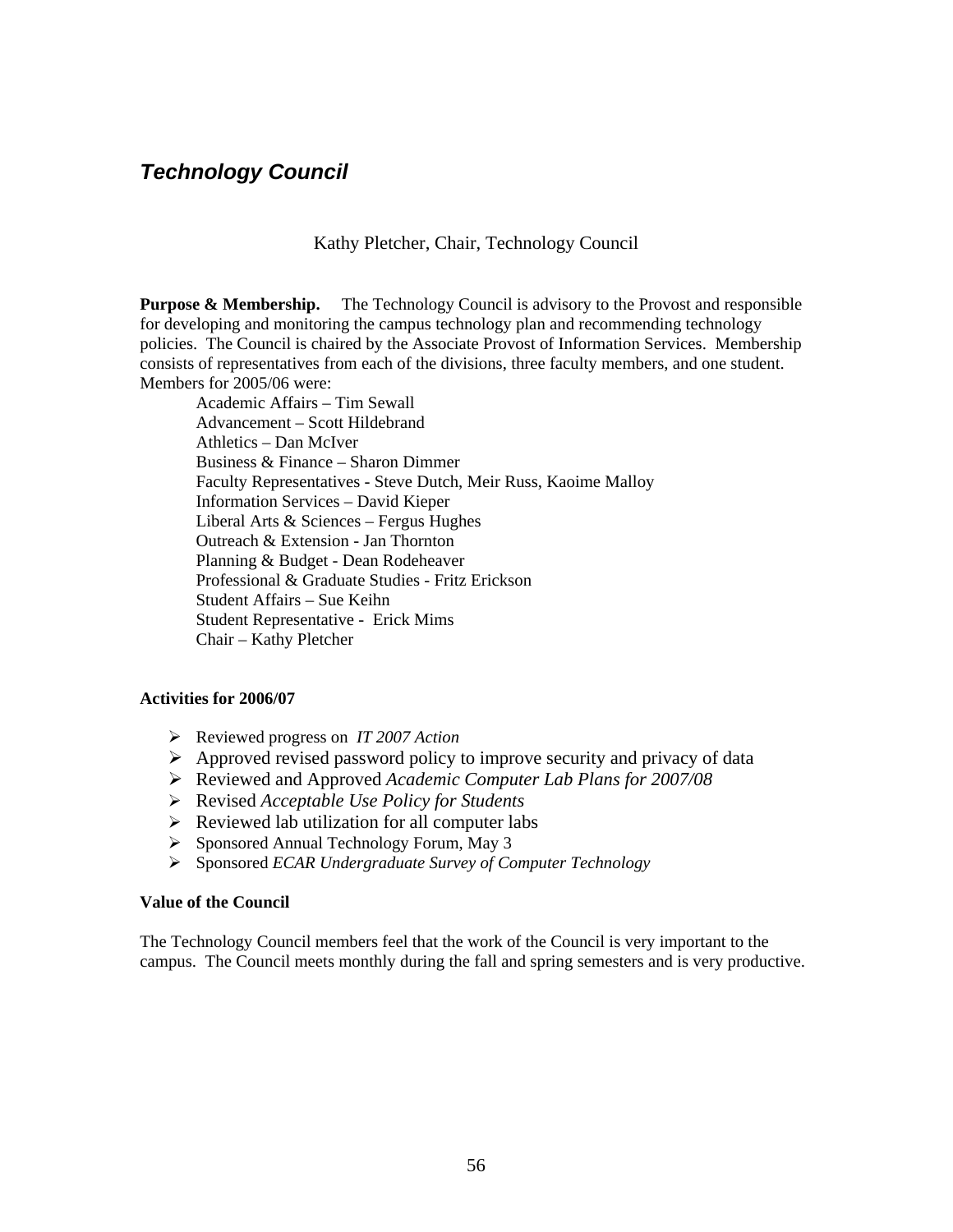### <span id="page-56-0"></span>**COMMITTEES APPOINTED BY THE CHANCELLOR**

## *Chancellor's Advisory Council on Diversity*

### **Year End Report, 2006-07**

In 2006-07, the Chancellor's Advisory Council on Diversity researched and recommended diversity language for inclusion in the campus mission statement, reviewed the Equity Analysis Report and recommended specific action steps to the Provost, evaluated the hate/bias reporting form and process, reported on selected Campus Diversity Plan 2008 Phase II initiatives to UWS, followed up on the UWS holistic admissions policy, and offered recommendations for improving academic support services for all students, and minority athletes in particular.

Diversity Language for the Campus Mission Statement: The Council extensively researched sample mission statement language from other universities around the nation that made explicit the importance of diversity to the campus mission. The inclusion of the language was important in its own right, but was also strongly recommended by the Holistic Admissions Task Force. A variation on the language recommended by the Council was included in the new campus mission statement.

Equity Analysis Review and Recommendations: At the request of the Provost, the Council reviewed the Equity Analysis Report and recommended action on two items: 1) Increasing the percentage of completed applications by students of color to approximate that of majority students, and 2) improving equity of performance in selected gateway courses. The Council urged that the Equity Analysis Report be shared with unit chairs, shared campus-wide via a link on the Provost's website, and reported to the Community Diversity Council.

Hate/Bias Incident Reporting Form: The Council reviewed the Bias Incident Reporting Form, and received a summary of the number and type of reports that were received over the past 18 months (10 reports, 8 related to sexual orientation). The Council recommends the following: 1) Educate students, faculty, and staff about the existence of the form; 2) Make the form more readily available to encourage its more frequent use; 3) Clarify that the form can be completed by an aggrieved party or a third party; 4) include the form under the word "discrimination" in the university's website search engine; 5) Clarify that, at a student's request, any action that may be taken can be deferred until after the end of the semester in which it was reported to allay student fear of retribution from a faculty member.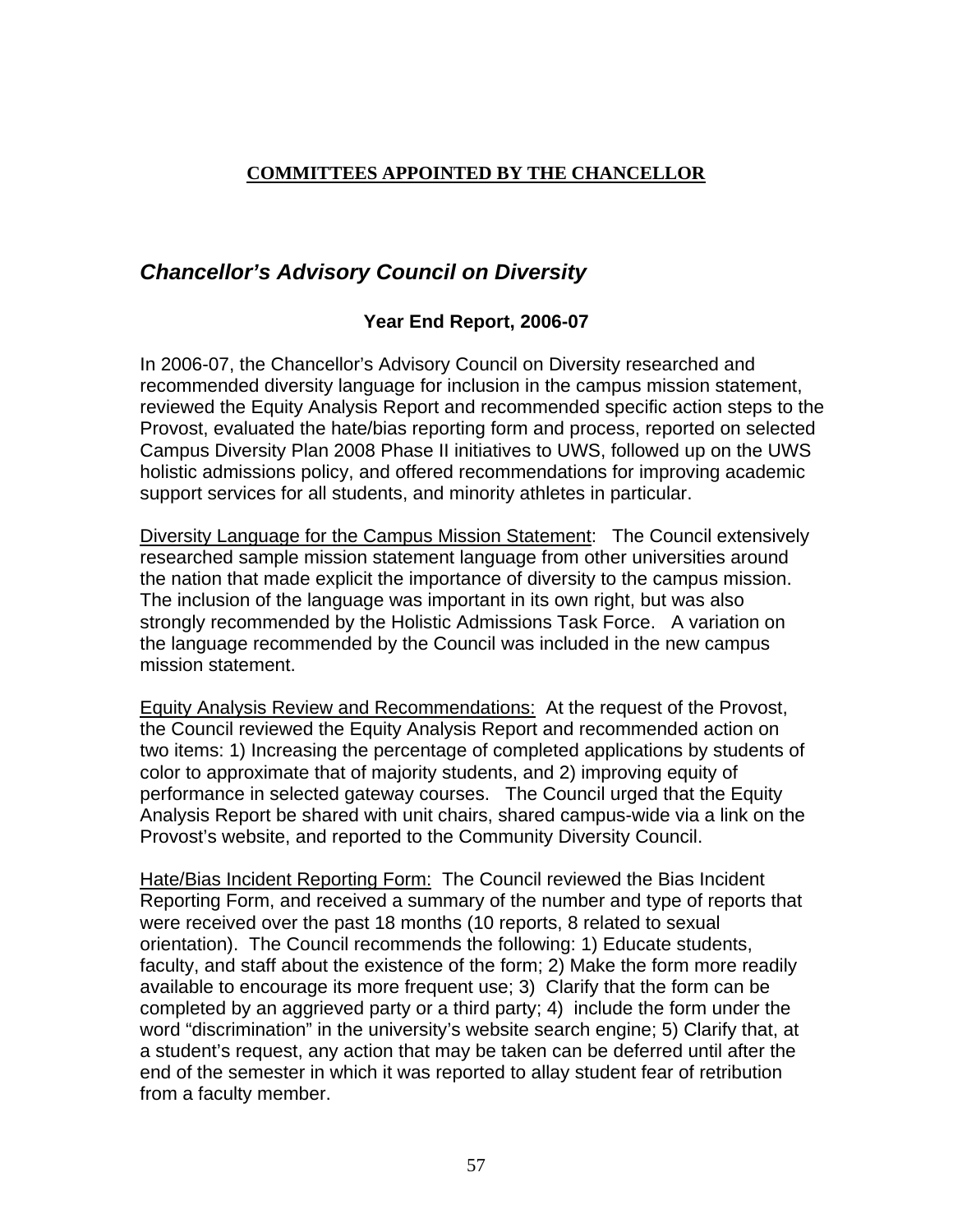Minority Student Athletes: With the support of the Council, the Athletics Department prepared and presented a document to the Provost outlining the major concerns of minority student athletes. Foremost among their concerns was the relative lack of academic support services (tutoring, college success coursework, etc) for students who may come from high schools where college preparation was less than adequate.

Assessment Training: Several members of the Council attended an all-day workshop in Milwaukee about Assessing Diversity Outcomes.

Holistic Admissions Follow-Up: The Council participated in UWS listening sessions leading up to the approval of a new UWS admissions policy that holistically assesses academic and non-academic factors, and is consistent with the Michigan Supreme Court Ruling of 2003.

Plan 2008 Phase II Programs and Initiatives Outcomes Reporting: The Council collected information about M/D "best practices" at UWGB for submission to UWS and inclusion in the annual report to the Board of Regents. Data and program descriptions were submitted for Phuture Phoenix, local recruitment initiatives for students of color, Office of Outreach and Extension Diversity programming, and precollege programs for students of color.

The Council recommends the following action items for 2007-08;

- Reconsideration of the community diversity council role and function: The Council seeks to explore alternatives to a formal community council, consider the possibility of meeting at community (instead of campus) locations, and developing stronger connections with public school personnel who have roles with diversity in the K-12 system.
- Strategic Planning for a Successor to Plan 2008
- Implications of new race/ethnic codes for Fall 08 applicants, and a process for verification of race/ethnicity of continuing students.
- Council involvement in HLC and NCAA accreditations.
- Diversity priorities within the growth agenda.
- Workforce diversity issues.
- Review of campus business practices that impact retention and climate.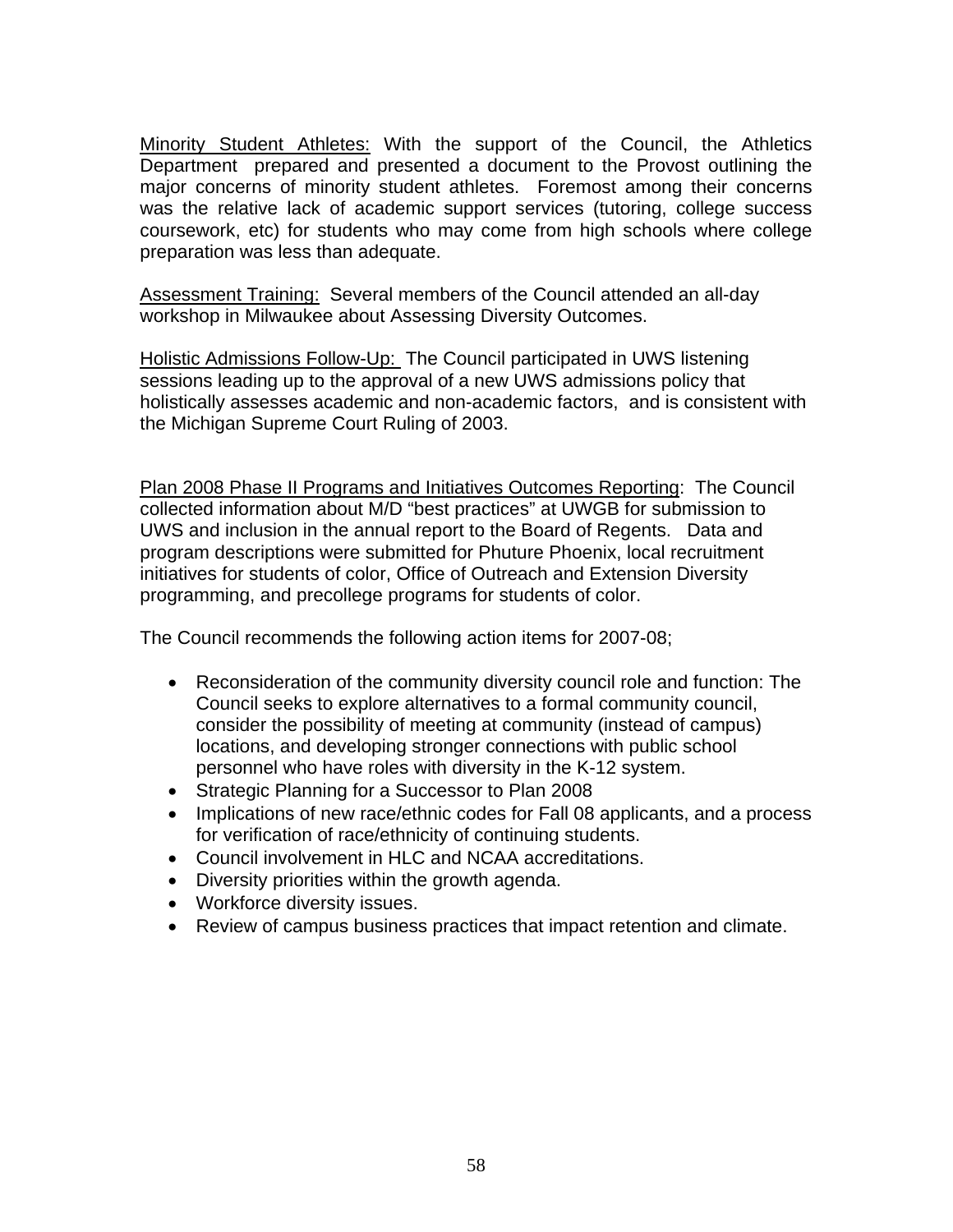## <span id="page-58-0"></span>*Chancellor's Advisory Council on Equality for Women*

### **2006-2007 Report**

25 June 2007

**Report of Activities:** The Council's charge is to advise the Chancellor on issues related to the status of women on campus and monitor progress on recommendations from the May 2001 Report on Equality of Women. A focus for 2006-2007 identified by the Council was: Focus on Learning with Women as Teachers in the Classroom. It was also decided that we would look at existing data regarding female student needs as it relates to campus climate for students. The prior year the Council reviewed faculty and staff campus climate data.

*Learning with Women as Teachers in the Classroom-* A discussion among Council members explored possible professional development co-sponsorships, research using the CCQ (not available) and Higher Education Research Institute (HERI) faculty survey data. The available data showed UWGB men feel greater respect for their teaching and research from their colleagues than UWGB women do. It is uncertain whether that is a product of their academic rank.

*Campus Climate for Students –* Student data already available from the National Survey of Student Engagement (NSSE), the Freshmen Year Survey, the Graduating Senior Survey, and the Education Benchmarking Institute (EBI) Residential Life Survey were reviewed. Debbie Furlong reported that the results indicate:

- Generally the male and female students are not experiencing the campus climate differently.
- UWGB male freshmen report higher quality of relationships and more interaction with their faculty overall. Freshmen women feel significantly less comfortable than men asking questions in class.
- Feelings about safety differ between genders with men feeling more safe at both the freshmen and senior level.

Glenn Gray reported that the EBI results indicate no differences in gender on questions related to campus climate.

### **Campus Updates**

- New Women's Leadership Initiative Series coordinated in Student Life
- Reviewed UW System July 11, 2006 Report of the Status of Women Working Group.
- Alternative Work Patterns and Telecommuting Guidelines policy drafts were shared.
- Human Resources implemented exit interviews.
- Studio Arts venting was resolved
- Unisex Restrooms and restroom accessibility will be improved in summer 2007 with State funding for remodeling and improvements.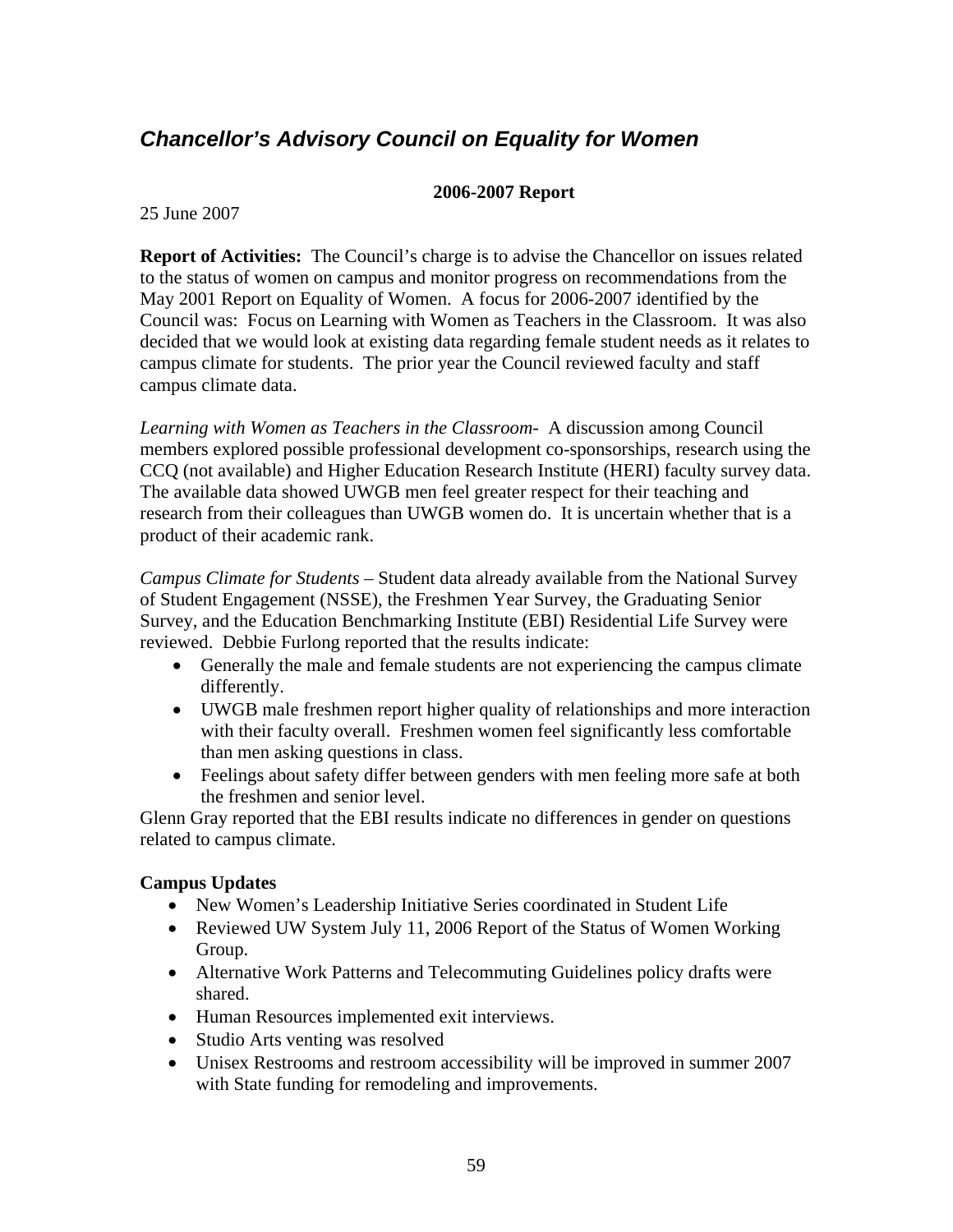### **Council Recommendations**

- The Council recommended that the exit interview survey incorporate transgender and domestic partner options in the survey responses to inform policy issues at the local and state level.
- The Council reviewed the Department of Intercollegiate Athletics Gender Equity Plan prior to its approval by the Cabinet.

#### **Suggestions for Goals and Charge for 2007-08** –

- o Review of Childcare options and recommend next steps if any changes since last report.
- o Recommend sexual harassment awareness campaign and training
- o Review and recommend academic programming and services to meet the needs of mothers.
- o Investigate the need and implementation of a mentor program for returning adult students.
- o Review whether women are fully represented in governance and if not make recommendations to governance.

### Respectfully Submitted,

Sue L. Keihn, Chair, Chancellor's Advisory Council on Equality for Women